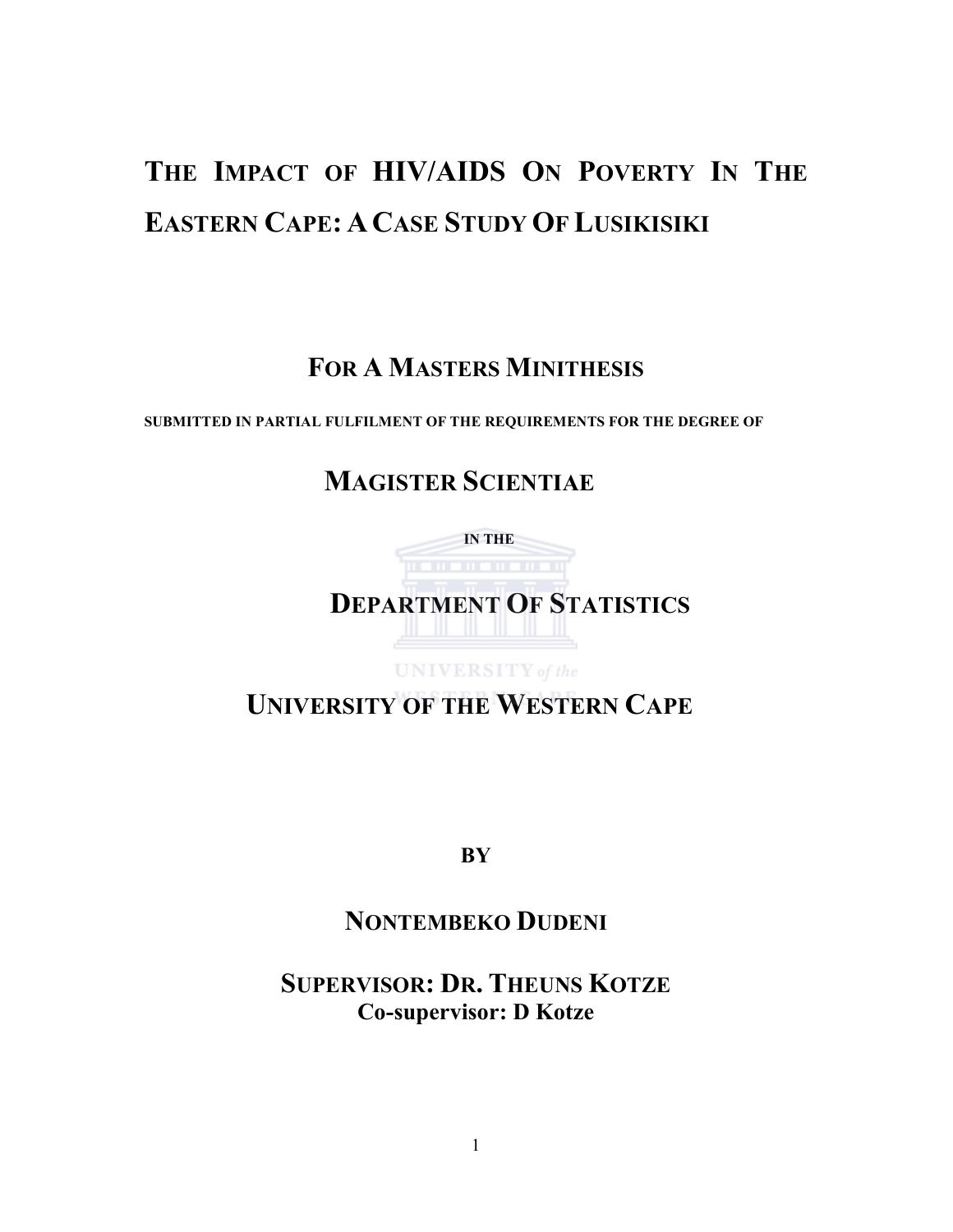# ABSTRACT

In recent publications and reports it has been outlined that HIV/AIDS is growing rapidly in the rural communities and the levels of poverty are on the increase. HIV/AIDS has been viewed to have a disastrous impact in almost every sphere of life, affecting the business sector, employment/unemployment, poverty, marginalizing a section of the population and tearing families apart. It is important to undertake a study of this nature in one of the provinces (Eastern Cape) that is characterized by high levels of HIV/AIDS in the midst of its poverty status. Using one of the province's districts, Lusikisiki (a case study area), which is vulnerable to these issues, would bring more awareness and help in informing the authorities, which could help them in decision-making as far as HIV/AIDS and poverty are concerned. The study is aimed at exploring more issues that evolve around HIV/AIDS and poverty and also to determine if HIV/AIDS can be closely linked to poverty, because it has been reported that these two strongly affect each other.

Key words: poverty, HIV/AIDS, unemployment, rural community, population dynamics, health, death rates, treatment and care, migration, HIV/AIDS projects.

> **UNIVERSITY** of the **WESTERN CAPE**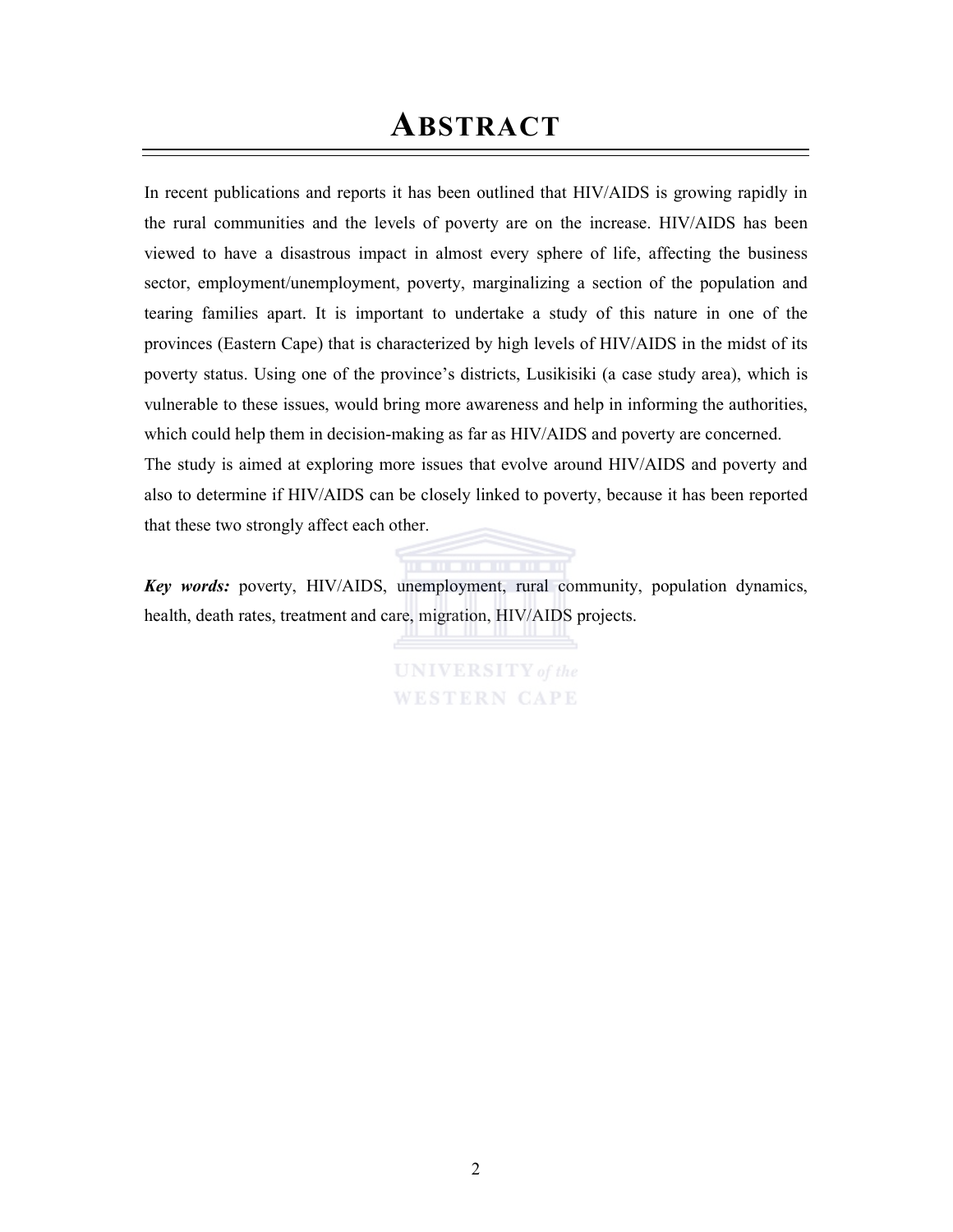# DECLARATION

I declare that The Impact of AIDS on Poverty in the Eastern Cape: A case study of Lusikisiki is my own work, that it has not been submitted for any degree or examination in any other university, and that all the sources I have used or quoted have been indicated and acknowledge by complete references.

Nontembeko Dudeni Date: 12 February 2007

Signed: ………………………



**WESTERN CAPE**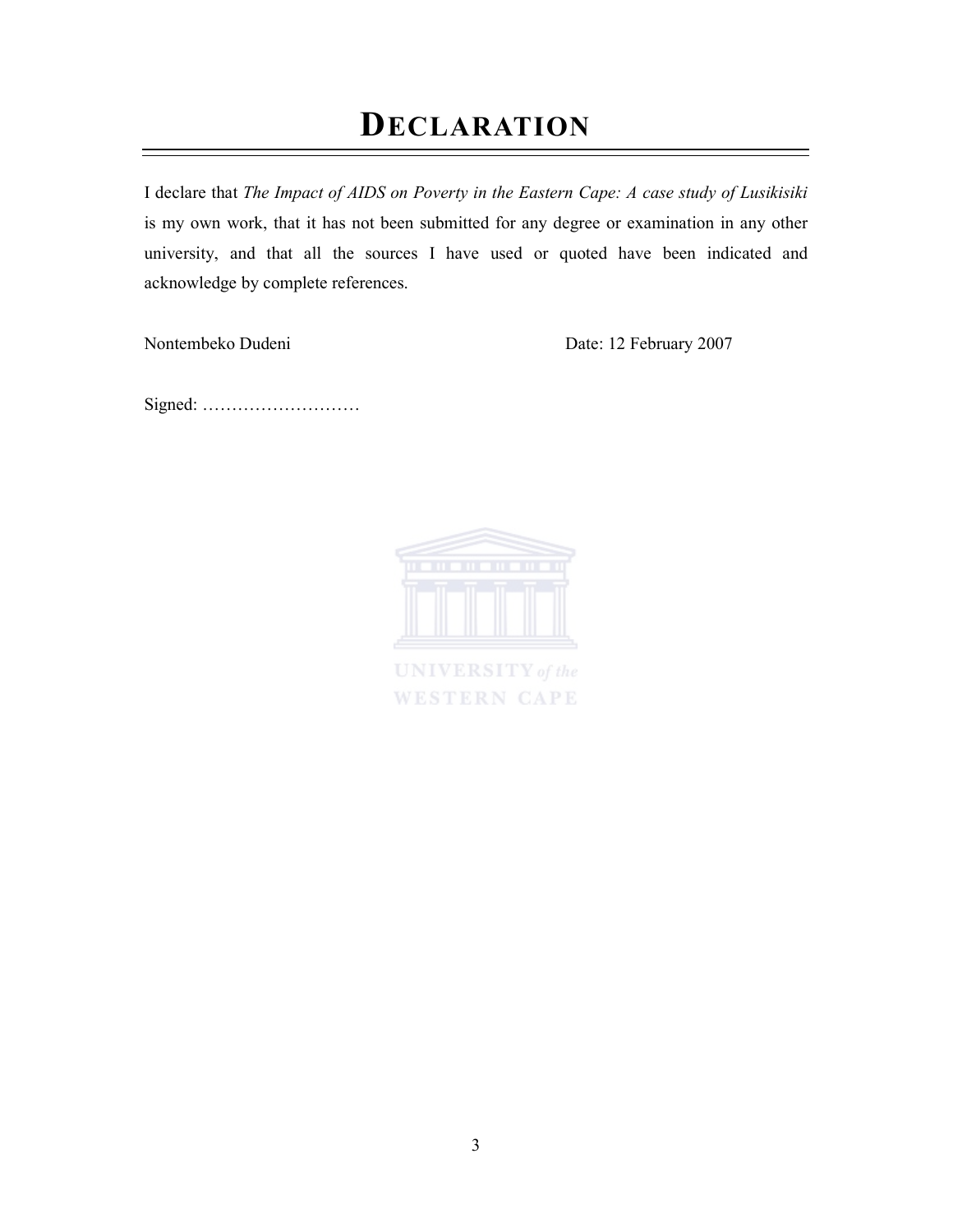# ACKNOWLEDGEMENTS

First of all, I would like to thank my promoter, Dr. Theuns Kotze for providing guidance in developing a research plan, in data analysis, and in the writting up of the entire work. I would also like to express my appreciation to the Head of the Statistics Department, Prof. Danelle Kotze for persuading and encouraging me to complete this degree. In the same accord, I want to also extend my gratitude to the MSF (Medecins Sans Frontieres) Lusikisiki branch, for granting me an opportunity to meet its HIV-infected members in order to arrange interviews. My appreciation also goes to all the Lusikisiki people who took part in the study and for giving out sensitive information. For financial provision made towards the completion of this degree, the credit goes to the National Research Foundation (NRF). Finally, I would also like to acknowledge my family and friends who have given me support through thick and thin.



**WESTERN CAPE**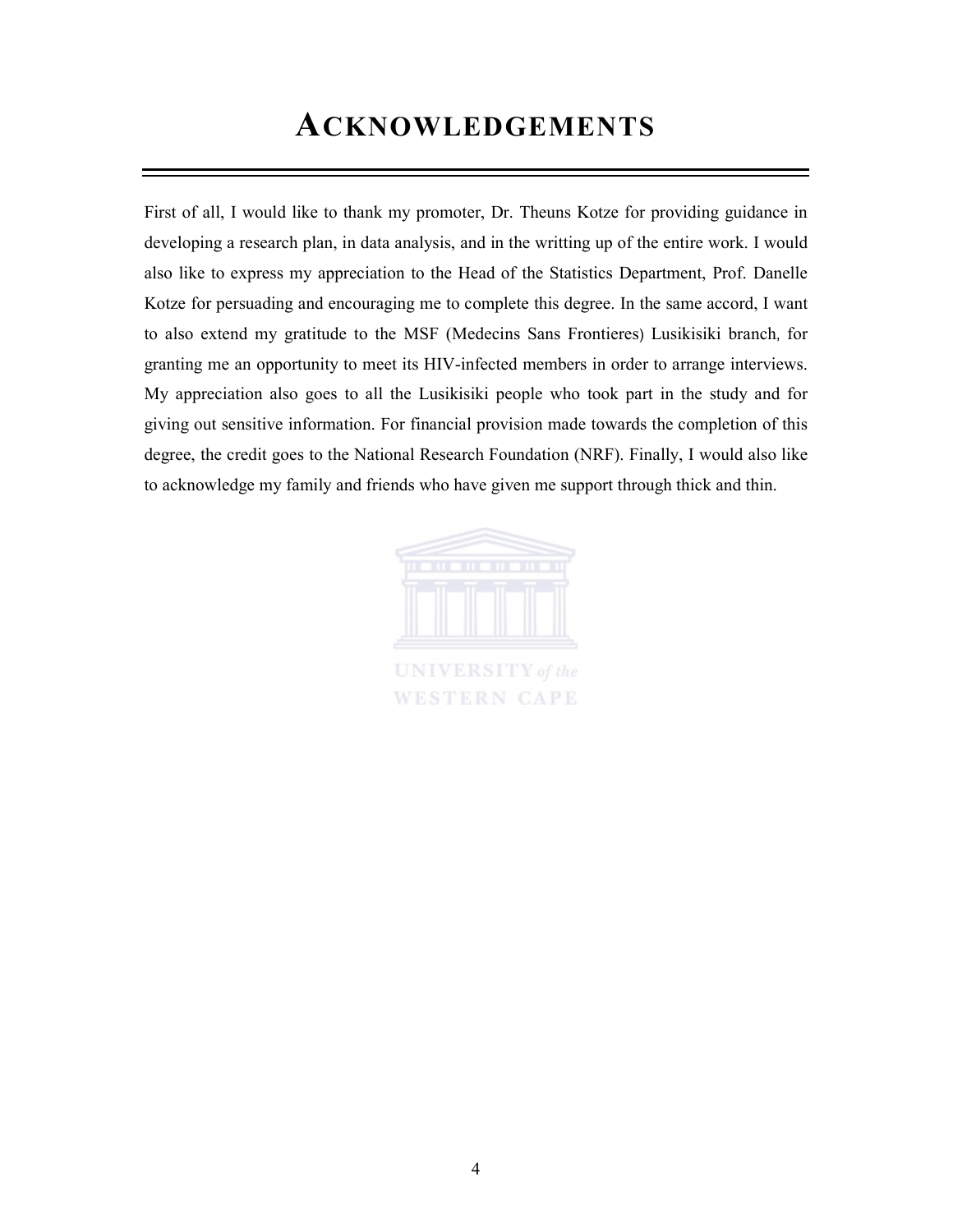# **CONTENTS**

| $\label{thm:main} The \,\, research \,\, questions \,\, \,\, \,\, \,\,$ |  |
|-------------------------------------------------------------------------|--|
|                                                                         |  |
|                                                                         |  |
|                                                                         |  |
|                                                                         |  |
|                                                                         |  |
|                                                                         |  |
|                                                                         |  |
|                                                                         |  |
|                                                                         |  |
|                                                                         |  |
|                                                                         |  |
|                                                                         |  |
|                                                                         |  |
|                                                                         |  |
|                                                                         |  |
|                                                                         |  |
|                                                                         |  |
|                                                                         |  |
|                                                                         |  |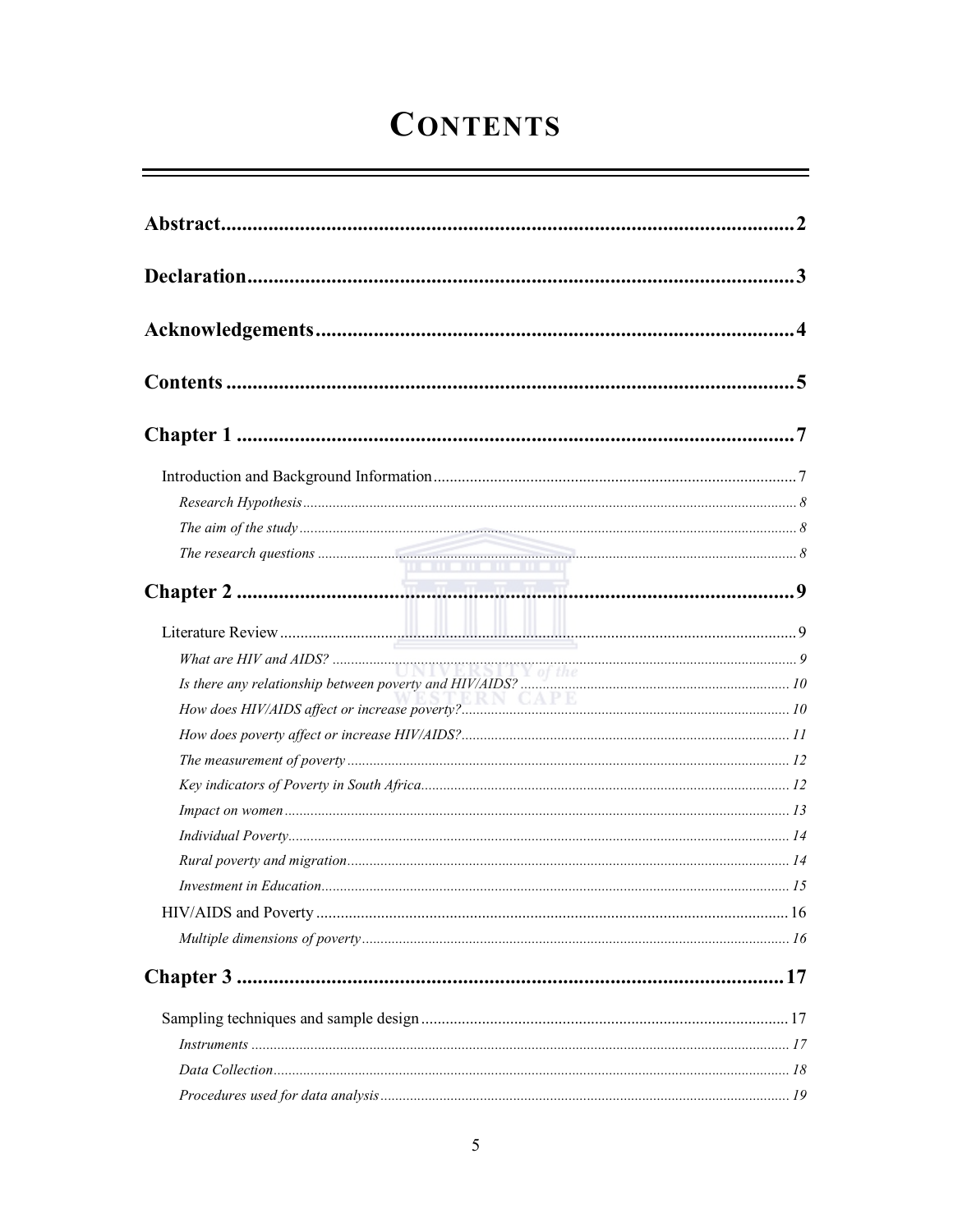| 20 |
|----|
|    |
|    |
|    |
|    |
|    |
|    |
|    |
| 45 |

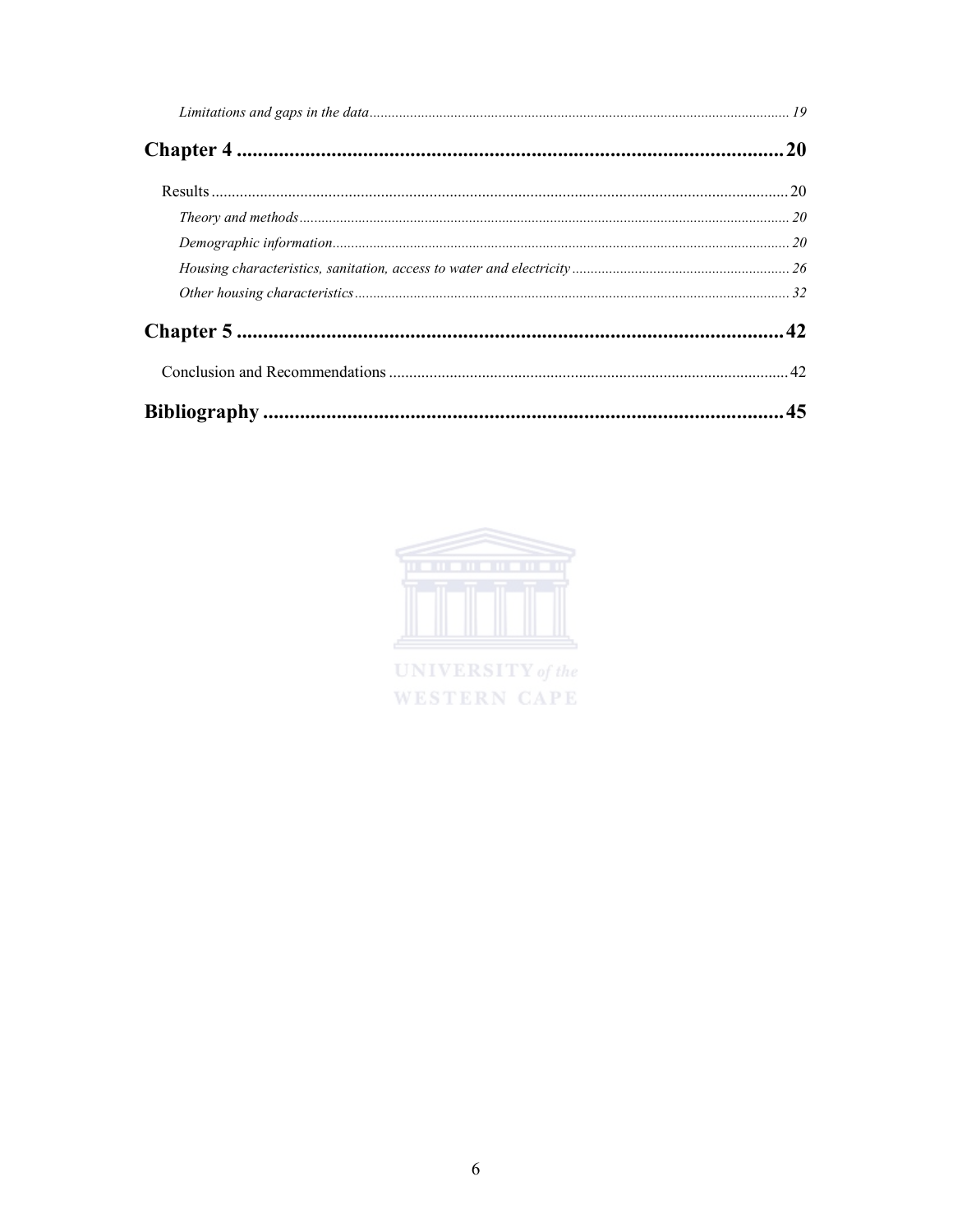## INTRODUCTION AND BACKGROUND INFORMATION

Eastern Cape, as one of the poorest provinces in South Africa, needs some profound research to enable it to face and to combat its challenges such as poverty, unemployment and growing numbers of people infected with HIV/AIDS. There is an underlying assumption that HIV/AIDS has a remarkable effect on increasing poverty levels. This research seeks to investigate further around the issue of poverty and HIV/AIDS and also attempts to prove that the underlying assumption also applies to the Eastern Cape, using Lusikisiki as a case study. Since it has been recognized that there is a strong correlation between HIV/AIDS and poverty (Christo Greyling, 2001:8), the expected results should indicate an association between these two issues. This is a community that is desperate for help in the fight against HIV/AIDS and poverty and an investigation such as this one will assist those in power on how to tackle these problems and give some recommendations and meaningful solutions, since similar researches have not been undertaken in these communities.

Lusikisiki, one of the small towns in the Eastern Cape that is economically depressed, has poor communication and transport infrastructure making delivery of services in health, education and welfare difficult. According to the epidemiological notes of the Eastern Cape Department of Health (2001:03) it has been discovered that the provincial poverty rate is the highest in the Eastern Cape. HIV/AIDS and the high migration-related HIV/AIDS prevalence strongly affects the communities of the district of Lusikisiki in the Eastern Cape. Most of its economically active population (including men and youth) migrate to other provinces such as Kwa-Zulu Natal, Gauteng, etc. in search of job opportunities. It is evident that some resort to commercial sex work due to unemployment and lack of skills that enable individuals to get decent employment. When these individuals return home, some are already infected with HIV/AIDS, which might be distributed among other members of the community. Lusikisiki is home to more than 150 000 people and is mostly rural. There is only one project in this area called Bambisanani that caters for two other districts of Bizana and Umzimkhulu and its aim is to assist those infected with and affected by HIV/AIDS. In the entire province, most of the projects are in the district of Buffalo city, the former East London, as well as the second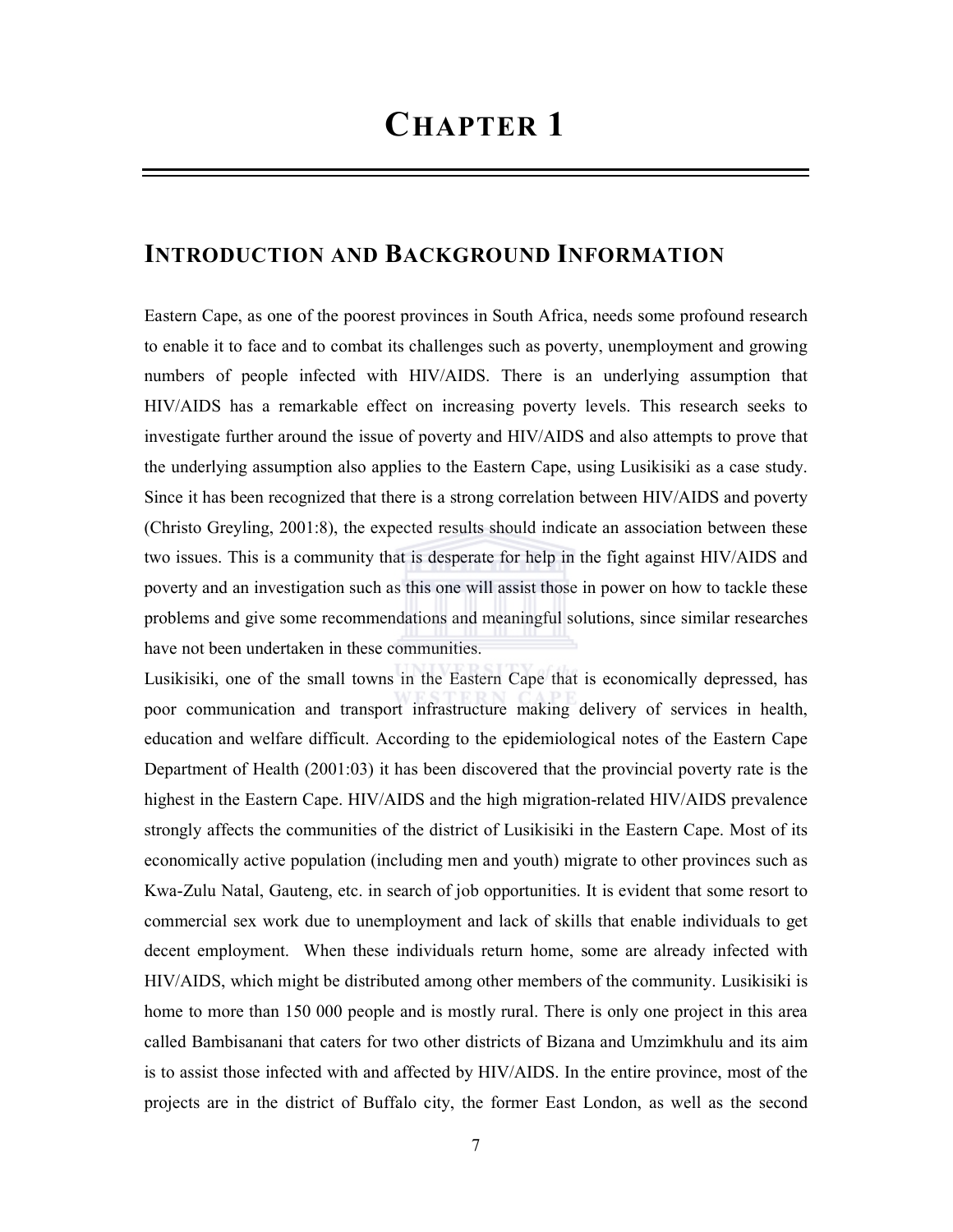largest area in terms of these projects, the Lukhanji district. These two areas are very remote. This shows that there is an imbalance in the distribution of these projects in the Eastern Cape and it requires some consideration since HIV/AIDS and poverty affect more people in the rural areas. Therefore many more projects like these need to be established. (Epidemiological Notes of the Eastern Cape).

#### Research Hypothesis

It is assumed or hypothesized that HIV/AIDS increases the level of poverty in the most developing communities. In contrast, poverty is presumed to increase the spread of HIV/AIDS. In other words, these two are closely linked and each in turn increases the other. The research therefore seeks to investigate whether this hypothesis is significant or not.

#### The aim of the study

The main purpose of the proposed research is to inquire if the rising levels of poverty in the Eastern Cape are affected by the rapid spread of HIV/AIDS and vice versa, and also to further investigate the extent to which HIV/AIDS has affected the entire community in relation to employment, family structure, government delivery and poverty.

There is an urgent need to fight poverty and many factors are believed to cause its spread increasingly. These factors include high unemployment, HIV/AIDS, poverty, etc.

#### The research questions

- Are people in the Lusikisiki area actually living in poverty?
- If so, is it because of high unemployment and a low literacy rate or any other factor?
- Is the HIV infection rate high?
- What is the situation / living conditions like, for the people infected or households affected by HIV/AIDS?
- Looking at the current situation of these households, could the impact of HIV/AIDS worsen poverty over a long period of time and why?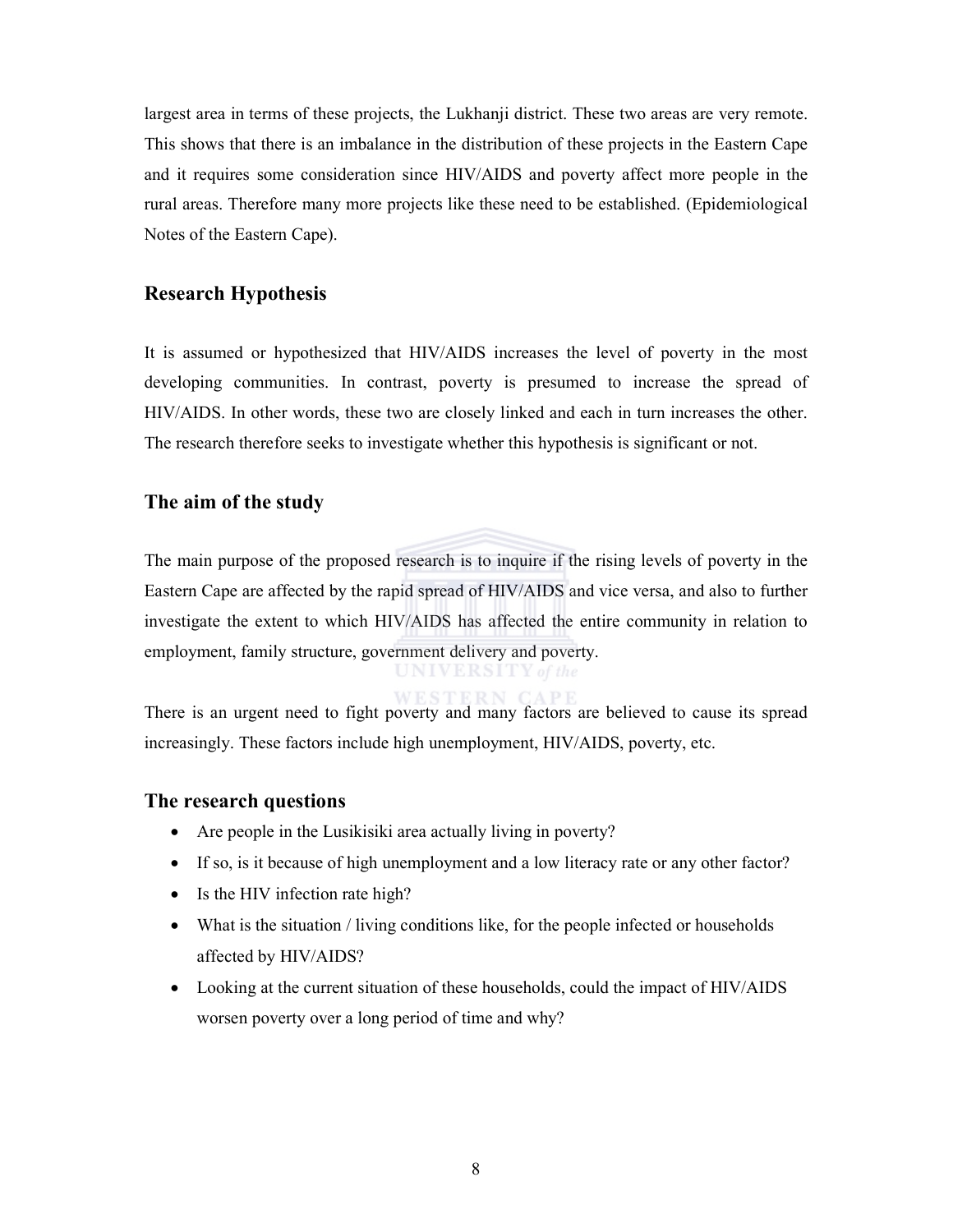## LITERATURE REVIEW

#### What are HIV and AIDS?

HIV (human immunodeficiency virus) is a virus that kills or harms cells of the body's immune system and gradually destroys the body's ability to fight infections and certain cancers.

AIDS (acquired immune deficiency syndrome) is a disease that is caused by the human immunodeficiency virus. According to the Michelson Institute, Development Studies and Human Rights 2002, AIDS was first discovered in 1981 and has become a major worldwide epidemic. Individuals diagnosed with AIDS are likely to get life-threatening diseases called opportunistic infections, which are caused by bacteria, viruses and other microscopic organisms that are usually harmless in healthy people.

To explain further, AIDS is called 'acquired' to distinguish it from inherited or genetic forms of immunodeficiency. It is also called 'syndrome' since it is a set of symptoms, which occur together, rather than a clear-cut disease. According to the National Institute of Allergy and Infectious Diseases report of 2002, the term AIDS applies to the most advanced stages of HIV infection and includes all HIV-infected people who have fewer than 200 CD4+ T-cells, whereas healthy adults usually have counts of 1000 or more.

Symptoms of opportunistic infections common in people with AIDS include: coughing and shortness of breath, seizures and lack of co-ordination, difficult or painful swallowing, mental symptoms such as confusion and forgetfulness, severe and persistent diarrhoea, fever, vision loss, nausea, abdominal cramps and vomiting, weight loss and extreme fatigue, severe headaches and, finally, coma. In the case of African Countries, tuberculosis (TB) is the most fatal of the opportunistic diseases (UNDP: 2003).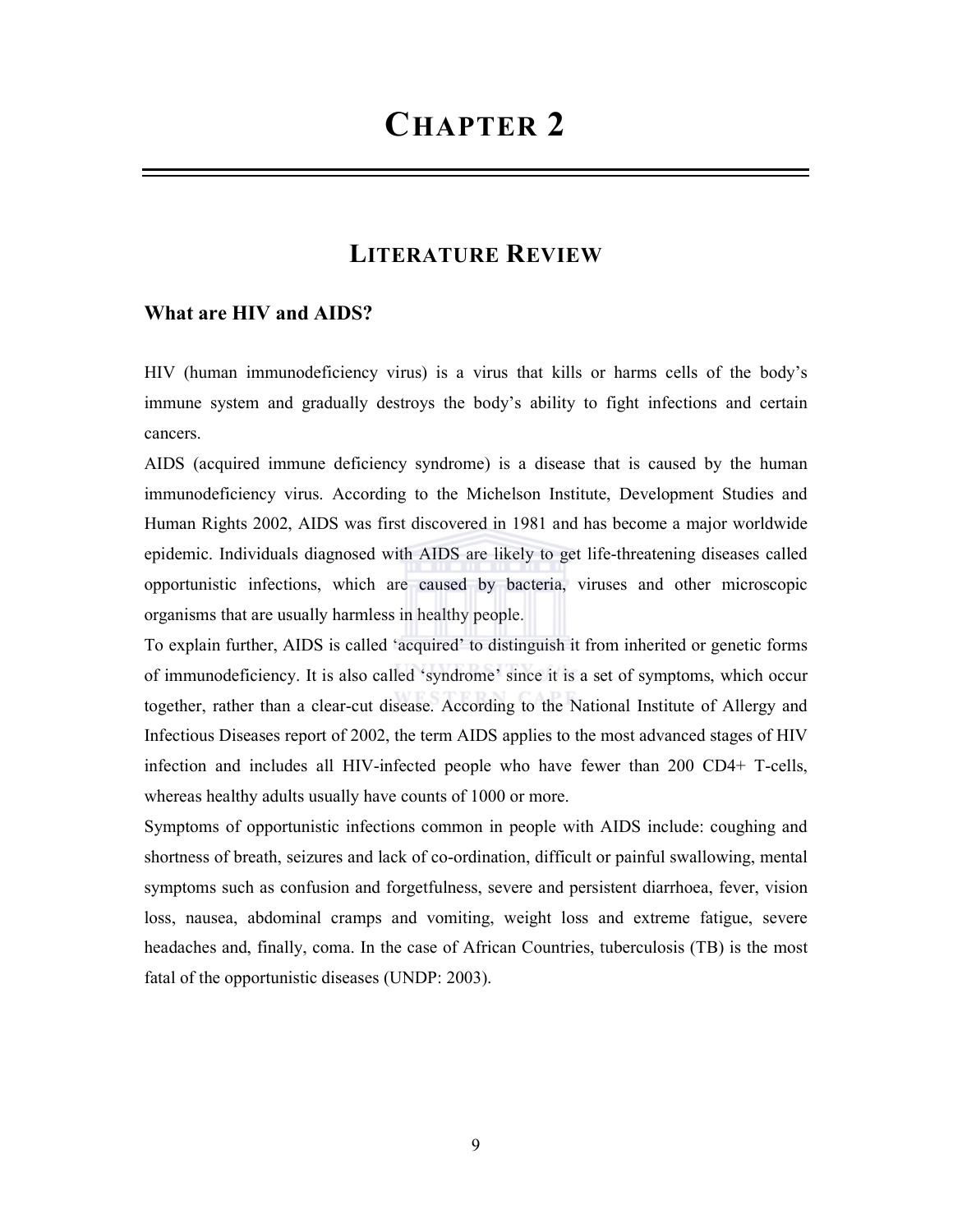#### What is poverty?

Poverty has many dimensions and these angles have to be viewed through a variety of indicators. When measuring poverty at country level, indicators such as level of income and consumption, social indicators and indicators of vulnerability to risks and of socio-political access are commonly used (World Bank: 2003). A person is considered poor if his or her consumption or income level falls below some minimum level necessary to meet basic needs. This minimum level is usually called the "poverty line", according to the World Bank Institute of Research on poverty. In simple terms poverty can be defined as hunger; lack of shelter; lack of access to clean water; lack of resources that disable a person from going to school, to make choices and to take advantage of opportunities; a state of being sick and being unable to see a doctor due to lack of income and lack of representation and freedom. Poverty is generally characterised by the inability of individuals, households or entire communities to have sufficient resources to satisfy a socially acceptable minimum standard of living (David Philip: 2000). Poverty includes: food insecurity, crowded homes, lack of adequate pay and secure jobs, fragmentation of the family, and alienation of the community. For the purpose of this study, poverty is defined on the mentioned underlying factors.

#### **UNIVERSITY** of the

#### Is there any relationship between poverty and HIV/AIDS?

 In South Africa, more than 61% of children in SA live in poverty due to the direct impact of HIV/AIDS (AIDS foundation, South Africa: 2003). From the research conducted by Christo Greyling in his book called: HIV/AIDS and Poverty - A challenge to the Church in the New Millennium (Christo Greyling: 2003), it is evident that poverty and HIV/AIDS are closely linked to each other because they seem to have an increasing effect on each other. That is, while HIV/AIDS seem to increase poverty, poverty also causes an increase in the spread of HIV leading to AIDS (Christo Greyling: 2003).

#### How does HIV/AIDS affect or increase poverty?

It is evident that when individuals progress from HIV to AIDS, they suffer many bouts of illnesses for which they seek treatment. In the process, they spend money on medical care, traditional healers, and so forth as well as on nutrition and supplements to help them remain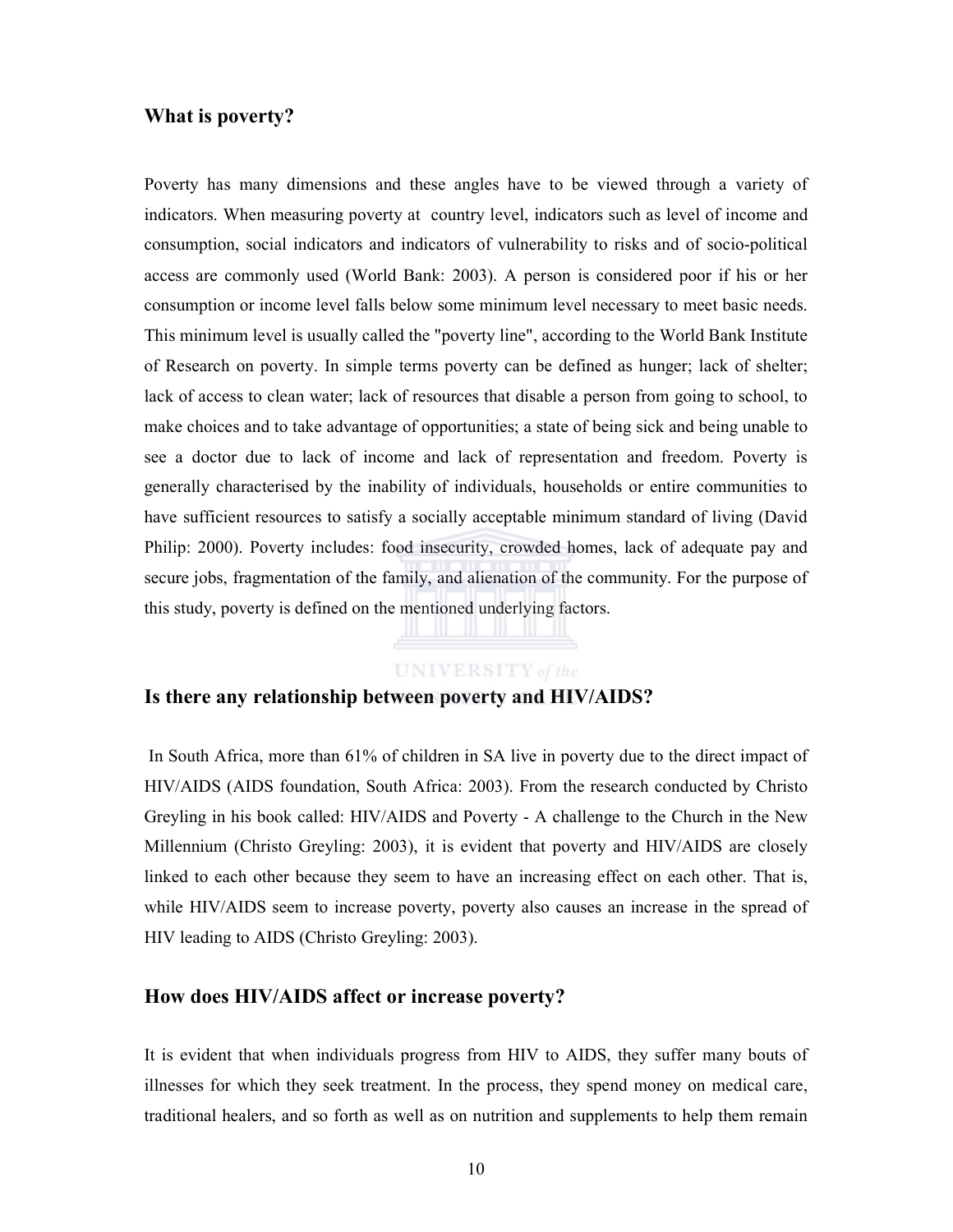healthy for a longer time period. At the same time, the income is reduced as a result of the person having HIV/AIDS. In simple terms, health expenditure increases for the infected person while spending on food and other household essentials decreases. This impacts negatively on children and women, followed by the impact of death, which is more serious in poor households. Poorer households are likely to be relatively stronger affected by HIV/AIDS since they have a high dependency ratio and since AIDS victims are likely to be exactly the income- earning members of the household. They have fewer resources to enable them to cope with the problem. The major concern is that HIV/AIDS is affecting mostly the poor who are living in the rural areas, mostly in the African Countries (Christo Greyling: 2003).

#### How does poverty affect or increase HIV/AIDS?

Although poverty does not cause HIV/AIDS, it helps the transmission, makes adequate treatment unaffordable and accelerates deaths from AIDS-related illnesses. Poverty also makes people more vulnerable to HIV infection, for example poor people will have a less robust state of health, which can result in a weaker immune system. They also have less access to health care facilities and to health education on issues such as HIV prevention.

There seems to be a wide range of factors that lead to poverty having a negative impact on HIV/AIDS. Many employers, seeing the impact of HIV/AIDS on their workforce, are not employing staff with full benefits, but rather take them on as temporary staff with no benefits such as medical aid. This in turn means that pensions and other benefits will not be available to meet family needs. This is one factor that affects employment in the country taking into consideration that a large percentage of people are unemployed. It is also important to acknowledge that unemployment is a significant contributor to poverty as observed by the United Nations Development Program (2000).

Poverty also increases the probability of young women and men turning to commercial sex work, selling their bodies to ensure that they survive, to gain an income in order to support younger siblings, to secure their next meal, and to gain shelter or raise money for school fees. This, of course, increases the number of individuals who are at risk of getting infected with the HI-virus (Christo Greyling: 2003).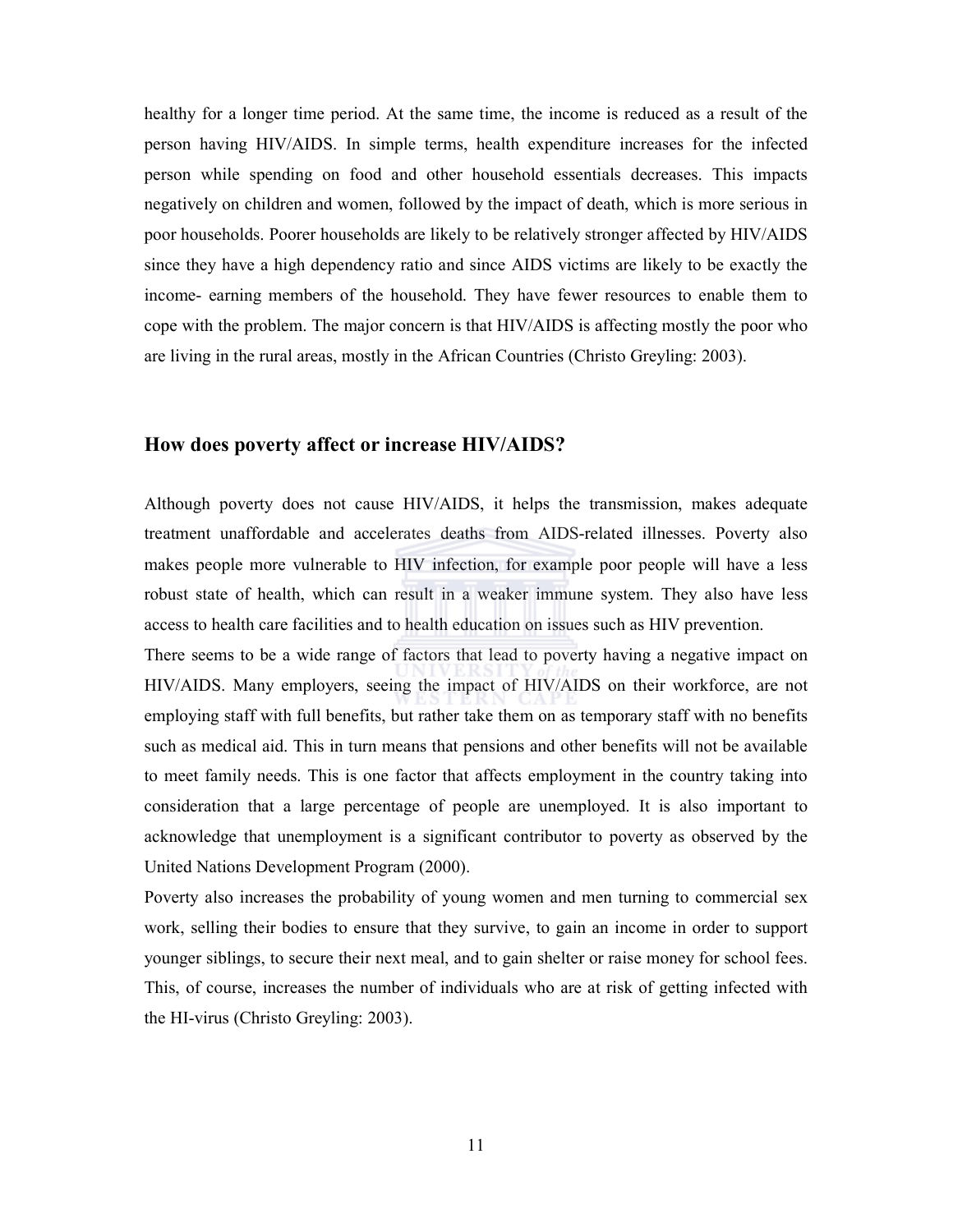#### The measurement of poverty

It is generally accepted that there can be no single, universal, accurate and unambiguous measurement of poverty because of the diversity of variables. This means that if it is to be measured, appropriate parameters have to be selected that, in combination, effectively constitute a working definition in the context of the study at hand. There are some indicators that can be used to measure poverty. These can either be 'performance' or 'means' indicators. Performance measures point to the outcome of particular forces whether social, cultural, economical or political. Means indicators provide information about the factors that lead to, or bring about, particular outcomes. These measures are necessary if a study of poverty is to have any use as the basis for policy prescription. In order to understand poverty one has to understand factors and forces involved in ownership, control and utilization of resources. In essence poverty is about the relationship of people to commodities and of people to people, although this is not to deny the potential influence as a causal factor in its occurrence.

### Key indicators of Poverty in South Africa

In South Africa, poverty is linked with high unemployment, hunger and malnutrition, inability to pay or lack of access to health care and basic services, disintegration of families, vulnerability, risk of homelessness and sometimes despair. Among other indicators of poverty in South Africa, social indicators which include health, education, clean water and fertility seem to play a major role in determining the levels of poverty of the households, communities and individuals (Statistics South Africa: 2000).

Poverty is concerned with the social as well as physical needs. Household income does not only determine access to amenities, lifestyles and choices, it also regulates access to power structures. Low income households often find it difficult to afford the transport and other costs for attending and therefore participating on local-authority council meetings, school meetings, pressure group meetings, and therefore lose the opportunity to challenge decisions and policies that affect them (Statistics South Africa: 2000).

Like health, poverty is a wider concept than the absence of physical symptoms. Income is a key resource for families with low income. It determines access to a host of other resources for health. Some families with low income are at least able to afford or have access to good housing conditions but have very little choice about the type of accommodation or where they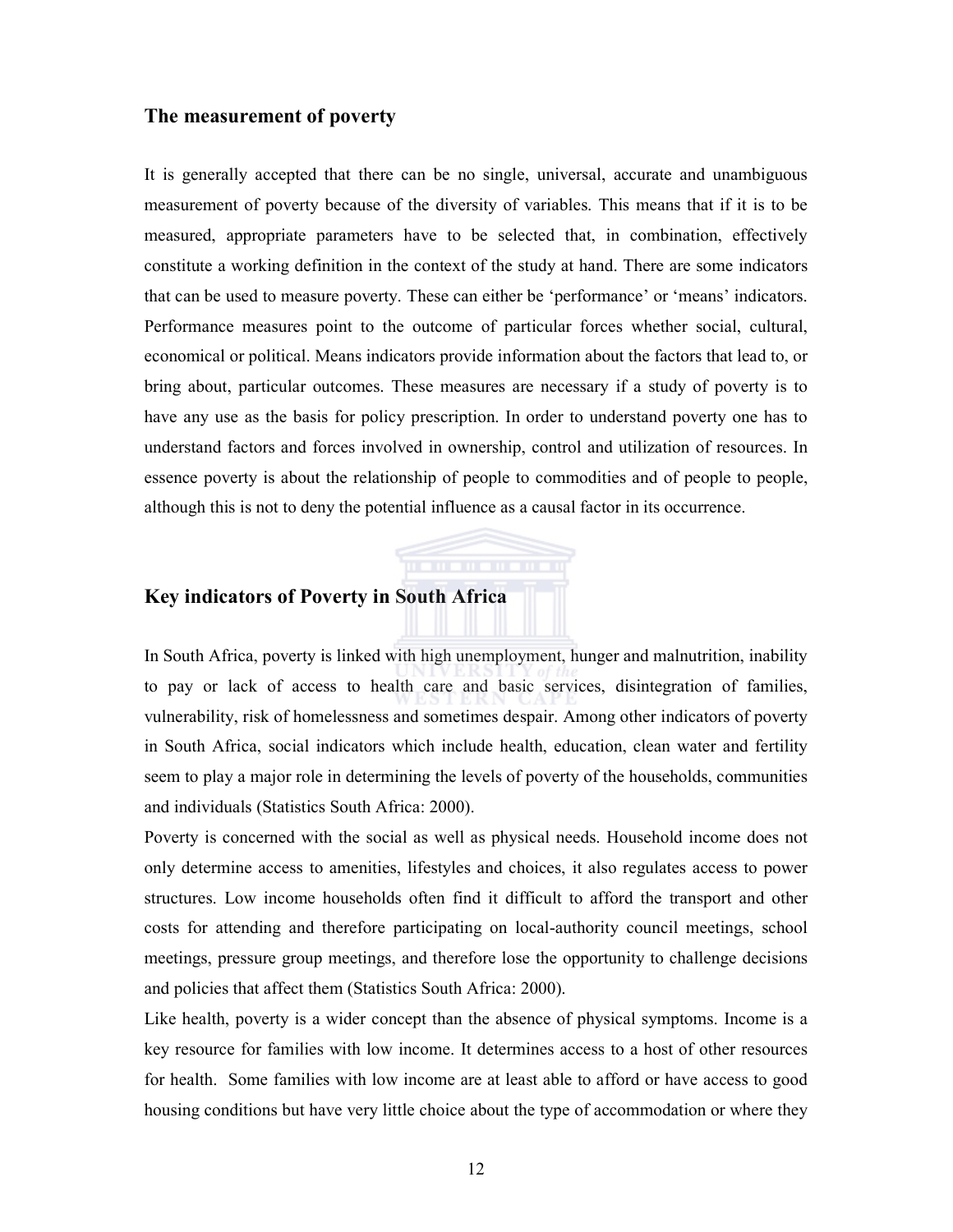live. They are more likely to live in rented accommodation that is insecure, overcrowded and in poor structural condition than higher income families.

Families in poverty can only afford poor quality equipment and furnishings that are badly designed, worn out or break quickly. Cheap goods not only lack the quality, but also frequently fail to meet the same safety standards as those of expensive goods.

Poverty and unemployment are closely linked because most of the poor do not have jobs and those who do, work for low wages often far away from their families. This makes the poor very dependent on social grants.

#### Impact on women

Women are heavily affected by HIV/AIDS. They are at greater risk of infection due to physiological, anatomical and socio-economical reasons. They appear to be exposed to the disease at earlier ages than men. For example, there is a preponderance of females in the ages 15-24 while men are slightly more predominant in the age group above 30 years. Researchers elsewhere in Africa frequently reveal that older men in particular are looking toward schoolgirls for sexual exchange. As those men begin to realize the real and quite personal dangers of intercourse with their usual partners, they entice young girls into sexual relationships, hoping that they may be relatively free of infections (Ezekiel Kalipeni:2004). Throughout the world, the ratio of female to male cases is rising, but women in the Sub-Saharan Africa are said to be at greatest risk and show highest prevalence. Reasons for this are not entirely understood, but arise from the convergence of inequitable systems of gender politics and resource allocation, domestic violence, lower rates of education, high risk of unemployment and underemployment, rape and disproportionate impact of structural adjustment programs (Ezekiel Kalipeni: 2004).

According to many findings, it is clear that women-headed households in South Africa tend to be poorer than those headed by men (Love Life: 2004). Unemployment is far higher among women than it is in men. Even among married women there is a high level of economic maltreatment.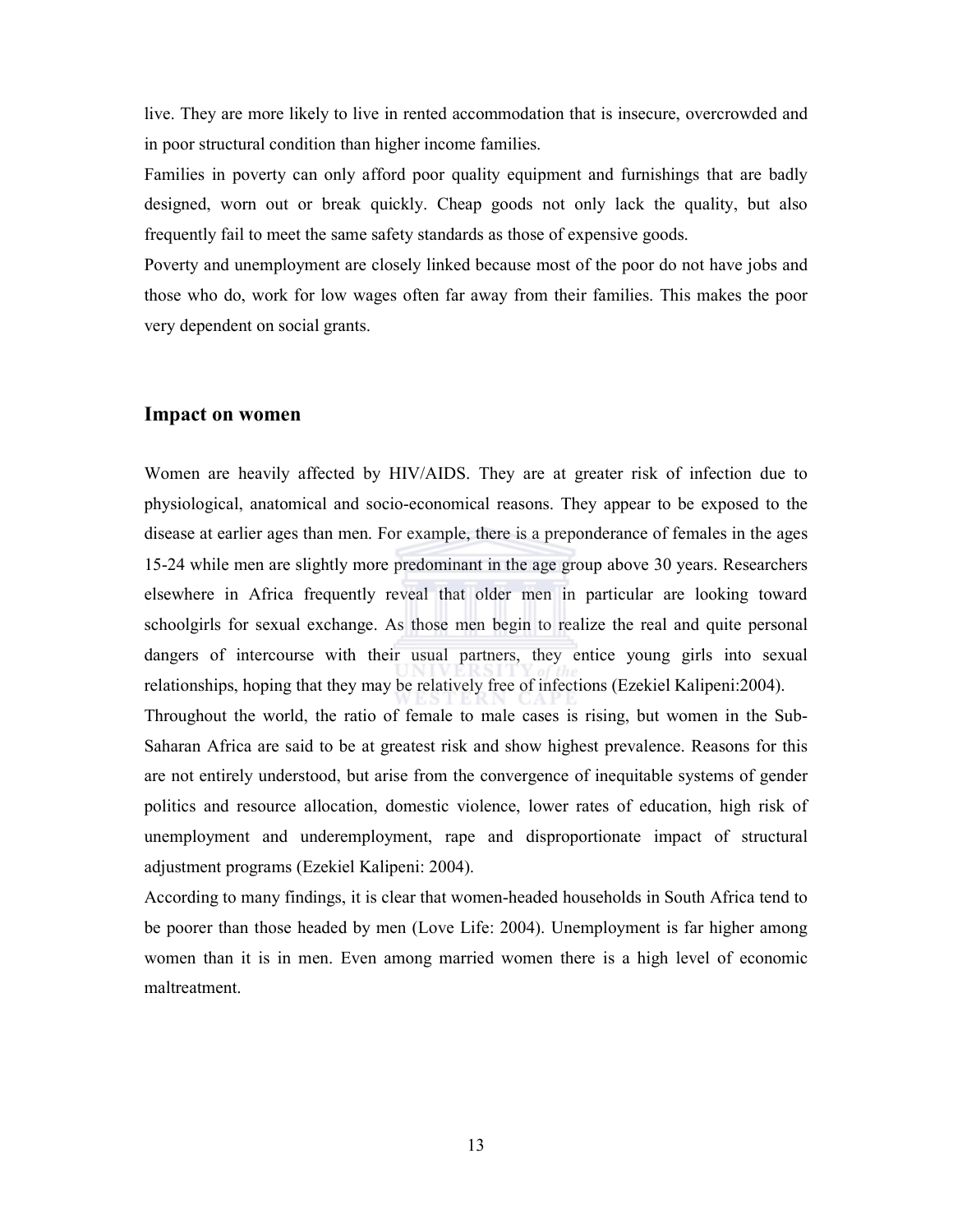#### Individual Poverty

Poverty has implications on increasing risk behaviour in relation to HIV/AIDS transmission. Poverty leads to migration from rural to urban areas. This is an effect of industrialisation, which many developing countries have to pass through. The people who migrate from rural to urban areas are often low-skilled, farm labourers who cannot find employment in industrial cities and many of these people resort to informal sector work that includes prostitution, dealing in and selling of drugs. These activities put these people at risk in terms of sexually transmitted infections including HIV/AIDS contraction; prostitution, due to the use of highrisk sexual practices such as unprotected sex and in drug abuse, sharing of needles. In lesserdeveloped and developing counties, these factors of trying to escape poverty through prostitution and drug use are high (International Aids Economics Network: 2002).

#### Rural poverty and migration

According to the Oxfam poverty report, in rural areas, the most crucial asset is the land. Gross inequality in land ownership is a major obstacle in many countries towards improved human security and agricultural progress. The concentration of the land in the hands of the few also reduces productivity and leads to an insufficient use of resources. When moderations of agriculture take place in this situation, it frequently results in the further marginalisation of the poor, who become landless labourers or small holders with insufficient land to meet family needs for food and income. Some rural people find it difficult to even make use of the small available land because of the lack of financing for cultivation, irrigation and buying insecticides. They often use the ancient ways of cultivating and ploughing the land and as a result the produce becomes less and not good enough to be sold for profit. Only those individuals who have access to modern ways of agriculture are capable of growing agricultural products for profit and these exclude the poor. The poor also lack education in as far as the use of land is concerned, they don't have information on issues like seasonal crop rotation, and they only concentrate on growing maize. The resulting poverty forces people to migrate to already overcrowded cities or work in environmentally damaging gold mines. There are other factors which impact negatively on rural farmers including the lack of water for irrigation purposes. Only those that are educated and have money to sustain their productivity, manage to overcome such obstacles.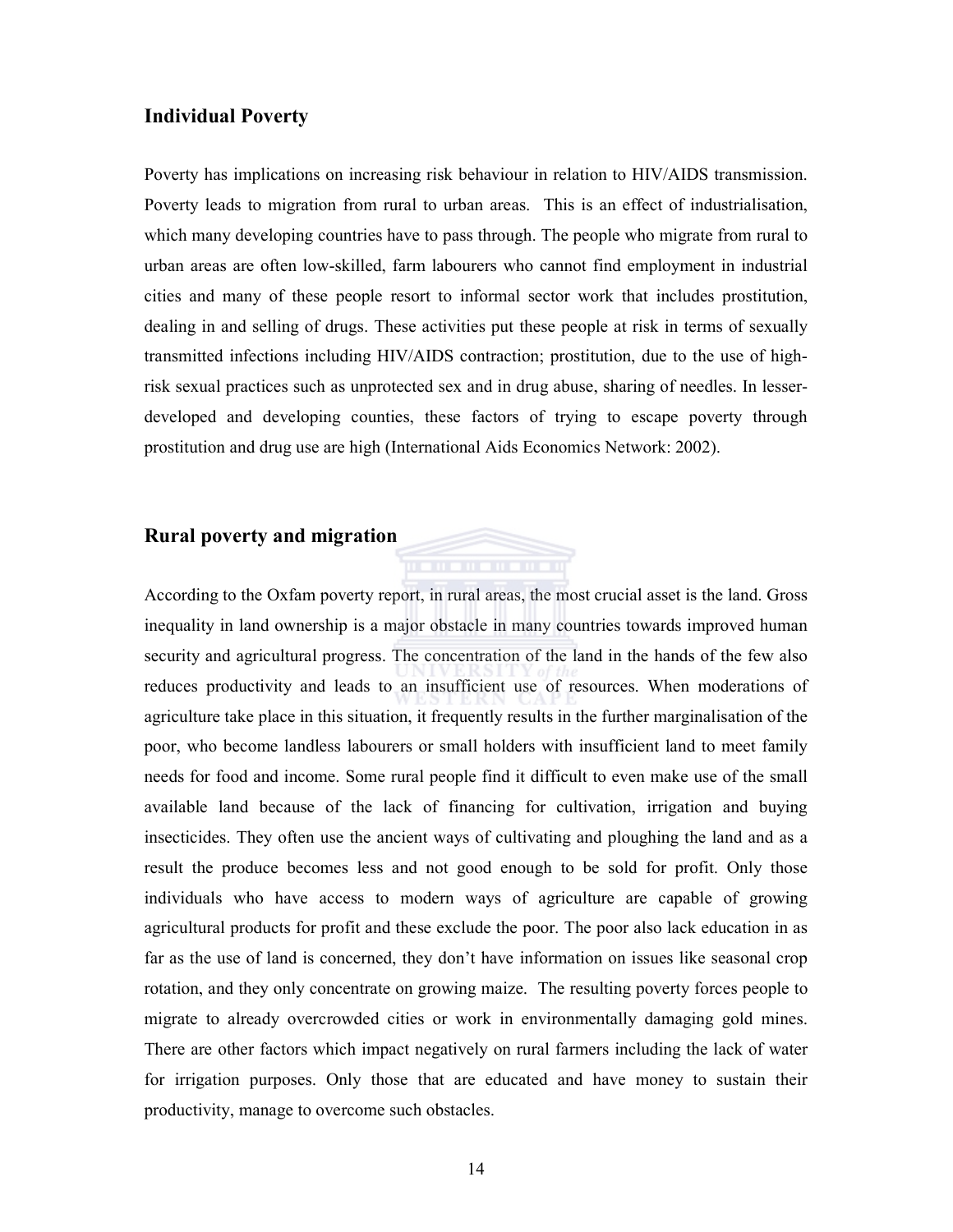While urban areas lead in rates of infection, the disease is spreading rapidly in the rural areas, propelled by rural urban linkages, lower levels of knowledge about HIV in rural areas and disrupted sexual economies caused by the conditions of villages creating both circular movements and a two-way flow of people that help facilitate the HIV/AIDS exchange. In Southern Africa, rural areas have from colonial times traditionally sent thousands of its young men to the mines of South Africa to work on contract arrangements. During the course of their contract they turn to commercial sex workers serving the mines. It is estimated that nearly half of the mineworkers who return to rural areas infect their wives and other women. The rapid diffusion of diseases in this region has been ascribed to high levels of 'sexual mobility' and such factors as male premarital and extramarital sexual activity (Ezekiel Kalipeni: 2004).

#### Investment in Education

Investment in education is also one of the determinants of human welfare, opportunity and economic growth. The low earnings of people are partly a consequence of their low levels of skill and literacy. Studies in agriculture and industry show that the better-educated people adapt to new technologies more easily and have higher rates of productivity (Kevin Watkins: 1996). This increases their earning capabilities and employment prospects. In an era of rapid technological change, the skill base of the work force is becoming increasingly important to national competitiveness. The level of education, particularly in the case of women, plays a critical role in relation to health.

Girls tend to receive less education than boys because they are regarded to be more important to household subsistence than their brothers. Girls are therefore often kept at home to perform domestic work or to take care of younger siblings and as a result they are likely to be drawn out of school if a family crisis arises. Such practices have kept women trapped in cycles of poverty and illiteracy, which are transmitted across generations. In the recent years, there have been high levels of teenage pregnancies and many girls were forced to leave school at early ages to take care of their babies and that has contributed negatively to their education (Kevin Watkins: 1996).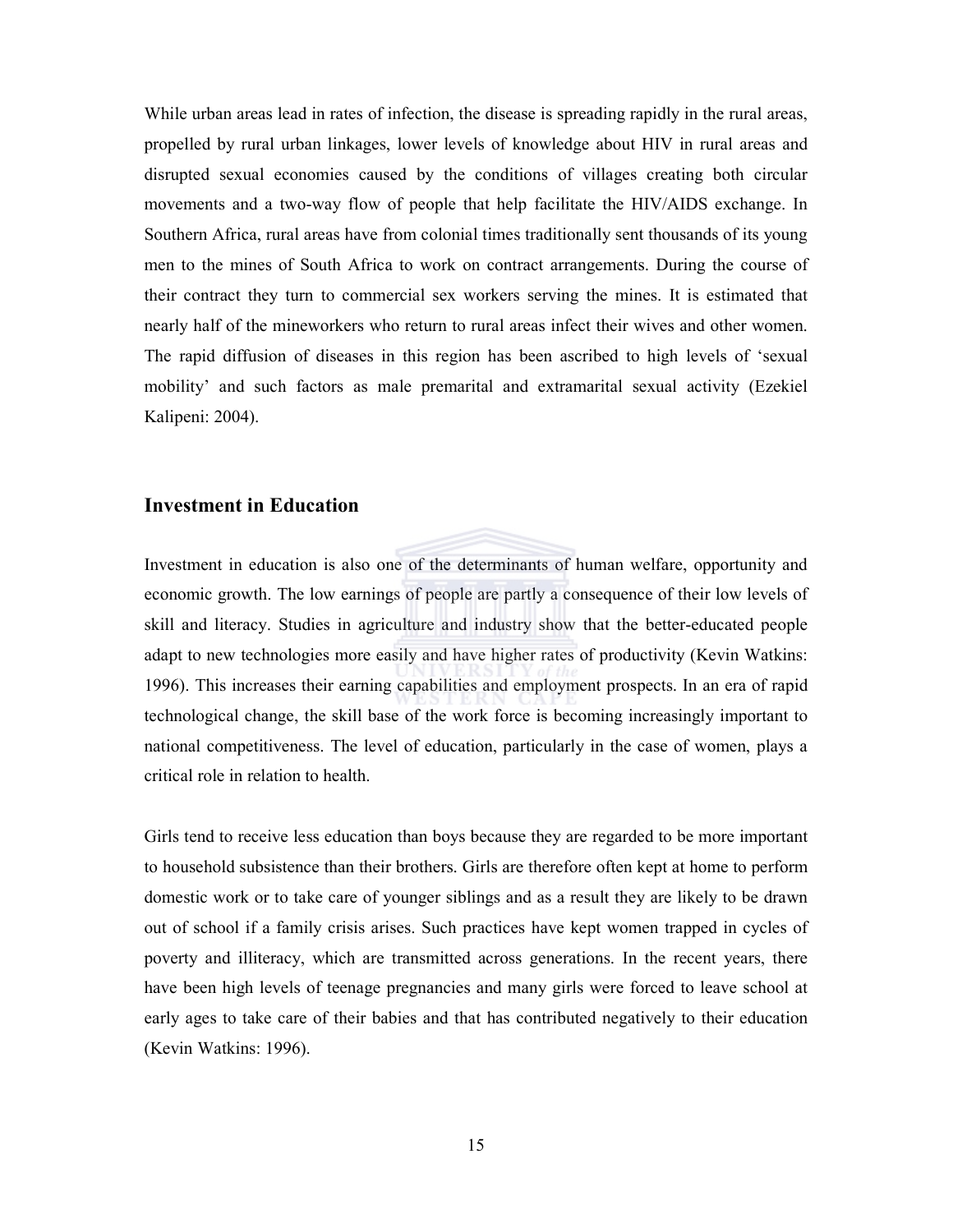#### HIV/AIDS AND POVERTY

According to the United Nations, AIDS is the leading cause of death in Sub-Saharan Africa and the world's fourth biggest killer. It is estimated that by the year 2010, about 40 million children will have been orphaned by the pandemic. HIV/AIDS poses a great threat to development in poor countries, as the impact is the hardest among the poor. The poor have little access to prevention services, condoms or any form of treatment. Only about one in five people that are at risk of HIV infection have access to prevention information and services (United Nations Development Fund: 2002).

#### Multiple dimensions of poverty

Income is not the only measurement of poverty and economic growth alone will not end poverty. Escaping poverty depends on improving personal (individual) capacities, and increasing access to resources, institutions and support.

Illiteracy, poor health, social exclusion, gender and discrimination contribute to poverty. Poor health diminishes personal capacity, lowers productivity and reduces earnings. A high prevalence of diseases and poor health in a country harms economic performance while higher life expectancy, a key indicator of health status, stimulates economic growth.

Progress has been achieved easier and faster in countries that have provided reproductive health services including family planning, increased coverage and equality of education, advanced gender equality and developed responsible and accountable systems of governance and social participation (United Nations Population Unit: 2000).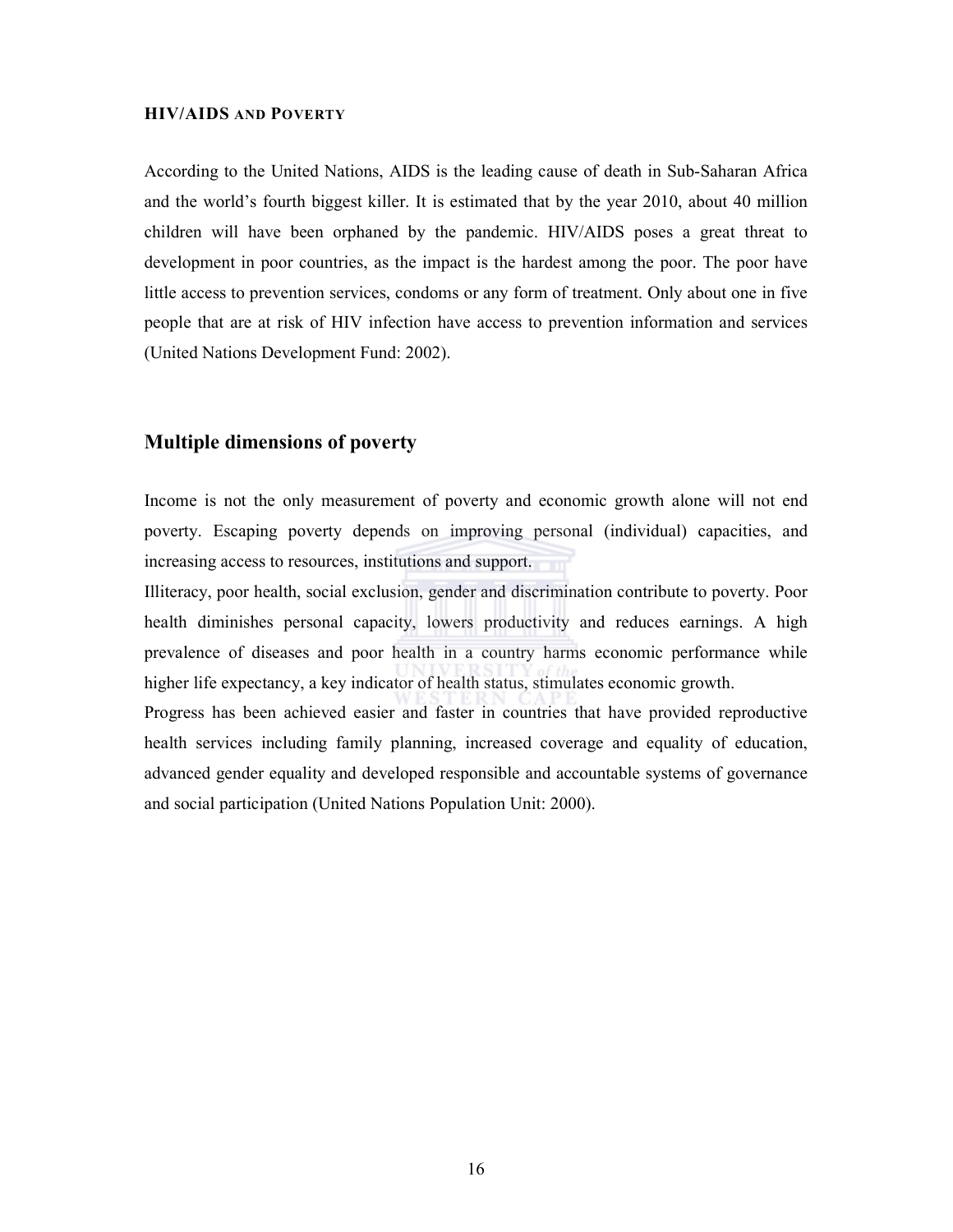## SAMPLING TECHNIQUES AND SAMPLE DESIGN

A total purposive sample size of 200 households was selected. Out of these 200 households, 150 were randomly selected from a list of all the names of the areas (rural areas, township and suburbs) under the jurisdiction of Lusikisiki municipality. One rural area and one township were randomly selected from the list. The other 25% (fifty) of the total sample size was selected using the purposive sampling method from the MSF clinic as to get a reasonable number of households with at least a person infected with HIV. The convenience sampling method was introduced later after collecting the data from 150 households because only a few households responded of having one or more individual(s) infected or having experienced AIDS death(s). For this study a reasonable sample of households with infected individuals and those without was required to make comparisons and measure the impact of HIV/AIDS on poverty and vice versa.

#### **Instruments**

**INIVERSITY** A questionnaire was designed for the survey and a few open-ended questions that were of qualitative nature were incorporated into the questionnaire. The survey questionnaire contained questions about the households and personal information of the people within those particular households that were visited for data collection. Other information that the questionnaire included were housing characteristics of households, access to basic services, health and transport facilities, households' deaths in the past 10 years and causes thereof, respondents' comments on the relationship between HIV/AIDS and poverty and finally the health status of the households' members (that is, sourcing information on whether there was any person infected with HIV within households).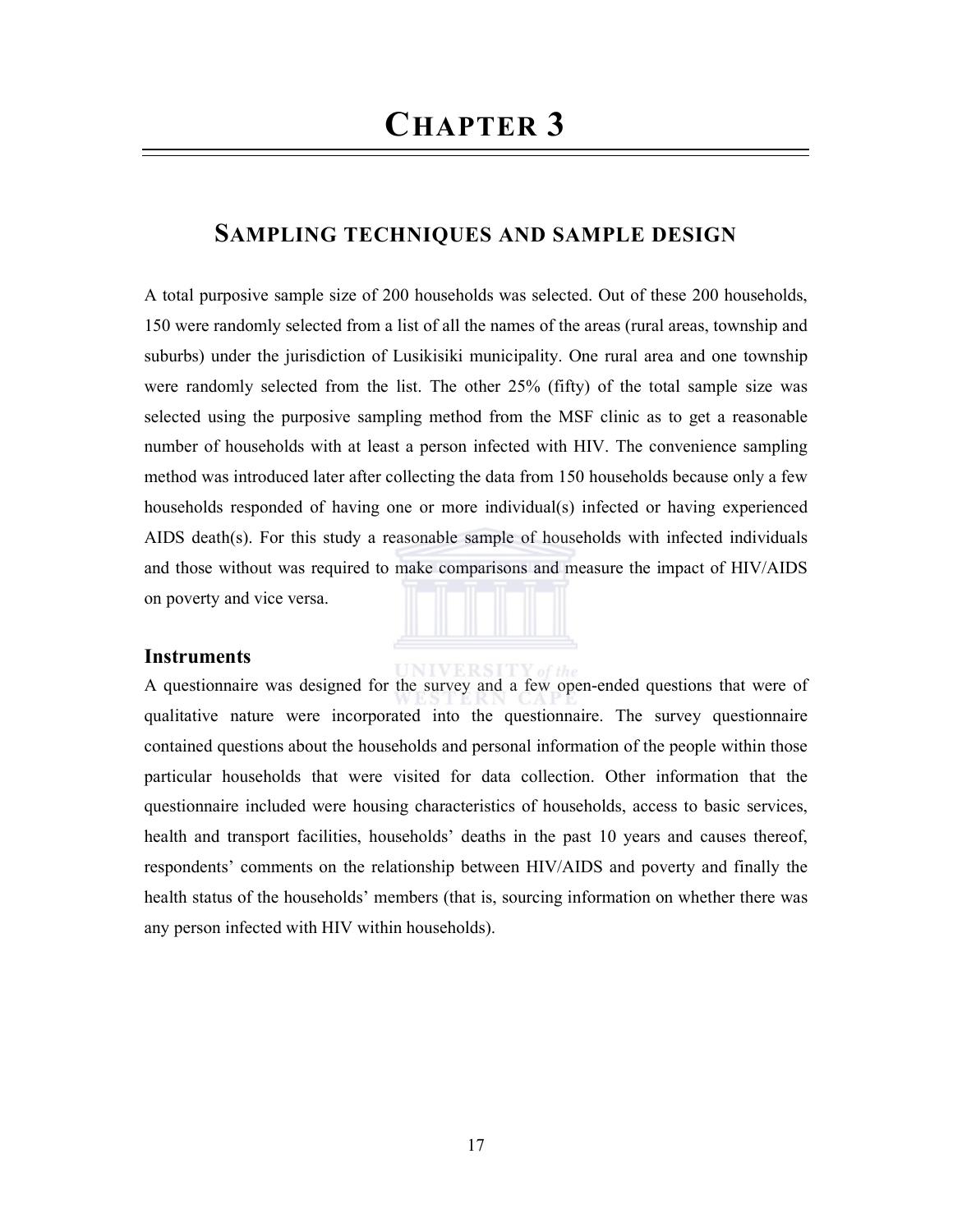#### Data Collection

The data collection process took a period of nearly one month, from May 14 to June 9, 2004. A list of all the surrounding areas of Lusikisiki including all the rural areas, a township and suburbs was used for the random selection of data collection sites. Two areas were randomly selected from the list, which included one rural area called Kwa-Dick, and one township by the named of Joe Slovo that is in the municipal area (a low income housing scheme). Structured survey questionnaires were used as a data collection tool and every household with older persons capable of responding and taking part in the study, was visited. The households with no such person were not sampled. Fifty households were visited in the selected rural area of Kwa-Dick and the rest of 99 households were visited in Joe Slovo area, making a total of one hundred and forty-nine (149 households).

A more reasonable sample of households directly affected by HIV/AIDS or people living with HIV/AIDS was still required. The researcher had to ask for permission from the Head of the government hospital (St Elizabeth hospital) to interview some of the patients, but the permission was denied due to constitutional, confidentiality and protection issues that must be preserved by the institution towards people living with HIV/AIDS. A non-government organisation became an alternative, and the researcher negotiated with a French-based organisation called MSF (Medecins Sans Frontieres), which launched a HIV/AIDS care, treatment and support programme in Luskisiki on July 29, 2003. Those in charge then granted permission, but subject to the consent of those individuals the interview was going to be conducted on (i.e. the support group members in the Lusikisiki Village Clinic).

At the village clinic, the counsellor in charge also gave permission and informed the support group members about the study whereafter members agreed to take part in the study. It was a Tuesday support group, which had about 58 members out of which 51 agreed to take part in the study. This can create a bias in the final sample. The questionnaires were filled in during two consecutive weeks because some of the respondents had to leave due to time. Those that understood how to fill in the questionnaire took it home until the next Tuesday when everything was finalised and a required sample of 200 questionnaires was reached.

It is well understood that in almost every research there are difficulties that a researcher has to face depending on the nature of the study and other factors that may arise. In this particular instance, the researcher received some threats and warnings from some households about the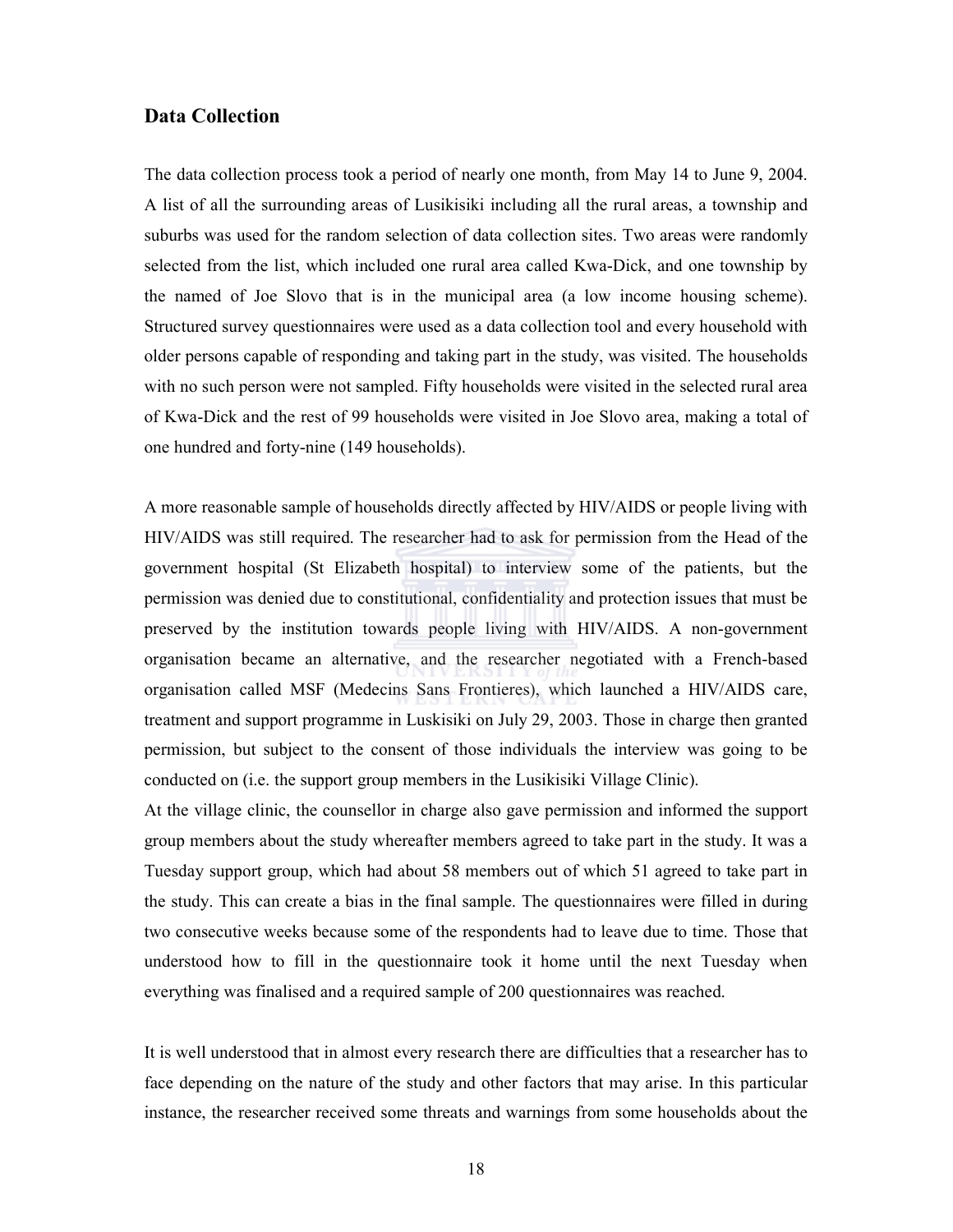rate of crime in that particular area and that strangers are easily attacked. With personal interviews, where a researcher has to go from one household to the other, it is even more unpredictable as to what could happen because one meets with different people of whom some are friendly to talk to whereas others are not. Despite the dangers that a researcher is subjected to when conducting interviews, respondents also find themselves in an uncomfortable situation. For an example, the subject on HIV/AIDS is still a sensitive issue and one may find it difficult to ask questions related to it depending on the previous experience in a particular household. Questioning someone who has recently found out about their HIV-positive status can be very hard for both the respondent and the interviewer, especially for the respondent. It was a great experience to be in contact with these people and the issues that affect their living conditions and it brought much hope for them to have someone who was willing to visit and talk with them about these issues.

#### Procedures used for data analysis

The frequency procedure, cross tabulations (pivot tables) and logarithm of the odds ratio (log odds ratio) were used as data analysis methods. A combination of quantitative and qualitative research methods was used for achieving the objectives of the study. These methods were used to evaluate how often certain characteristics occur in the sample, to measure the risk associated with HIV/AIDS and poverty and to compare different groups within the same sample size.

#### Limitations and gaps in the data

The possible limitations of the data have to do with the sample size, which is not completely random and therefore has some bias. The sample size is also perhaps too small to represent the entire province, although some or many characteristics of the whole population may be observed within this sample. The sampling procedure also does not allow for generalisation of the results to the entire population of Lusikisiki.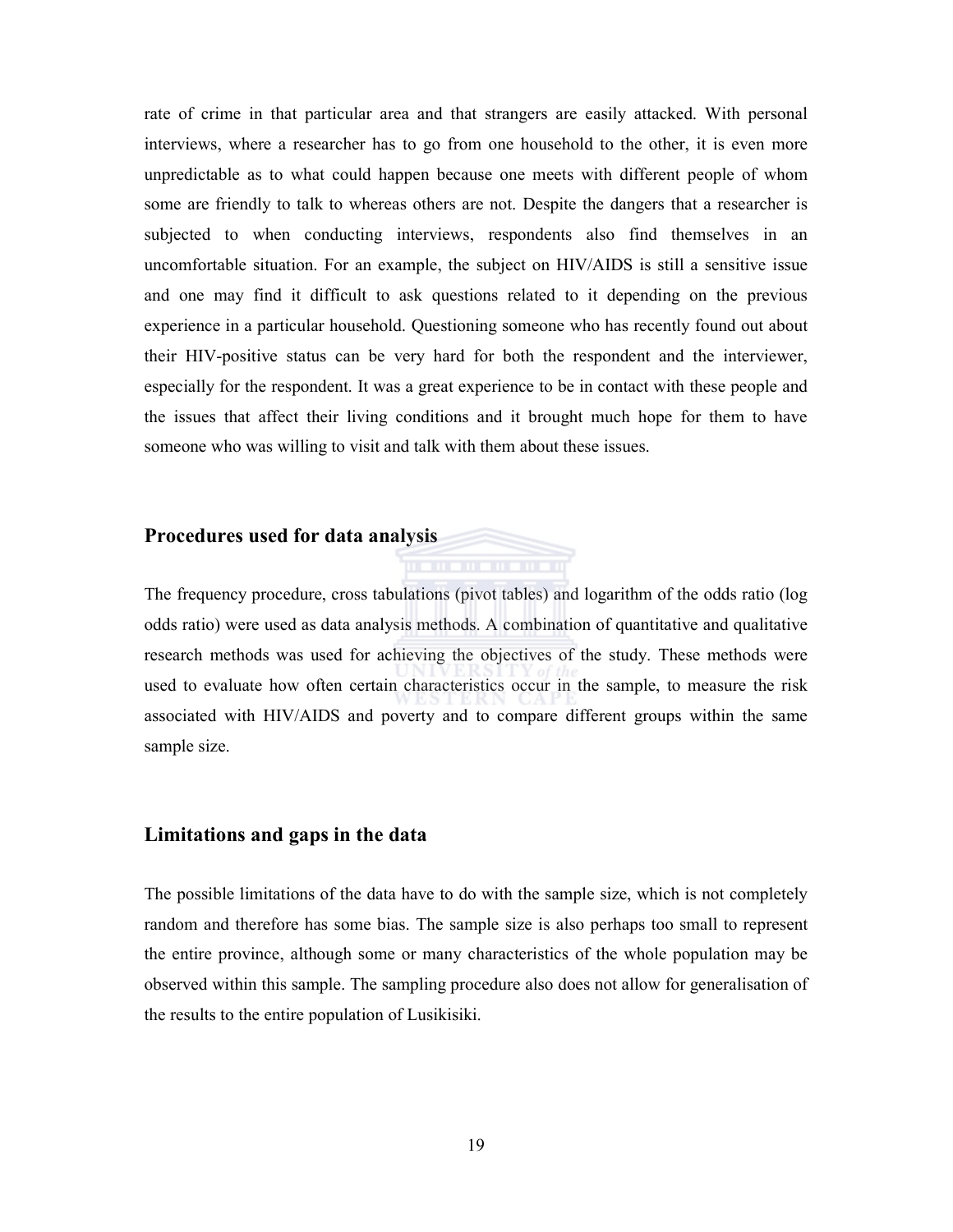## **RESULTS**

This section presents information on the sample size and characteristics thereof. Main findings are also presented and discussed. The subsections include demographic information, housing characteristics and access to basic services such as water, electricity, sanitation, and transport facilities.

#### Theory and methods

The logarithm of a sample odds ratio, which is an important measure of the degree of association or relative risk, has been used to test the association between the variables used and the presence of HIV-positive person(s) in the sampled households. The aim of using the odds ratio in order to measure risk or association is to establish whether there is a relationship between poverty and HIV/AIDS. All the other variables seek to measure the poverty status of the households and also to predict the risk of greater poverty in the midst of HIV/AIDS. However, whether HIV/AIDS will accelerate poverty or whether poverty increases the rate of spread of HIV, is established in relationships that are measured using the log odds ratio. The higher the log odds ratio, the greater the risk associated with a measured variable. If the log odds ratio is zero, it means that there is no risk associated with the variables.

#### Demographic information

|              | N          | $\frac{0}{0}$ |
|--------------|------------|---------------|
| $1 - 5$      | 116        | 58%           |
| $6 - 10$     | 69         | 34%           |
| $11 - 20$    | 14         | $7\%$         |
| more than 20 |            | $1\%$         |
| <b>Total</b> | <b>200</b> | 100%          |

Table 1: The total number of household members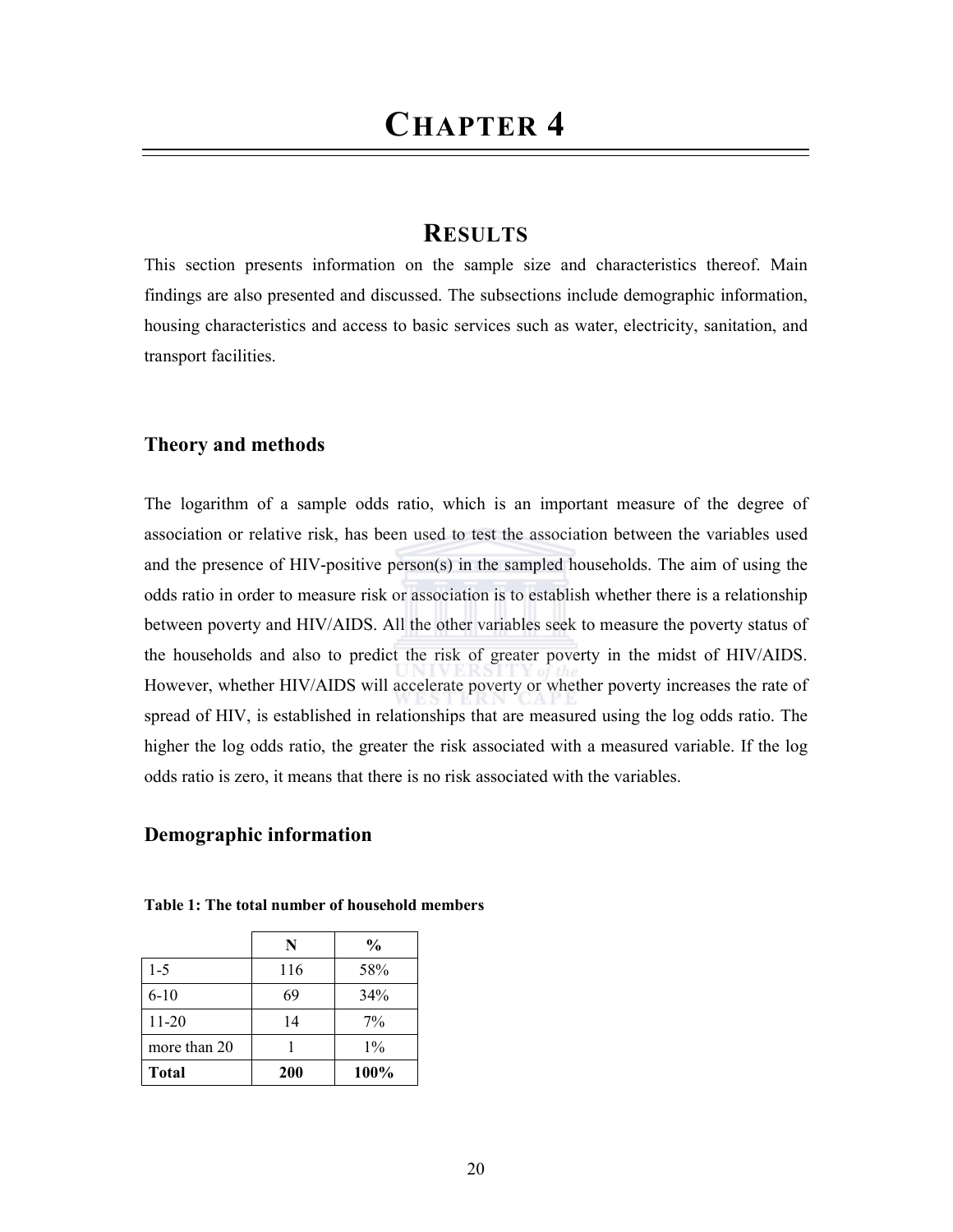Descriptive statistics for the number of household members

|     | Minimum | Maximum | ium | Mean |
|-----|---------|---------|-----|------|
| 200 |         |         | 007 |      |

The majority (58%) of the households indicated that they had between one to five household members. Around 42% of the households had more than five individuals within these households. Among the households that were visited, one had 22 household members. The results also indicated that the average number of people per household was approximately 6 individuals.

#### Table 2: Distribution of household composition by sex

|              |      | $\frac{0}{0}$ |
|--------------|------|---------------|
| Female       | 629  | 57%           |
| Male         | 468  | 43%           |
| <b>Total</b> | 1097 | 100           |

Females constituted a larger proportion of about 57%.

#### Table 3: Household head

|              | N          | $\frac{6}{9}$ |
|--------------|------------|---------------|
| Mother       | 108        | 54%           |
| Father       | 83         | 42%           |
| Other        | y          | $5\%$         |
| <b>Total</b> | <b>200</b> | 100%          |

**UNIVERSITY** of the **WESTERN CAPE** 

Over 50% of the households in the sample were female-headed as apposed to 42% maleheaded households. The other 5% of households were headed by both female and male youth (less than age of 25) who were neither mothers nor fathers. This question was also aimed at sourcing whether there were child-headed households, but none were found in this sample.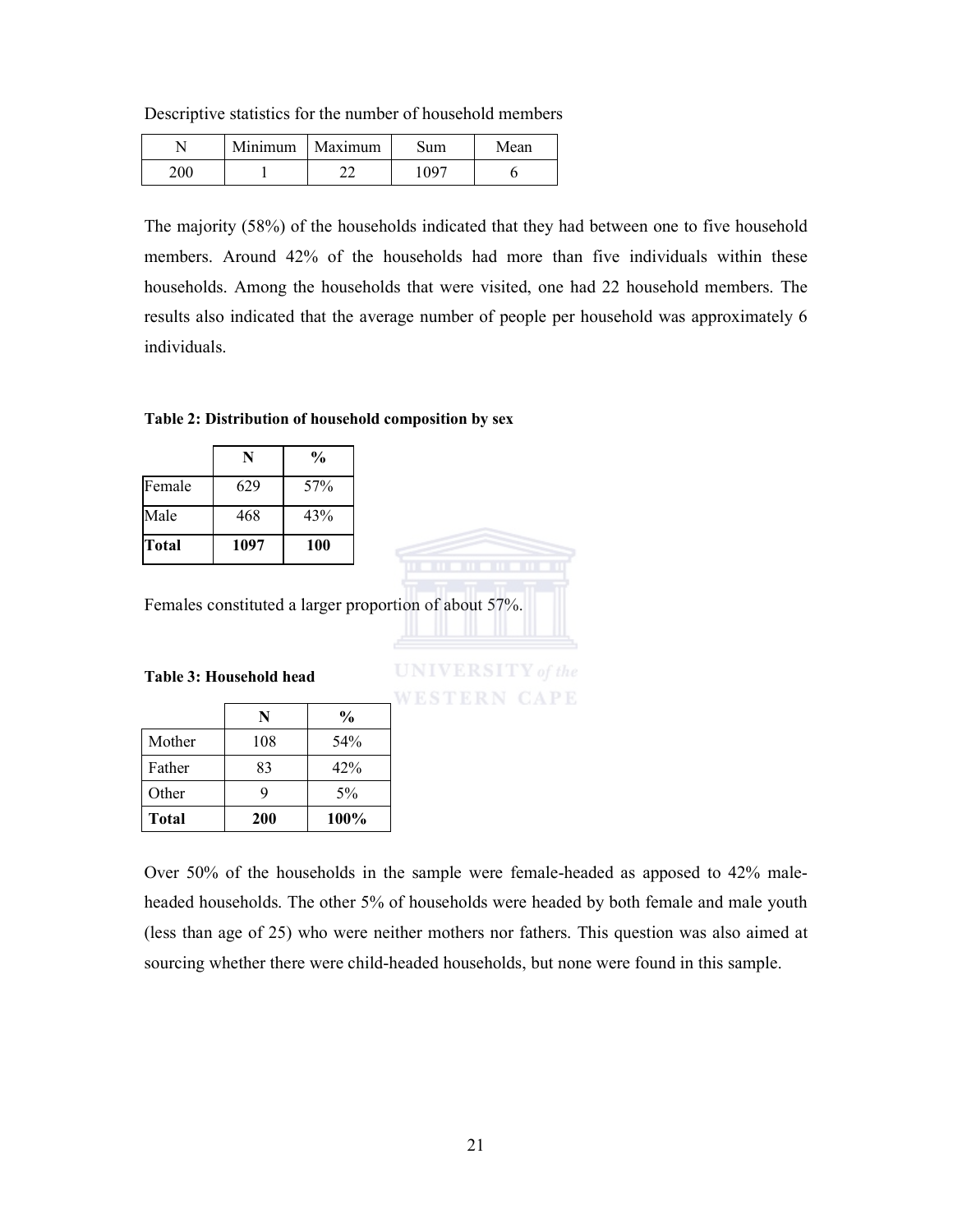| Age          | N    | $\frac{0}{0}$ |
|--------------|------|---------------|
| $0$ to 4     | 132  | 12%           |
| 5 to 14      | 268  | 24%           |
| 15 to 34     | 474  | 43%           |
| 35 to 64     | 200  | 18%           |
| $65+$        | 23   | $2\%$         |
| <b>Total</b> | 1097 | 100%          |

Table 4: Age of persons within households

The above table shows that the majority of the people within the households in the sample fell between the ages of 15 to 34 years. Approximately 34 % of the people were children aged zero to 14 while the elderly constituted only 2% of 1096 people sampled.

| <b>Table 5: Marital Status</b> |      |               |                |
|--------------------------------|------|---------------|----------------|
|                                | N    | $\frac{0}{0}$ |                |
| Single                         | 864  | 79%           |                |
| Married                        | 129  | 12%           |                |
| Living together                | 42   | $4\%$         |                |
| Widowed                        | 38   | 3%            | /ERSITY of the |
| Divorced                       | 24   | 2%            | <b>CAPE</b>    |
| <b>Total</b>                   | 1097 | 100%          |                |

Almost 79% of the households mentioned that they had household members who had never married before or were single. The other 21% is distributed among the married, partners living together, widowed and divorced or separated individuals.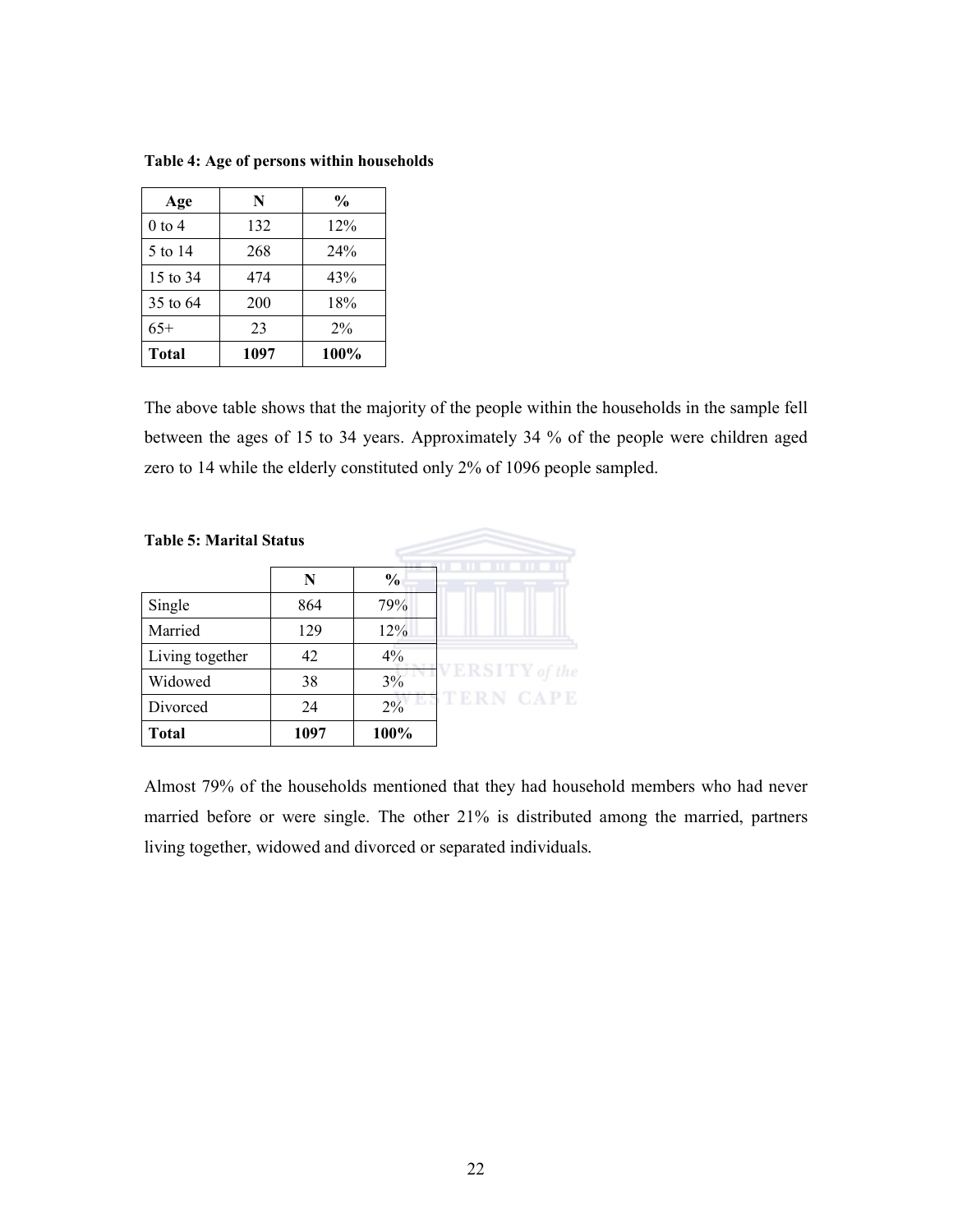|                                            | N    | $\frac{0}{0}$ |
|--------------------------------------------|------|---------------|
| Father/mother                              | 467  | 45%           |
| Head/ acting head (to himor herself)       | 197  | 19%           |
| Grand parent                               | 162  | 16%           |
| Spouse ( <i>i.e.</i> Husband/wife/partner) | 79   | 8%            |
| Other relative (e.g. in laws)              | 59   | 6%            |
| Sister/brother                             | 50   | 5%            |
| Non-related person                         | 27   | 3%            |
| Total                                      | 1041 | 100%          |

#### Table 6: Relationship of household member to the household head

Approximately 45% of the individuals in the households visited indicated that the household head was either a father or a mother. Less than 10% of the people within these households indicated that the household heads were either spouses, other relatives such as in-laws, sisters or brothers, or non-related. Most of these households are of the extended family type even though most people are staying with parents. There were also a reasonable percentage (16%) of people that live with their grand parents.

#### **UNIVERSITY** of the

|                                              | N   | $\frac{6}{6}$ |
|----------------------------------------------|-----|---------------|
| No schooling                                 | 42  | $5\%$         |
| Sub A/ Sub B/ or Grade I/ Grade 2/ and Std 1 | 232 | 25%           |
| Std $2/$ Std 3                               | 108 | 12%           |
| Std 4                                        | 81  | $9\%$         |
| Std 5                                        | 105 | 11%           |
| Std 6                                        | 83  | $9\%$         |
| Std 7                                        | 94  | 10%           |
| Std 8                                        | 84  | 9%            |
| Std 9                                        | 71  | 8%            |
| Std 10/ Diploma / Certificate with Std 10    | 15  | $2\%$         |
| National Diploma/ Degree                     | 12  | $1\%$         |
| Other (Honours Degree in Education)          | 1   | $0\%$         |
| <b>Total</b>                                 | 928 | 100%          |

#### Table 7: Highest standard passed by household members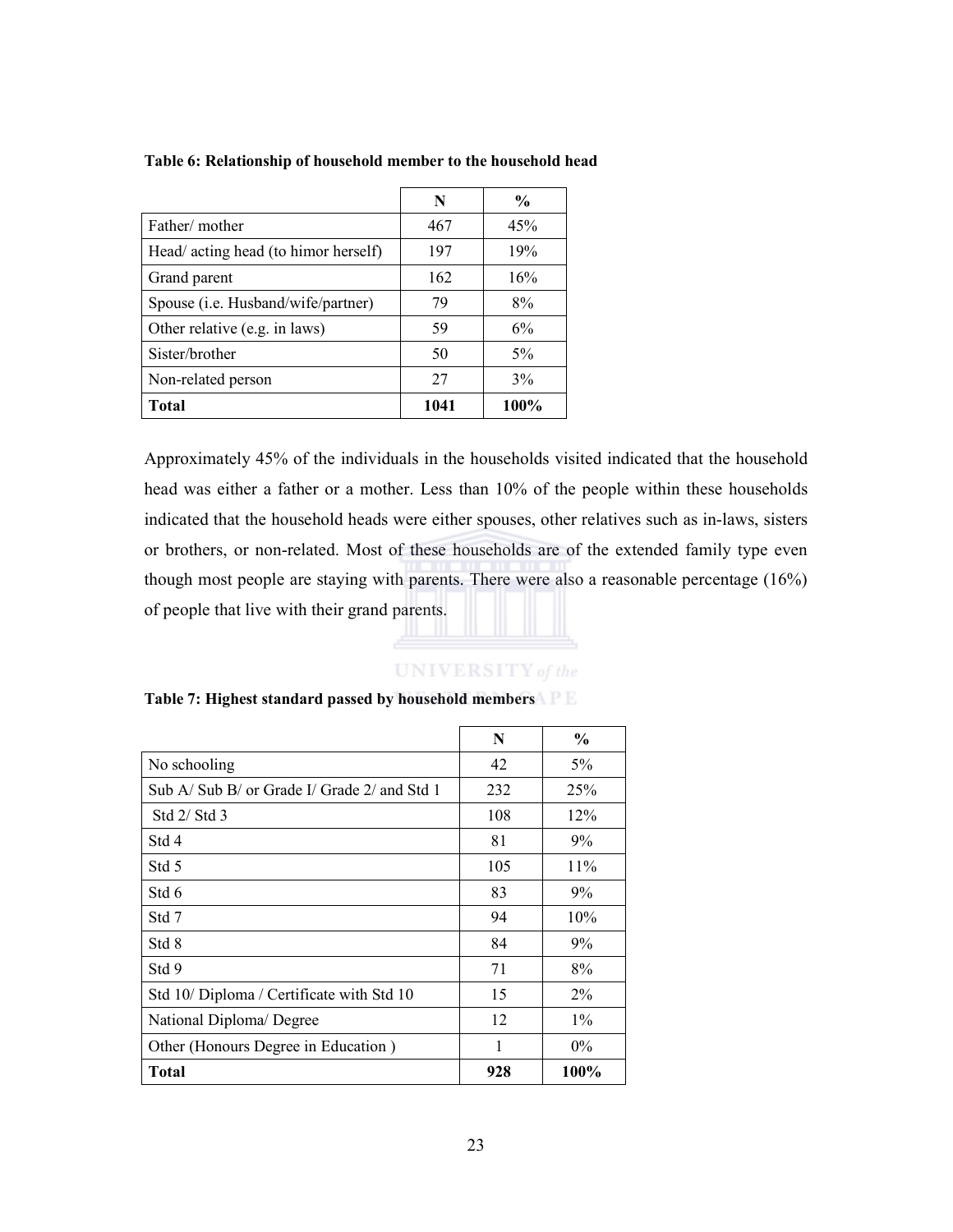These results showed that there was an upward trend in the number of individuals in the sample that had less education or were still on lower grades whereas there were few individuals who had post-matric qualifications.

|                                  | N  | $\frac{0}{0}$ |
|----------------------------------|----|---------------|
| Education                        | 16 | 64%           |
| Economic & Management<br>Science | 3  | 12%           |
| Accountancy                      | 2  | 8%            |
| Social Science                   |    | $4\%$         |
| Other                            | 3  | 12%           |
| <b>Total</b>                     | 25 | 100%          |

Table 8: Qualifications obtained and current studies within the visited households

Out of 25 individuals who had post-matric qualifications and were currently studying, 16 of them indicated that they either possessed qualifications in education or were studying in the same field. The remaining nine people were distributed among other fields of study as stated above.



**CAPE** 

Table 9: Did any member of the household receive any kind of training for skills used at work (e.g. welding, security guard, child caring, etc)?

|              |      | $\frac{0}{0}$ |  |
|--------------|------|---------------|--|
| Yes          | 15   | $1\%$         |  |
| No           | 1033 | 99%           |  |
| <b>Total</b> | 1048 | 100%          |  |

Only one percent of individuals within the 200 households indicated that they had received some training for welding or security guard.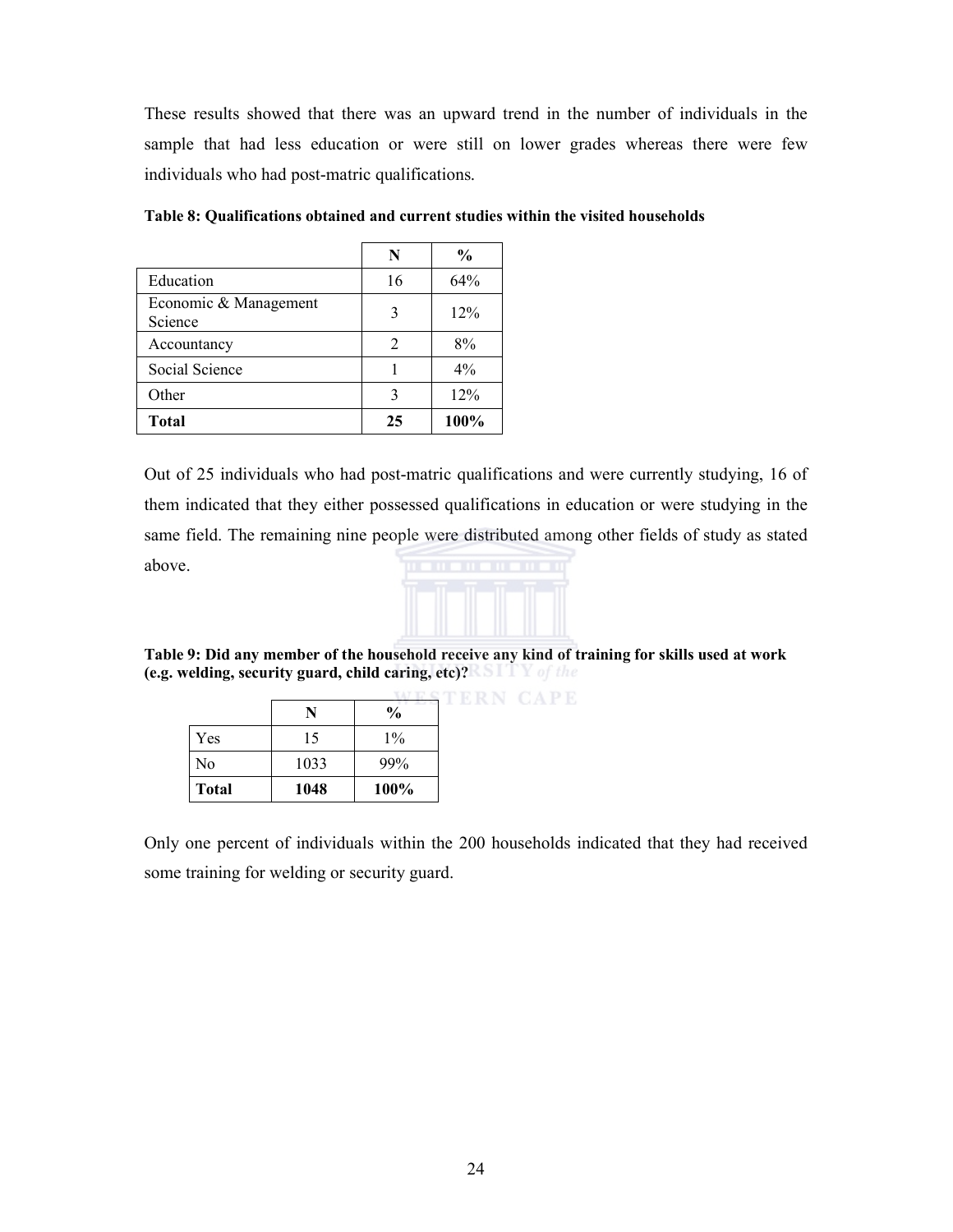#### Table 10: Employment status

|                                | N    | $\frac{0}{0}$ |
|--------------------------------|------|---------------|
| Unemployed                     | 638  | 58%           |
| Student                        | 208  | 19%           |
| Employed/Working F/T           | 67   | 6%            |
| Employed/Working P/T           | 41   | $4\%$         |
| Not yet economically active    | 42   | $4\%$         |
| Not economically active        | 45   | $4\%$         |
| Other (specify)                | 30   | 3%            |
| Private Business/Self employed | 26   | $2\%$         |
| <b>Total</b>                   | 1097 | 100%          |

The majority (58%) of the individuals within the sample of 200 households visited during the time of interviews declared that they were unemployed. Most of these individuals indicated that they were looking for employment though they were predominantly unskilled. The two percent self-employed or private business people included those that had their own 'Spaza' shops or were selling clothes or doing sewing.



#### Table 11: If employed, who is the employer?

| <b>UNIVERSITY</b> of the |  |  |  |
|--------------------------|--|--|--|
|                          |  |  |  |
|                          |  |  |  |
|                          |  |  |  |

| WESTERN                                                   |     |               |
|-----------------------------------------------------------|-----|---------------|
|                                                           | N   | $\frac{6}{9}$ |
| Government department                                     | 23  | 17%           |
| Local Authority or Regional Authority (SAP, municipality) | 4   | $3\%$         |
| Public Corporation                                        | 16  | 12%           |
| Private Sector Employer                                   | 41  | 31%           |
| Self-Employment                                           | 9   | $7\%$         |
| Household                                                 | 20  | 15%           |
| Other (specify)                                           | 21  | 16%           |
| Total                                                     | 134 | 100%          |

Most of the individuals in the sample (31%) showed that they were private sector employed, and this included furniture and retailer stores. Some (17%) indicated that they were employed by government Departments such as Education, Health and Social Development. Among different employers shown in the table above, 15% of the people in the sample showed that they were household employed to either keep children and or to do the daily domestic work.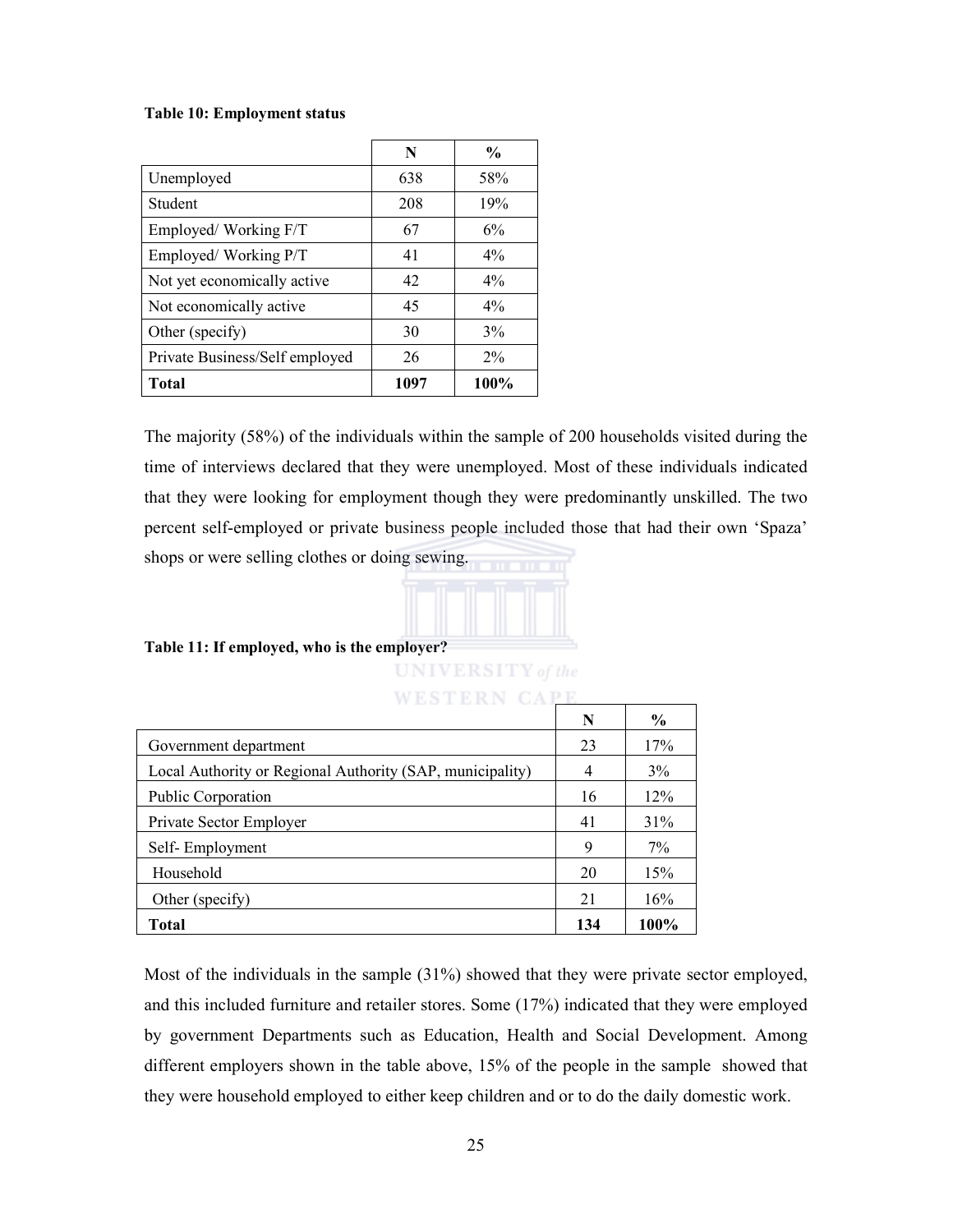#### Table 12: Employment sector

|                             | N  | $\frac{6}{9}$ |
|-----------------------------|----|---------------|
| Mining                      | 9  | 16%           |
| Manufacturing               | 6  | 11%           |
| Electricity & Water         | 2  | 4%            |
| Construction                | 6  | 11%           |
| Wholesale & Retail          | 16 | 29%           |
| Finance                     | 2  | $4\%$         |
| <b>Educational Services</b> | 15 | 27%           |
| <b>Total</b>                | 56 | 100%          |

The largest employment sectors in the sample were the wholesale and retail sector and the government sector (Department of Education). Only a few people indicated that they were employed in the financial sector (Banks and insurance companies) and electricity and water services.

#### Housing characteristics, sanitation, access to water and electricity

This section covers the basic needs such as shelter, water, sanitation and electricity, which are essential for household sufficiency. Poverty is said to exist when people or households do not have access to basic needs or lack the means to satisfy their basic and primary needs. Inaccessibility to basic services is also associated with poor health; hence impacting on HIV/AIDS. The section explores more than just the accessibility of these basic services, but the state of affairs thereof. For example, when one looks at access to water, one also wants to have an understanding of the water supply to assess the quality aspect of that water.

As part of the analysis, the log of the odds ratio which provides an estimate for the relationship between binary ("yes and "no") variables was used.

The odds ratio is an important tool for testing and quantifying the association between two variables with dichotomous ratings. A log odds ratio that is greater than zero indicates higher risk of association, while that of zero or less shows no risk associated with the variables in question. The log odds ratio was transformed from the odds ratio (cross product of a 2X2 table), which was computed as follows: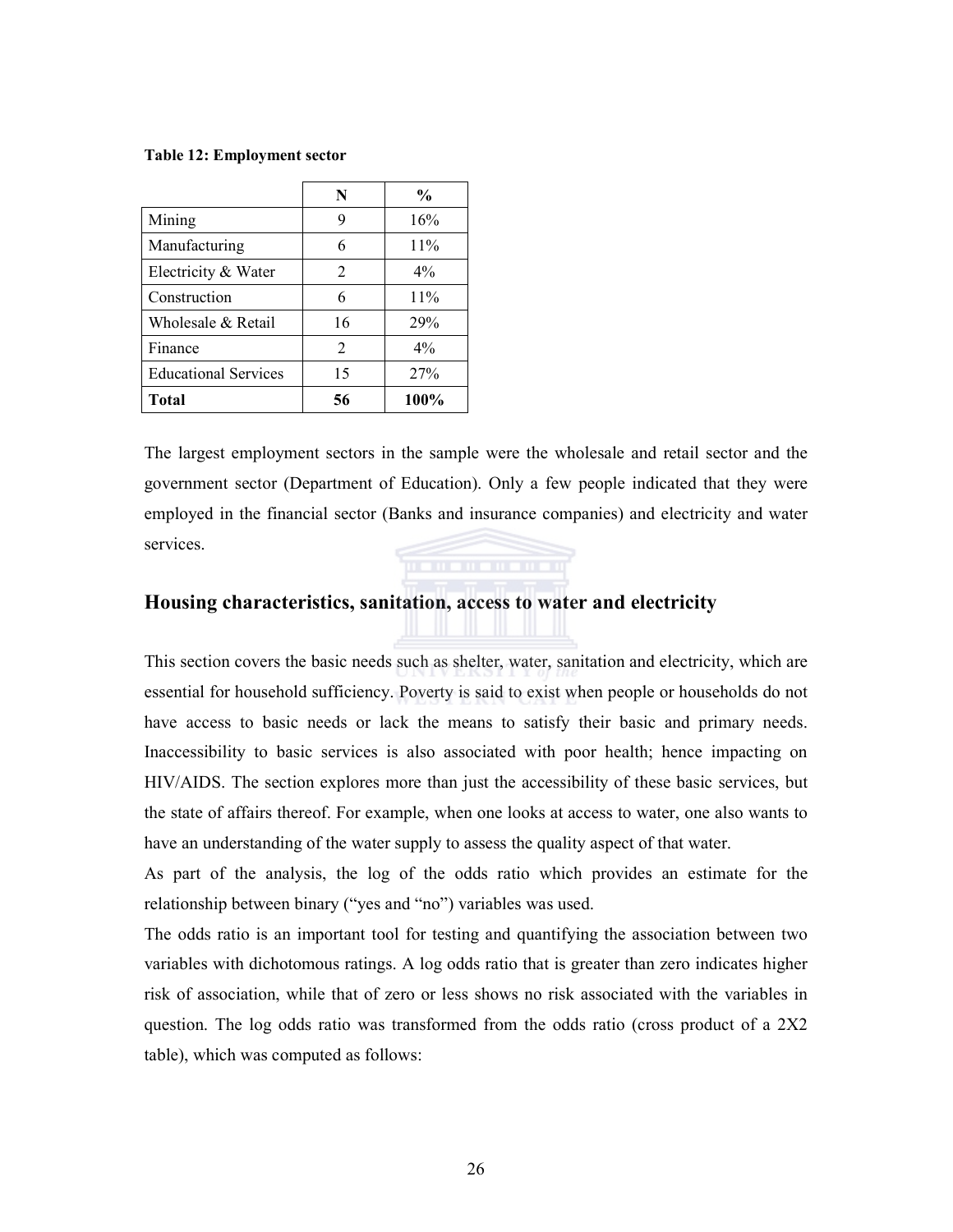For a 2x2 table displayed below,

|            | Variable1 |    |
|------------|-----------|----|
| Variable 2 | Yes       | No |
| Yes        | А         | B  |
| No         |           | E  |

The odds ratio =AD/CB which is a simple cross product ratio. The natural logarithm of the odds ratio (log (AD/CB)) was then computed. It is more convenient to work with the log of the odds ratio than with odd ratio itself to interpret the findings due to the reason mentioned above.

#### Table 13: Housing characteristics

|         |            |                   |      |                  | <b>Scaled</b> |         | <b>Unscaled</b>                |           |
|---------|------------|-------------------|------|------------------|---------------|---------|--------------------------------|-----------|
|         |            | $HIV+$            | HIV- | $HIV+$ %         |               |         | Odds ratio Log odds Odds ratio | Log odds  |
| Latrine | <b>Yes</b> | 47                | 128  | 27%              | 0.8775        | $-0.13$ | 0.3978                         | $-0.9218$ |
|         | No         | $12 \overline{ }$ | 13   | 48%              | 2.2060        | 0.79    |                                |           |
|         |            | 59                | 141  | 30% Overall rate |               |         |                                |           |

**WESTERN CAPE** 

According to the results observed when measuring the association between the households that used latrines as sanitation facilities opposed to those households without sanitation facilities at all; the log odds ratio was found to be as high as 0.79 for the households without toilet facilities. The households without toilet facilities that had HIV-positive individual(s) constituted 48% while the households with toilet facilities and HIV-positive individual(s) comprised 27%, which is below the general (overall) percentage of 30%.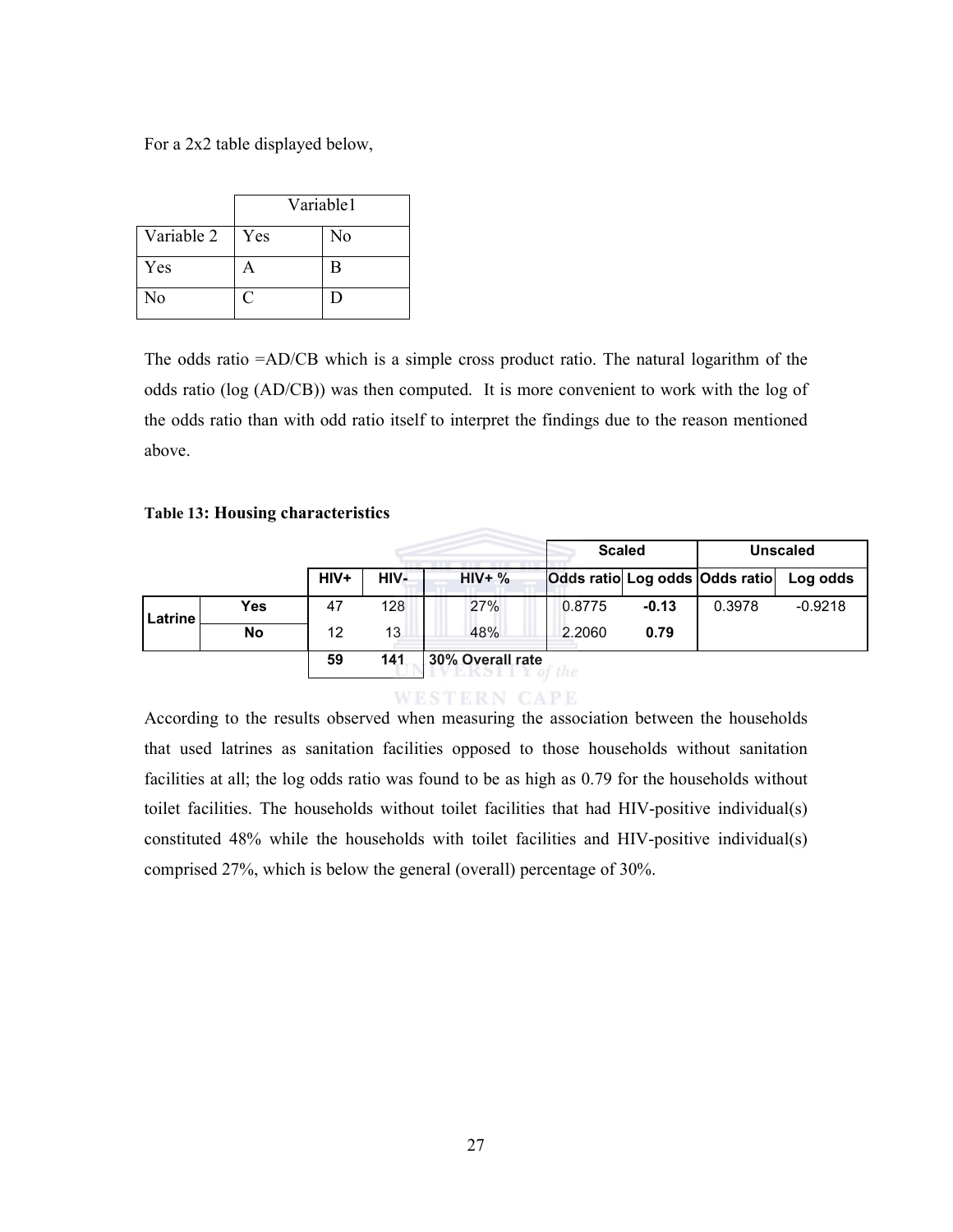|  |  |  |  |  | <b>Table 14: Source of energy for Cooking</b> |
|--|--|--|--|--|-----------------------------------------------|
|--|--|--|--|--|-----------------------------------------------|

|                             |            |                 |              |          | <b>Scaled</b>     |          | <b>Unscaled</b>    |           |
|-----------------------------|------------|-----------------|--------------|----------|-------------------|----------|--------------------|-----------|
|                             |            | HIV+            | HIV-         | $HIV+$ % | <b>Odds ratio</b> | Log odds | Odds ratioLog odds |           |
| <b>Paraffin</b>             | <b>Yes</b> | 15              | 89           | 15%      | 0.4028            | $-0.91$  | 0.1992             | $-1.6135$ |
|                             | <b>No</b>  | 44              | 52           | 46%      | 2.0222            | 0.70     |                    |           |
| Town gas                    | Yes        | 4               | 19           | 19%      | 0.5031            | $-0.69$  | 0.4670             | $-0.7615$ |
|                             | No         | 55              | 122          | 31%      | 1.0774            | 0.07     |                    |           |
| Wood                        | Yes        | 20              | 14           | 59%      | 3.4140            | 1.23     | 4.6520             | 1.5373    |
|                             | No         | 39              | 127          | 24%      | 0.7339            | $-0.31$  |                    |           |
| Wood/paraffin               | <b>Yes</b> | $\overline{18}$ | 8            | 69%      | 5.3771            | 1.68     | 7.2988             | 1.9877    |
|                             | <b>No</b>  | 41              | 133          | 24%      | 0.7367            | $-0.31$  |                    |           |
| <b>Town gas/Electricity</b> | <b>Yes</b> | 1               | 5            | 21%      | 0.4780            | $-0.74$  | 0.4690             | $-0.7572$ |
|                             | <b>No</b>  | 58              | 136          | 30%      | 1.0192            | 0.02     |                    |           |
| <b>Paraffin/Town gas</b>    | <b>Yes</b> | 1               | 3            | 30%      | 0.7966            | $-0.23$  | 0.7931             | $-0.2318$ |
|                             | <b>No</b>  | 58              | 138          | 30%      | 1.0044            | 0.00     |                    |           |
| <b>Electricity</b>          | <b>Yes</b> | 0               | $\mathbf{1}$ | 25%      | 0.0000            |          | 0.0000             |           |
|                             | <b>No</b>  | 59              | 140          | 30%      | 1.0071            | 0.01     |                    |           |
| <b>Wood/Electricity</b>     | <b>Yes</b> | 0               | 1            | 25%      | 0.0000            |          | 0.0000             |           |
|                             | <b>No</b>  | 59              | 140          | 30%      | 1.0071            | 0.01     |                    |           |
| <b>Wood/Paraffin/Gas</b>    | <b>Yes</b> | $\Omega$        | $\mathbf{1}$ | 25%      | 0.0000            |          | 0.0000             |           |
|                             | <b>No</b>  | 59              | 140          | 30%      | 1.0071            | 0.01     |                    |           |
|                             |            | 59              | 141          |          |                   |          |                    |           |

When households were asked about their cooking energy sources, 69% of them showed that they used both wood and paraffin and these households had HIV-positive person(s). The log odds ratio associated with these households was 1.68. Fifty-nine percent of the households indicated that they used wood and their log odds ratio was 1.23. Among the paraffin users (which made up a larger number of the sample), 15% of them had HIV-positive people and the log odds ratio is -0.91 opposed to town gas users with individual(s) diagnosed HIVpositive (approximately 17%) and risk as predicted by the log odds ratio was -0.23, taking into account that there were only a few of households using town gas.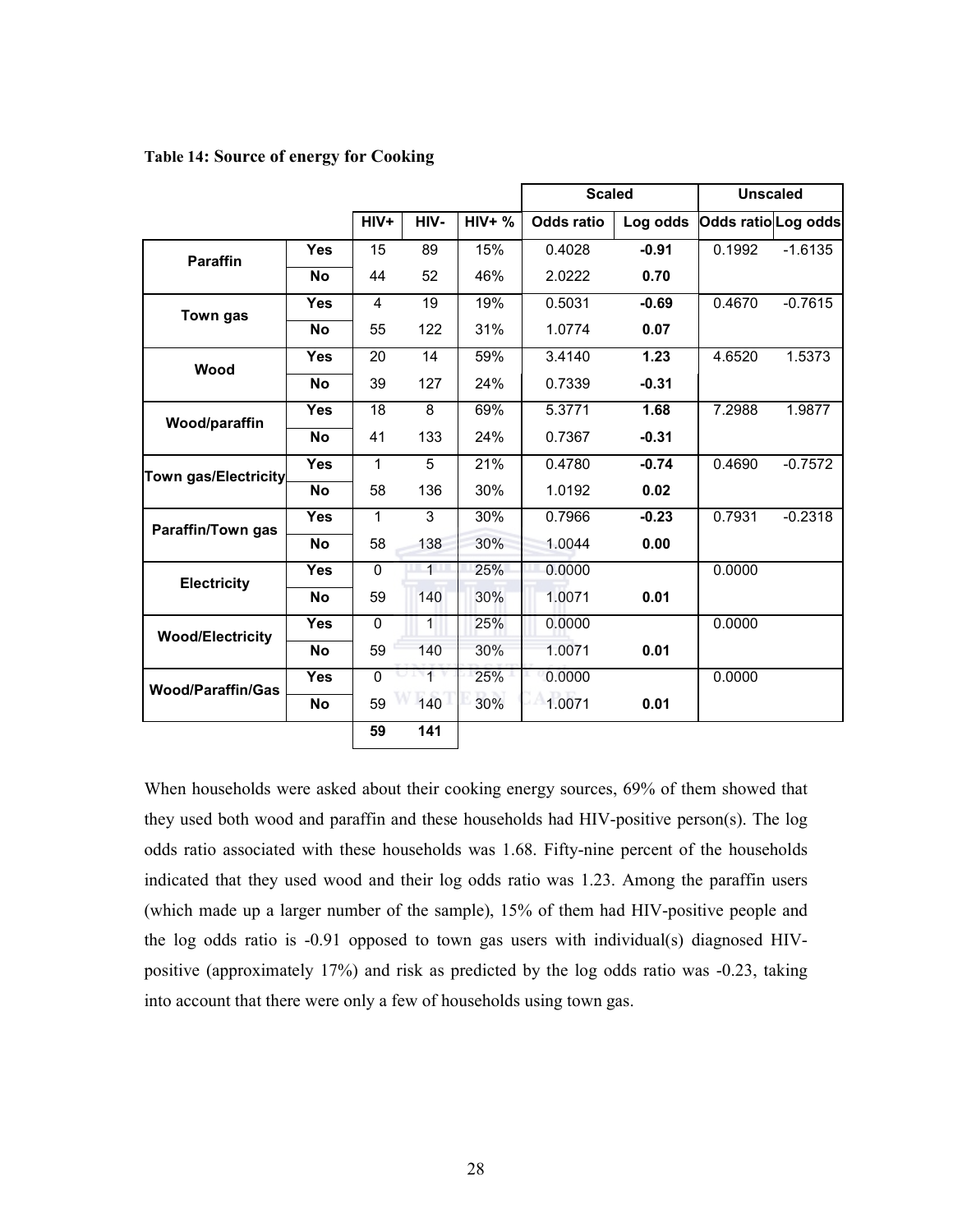|                    |            |             |      |          | <b>Scaled</b> |          | <b>Unscaled</b>   |           |
|--------------------|------------|-------------|------|----------|---------------|----------|-------------------|-----------|
|                    |            | <b>HIV+</b> | HIV- | $HIV+$ % | Odds ratio    | Log odds | <b>Odds ratio</b> | Log odds  |
| Electricity        | <b>Yes</b> | 36          | 137  | 21%      | 0.6280        | $-0.47$  | 0.0457            | $-3.0857$ |
|                    | <b>No</b>  | 23          | 4    | 84%      | 13.7415       | 2.62     |                   |           |
| <b>Candle</b>      | <b>Yes</b> | 9           | 4    | 68%      | 5.3771        | 1.68     | 6.1650            | 1.8189    |
|                    | <b>No</b>  | 50          | 137  | 27%      | 0.8722        | $-0.14$  |                   |           |
| <b>Paraffin</b>    | <b>Yes</b> | 13          | 0    | 96%      |               |          |                   |           |
|                    | <b>No</b>  | 46          | 141  | 25%      | 0.7797        | $-0.25$  |                   |           |
| Paraffin/          | <b>Yes</b> |             | 0    | 75%      |               |          |                   |           |
| <b>Electricity</b> | <b>No</b>  | 58          | 141  | 29%      | 0.9831        | $-0.02$  |                   |           |
|                    |            | 59          | 141  |          |               |          |                   |           |

#### Table 15: Source of energy for Lighting

As far as energy sources for lighting were concerned, a large number of households indicated that they used electricity for lighting, of which 21% households in this category had individuals with HIV and the log odds ratio was -0.47. The proportion of households that use candles and also had HIV-positive person(s) was about 68%, showing a greater log odds ratio of 1.68.

## **UNIVERSITY** of the **WESTERN CAPE**

Table 16: Water access

|                       |            |      |              |          | <b>Scaled</b>     |          | <b>Unscaled</b>       |           |  |
|-----------------------|------------|------|--------------|----------|-------------------|----------|-----------------------|-----------|--|
|                       |            | HIV+ | HIV-I        | $HIV+$ % | <b>Odds ratio</b> | Log odds | Odds ratio   Log odds |           |  |
| <b>Public tap</b>     | <b>Yes</b> | 25   | 80           | 24%      | 0.7468            | $-0.29$  | 0.5607                | $-0.5786$ |  |
|                       | <b>No</b>  | 34   | 61           | 36%      | 1.3320            | 0.29     |                       |           |  |
| <b>Protected well</b> | <b>Yes</b> | 3    | 37           | 9%       | 0.1938            | $-1.64$  | 0.1506                | $-1.8933$ |  |
|                       | <b>No</b>  | 56   | 104          | 35%      | 1.2868            | 0.25     |                       |           |  |
| <b>Piped water</b>    | Yes        | 0    | 22           | 2%       | 0.0000            |          | 0.0000                |           |  |
| (on yard)             | <b>No</b>  | 59   | 119          | 33%      | 1.1849            | 0.17     |                       |           |  |
| <b>River/Stream</b>   | <b>Yes</b> | 30   | $\mathbf{0}$ | 98%      |                   |          |                       |           |  |
|                       | <b>No</b>  | 29   | 141          | 17%      | 0.4915            | $-0.71$  |                       |           |  |
|                       |            | 59   | 141          |          |                   |          |                       |           |  |

Water access as well as other basic services is also one of the most important indicators of the standard of living. The majority of the households (53%) in this particular sample showed that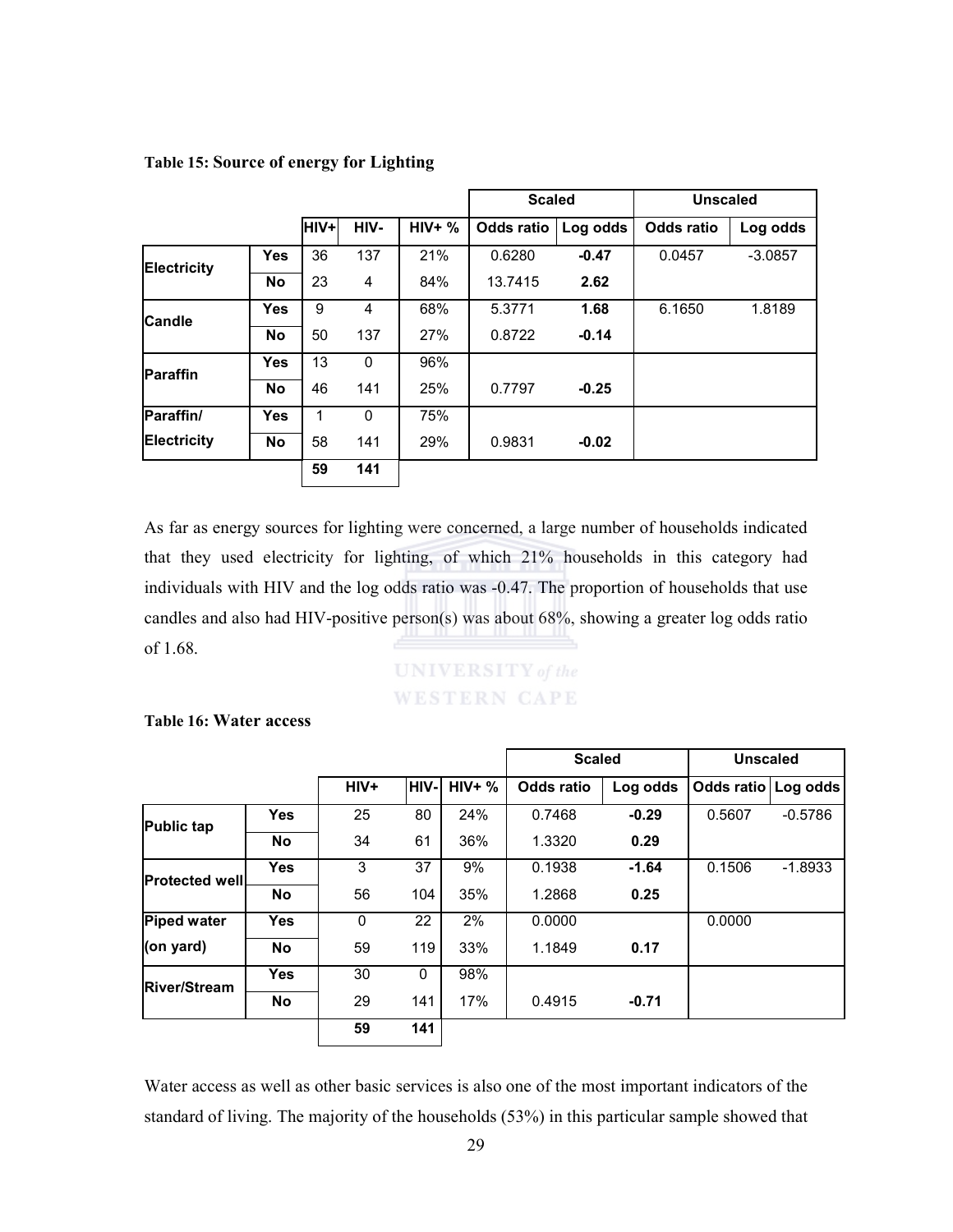they accessed water from public taps while 40 in 200 households used protected wells as water sources. Approximately 15% of the households indicated rivers and streams as the households' main water sources while 11% of the households showed that they had piped water in the yard and some had water tanks. The log odds ratio for the households that use public taps showed a lower risk association of -0.29. The log odds ratio was reduced to zero among the households that have piped water (in the yard) with a 0% proportion of individuals living with HIV in these households. Only a small proportion (8%) used protected wells as the main water source and these households also had at least an HIV infected person. The log odds ratio for this group was -1.64.

|                   |            |                |      |          | <b>Scaled</b>     |          | <b>Unscaled</b>   |           |
|-------------------|------------|----------------|------|----------|-------------------|----------|-------------------|-----------|
|                   |            | HIV+           | HIV- | $HIV+$ % | <b>Odds ratio</b> | Log odds | <b>Odds ratio</b> | Log odds  |
| <b>Walk</b>       | <b>Yes</b> | 43             | 98   | 31%      | 1.0486            | 0.05     | 1.1792            | 0.1648    |
|                   | <b>No</b>  | 16             | 43   | 28%      | 0.8892            | $-0.12$  |                   |           |
| N/A               | <b>Yes</b> | $\overline{7}$ | 14   | 34%      | 1.1949            | 0.18     | 1.2212            | 0.1998    |
|                   | <b>No</b>  | 52             | 127  | 29%      | 0.9785            | $-0.02$  |                   |           |
| Taxi              | Yes        | 3              | 11   | 23%      | 0.6518            | $-0.43$  | 0.6331            | $-0.4571$ |
|                   | <b>No</b>  | 56             | 130  | 30%      | 1.0295            | 0.03     |                   |           |
| Own car           | <b>Yes</b> | 1              | 10   | 13%      | 0.2390            | $-1.43$  | 0.2259            | $-1.4878$ |
|                   | No         | 58             | 131  | 31%      | 1.0581            | 0.06     |                   |           |
| <b>Bus / Taxi</b> | Yes        | $\mathbf{0}$   | 4    | 10%      | 0.0000            |          | 0.0000            |           |
|                   | <b>No</b>  | 59             | 137  | 30%      | 1.0292            | 0.03     |                   |           |
| Walk / Taxi       | <b>Yes</b> | 5              | 4    | 55%      | 2.9873            | 1.09     | 3.1713            | 1.1541    |
|                   | <b>No</b>  | 54             | 137  | 28%      | 0.9420            | $-0.06$  |                   |           |
|                   |            | 59             | 141  |          |                   |          |                   |           |

Table 17: Transport facilities to school / work

When a question was asked about the kind of transport facilities used for both schooling and for going to work, the largest number among those who walked was affected by HIV/AIDS (i.e. households had one or more people living with HIV). This proportion rate was at 31%, and the log odds ratio associated with it was about 0.05. Among the households with individuals who were not using any transport facilities for going to work or for schooling, 34% was directly affected by HIV/AIDS and the log odds ratio was 0.18. For the taxi users, the percentage of the proportion of households who use taxis and have at least an individual living with HIV was 2% and the log odds ratio was -0.43. The proportion of the households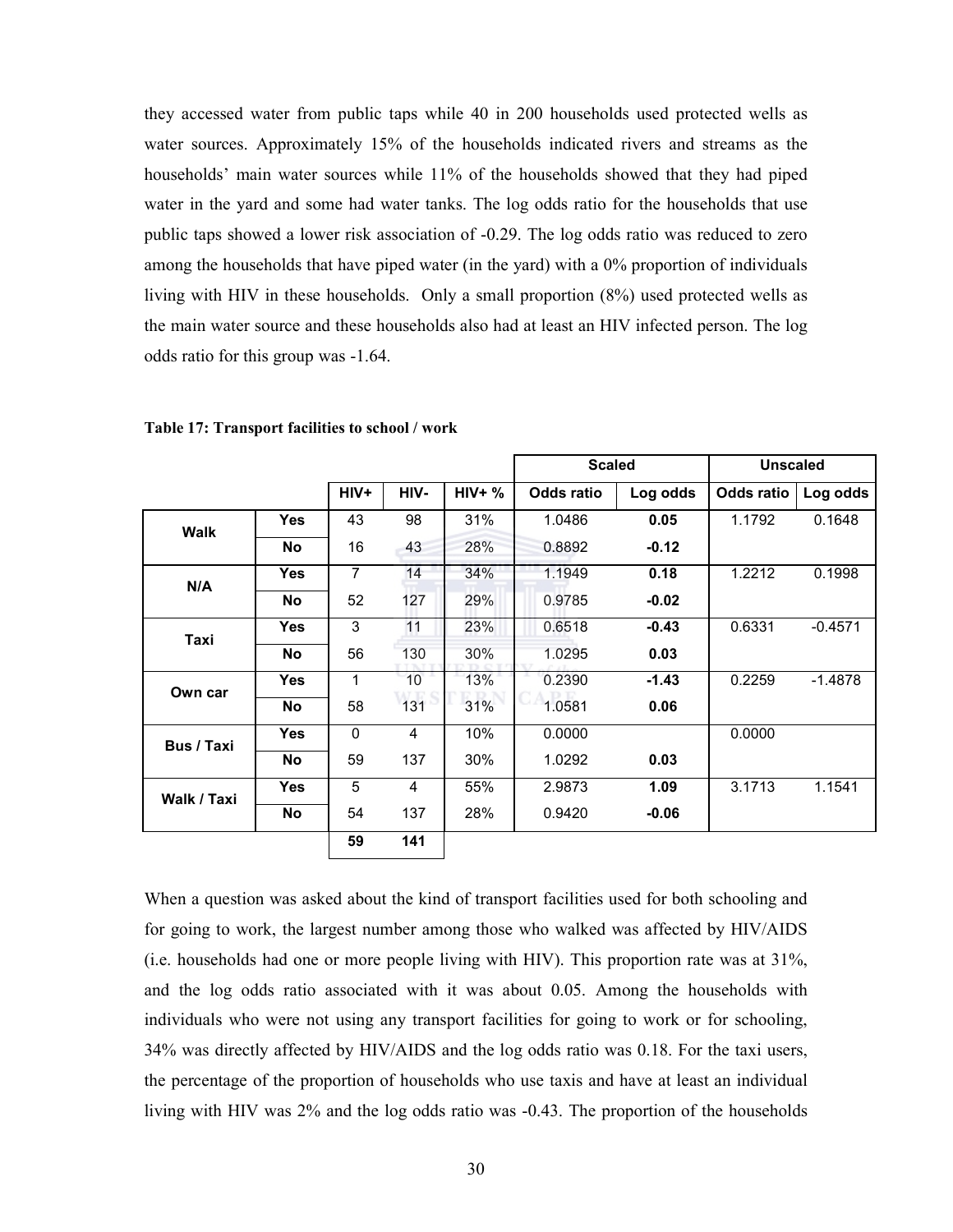that had a member who used taxis while some members walked to school or work was 56%, the log odds ratio was the largest (1.09).

|                        |            |      |      |          | <b>Scaled</b>       |         | <b>Unscaled</b>   |           |
|------------------------|------------|------|------|----------|---------------------|---------|-------------------|-----------|
|                        |            | HIV+ | HIV- | $HIV+$ % | Odds ratio Log odds |         | <b>Odds ratio</b> | Log odds  |
| <b>Clinic/Hospital</b> | Yes.       | 46   | 90   | 34%      | 1.2215              | 0.20    | 2.0051            | 0.6957    |
|                        | No         | 13   | 51   | 21%      | 0.6092              | $-0.50$ |                   |           |
| <b>Doctor</b>          | <b>Yes</b> | 9    | 22   | 30%      | 0.9777              | $-0.02$ | 0.9736            | $-0.0267$ |
|                        | <b>No</b>  | 50   | 119  | 30%      | 1.0041              | 0.00    |                   |           |
| <b>None</b>            | Yes        | 3    | 25   | 12%      | 0.2868              | $-1.25$ | 0.2486            | $-1.3920$ |
|                        | <b>No</b>  | 56   | 116  | 33%      | 1.1537              | 0.14    |                   |           |
| <b>Pharmacy</b>        | <b>Yes</b> | 1    | 3    | 30%      | 0.7966              | $-0.23$ | 0.7931            | $-0.2318$ |
|                        | <b>No</b>  | 58   | 138  | 30%      | 1.0044              | 0.00    |                   |           |
| <b>Traditional</b>     | <b>Yes</b> | 0    | 1    | 25%      | 0.0000              |         | 0.0000            |           |
| healer                 | <b>No</b>  | 59   | 140  | 30%      | 1.0071              | 0.01    |                   |           |
|                        |            | 59   | 141  |          |                     |         |                   |           |

Table 18: Use of health facility in the last sickness

When respondents within the sampled households were asked about the kind of health facility used during the last sickness in the households, 34% of the households, which indicated that they had an HIV infected person(s) showed that they either visited a public clinic or a hospital. The log odds ratio associated with this category was 0.20. Those that visited the doctor during the last sickness and had reported a case of having individual(s) infected with HIV had a proportion of about 30%, and the log odds ratio was -0.02. The proportion of the households, which did not visit any health centre during the last sickness experienced and were affected by HIV/AIDS, was 11% and the log odds ratio was  $-1.25$ .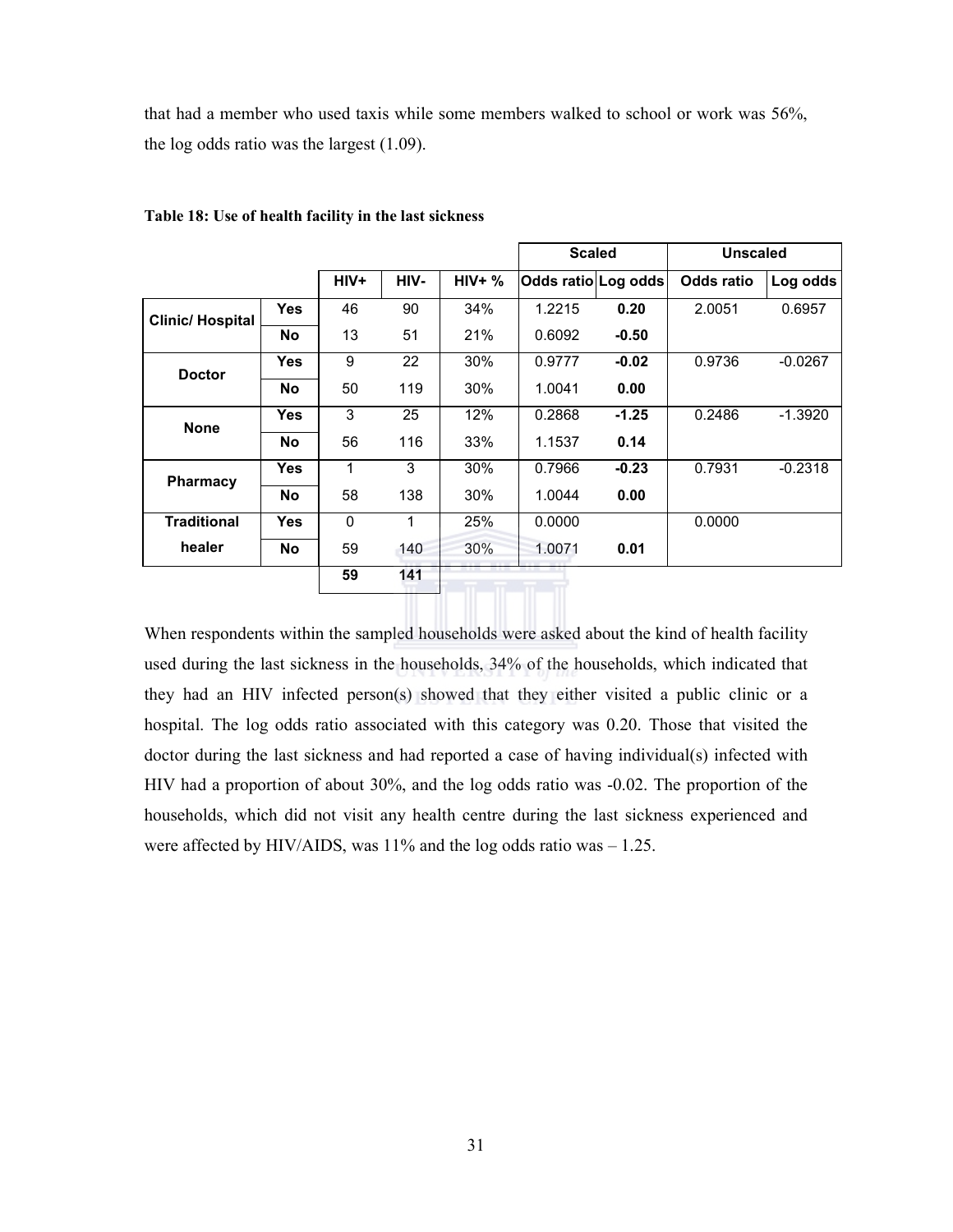### Other housing characteristics

|                     |            |      |      |          | <b>Scaled</b> |          | <b>Unscaled</b>   |           |
|---------------------|------------|------|------|----------|---------------|----------|-------------------|-----------|
|                     |            | HIV+ | HIV- | $HIV+$ % | Odds ratio    | Log odds | <b>Odds ratio</b> | Log odds  |
| <b>Dissatisfied</b> | Yes        | 37   | 66   | 36%      | 1.3398        | 0.29     | 1.9112            | 0.6477    |
|                     | <b>No</b>  | 22   | 75   | 23%      | 0.7010        | $-0.36$  |                   |           |
| Neither/nor         | Yes        | 9    | 44   | 18%      | 0.4888        | $-0.72$  | 0.3968            | $-0.9243$ |
|                     | <b>No</b>  | 50   | 97   | 34%      | 1.2319        | 0.21     |                   |           |
| <b>Satisfied</b>    | Yes        | 5    | 17   | 24%      | 0.7029        | $-0.35$  | 0.6754            | $-0.3925$ |
|                     | <b>No</b>  | 54   | 124  | 30%      | 1.0407        | 0.04     |                   |           |
| Very dissatisfied   | <b>Yes</b> | 8    | 14   | 37%      | 1.3656        | 0.31     | 1.4230            | 0.3527    |
|                     | <b>No</b>  | 51   | 127  | 29%      | 0.9597        | $-0.04$  |                   |           |
|                     |            | 59   | 141  |          |               |          |                   |           |

#### Table 19: Level of satisfaction with regard to households' living standards

The responses about the level of satisfaction on the households' living standards revealed that a large proportion of households (37%) were very dissatisfied about their living conditions. Furthermore, these households had at least one person living with HIV/AIDS; the log odds ratio was estimated at 0.31. Thirty-six percent (36%) of households that reported dissatisfaction about their living conditions and at the same time had one person or more with HIV. The relative risk of association for these households was 0.29. The households that reported satisfaction while having individual(s) infected with HIV/AIDS were about 24%, their log odds ratio was as small as -0.35. Approximately 18% of the households, which also had at least an HIV-infected member(s), were neither satisfied nor dissatisfied about their living conditions. Their log odds ratio was -0.72.

#### Table 20: Does the household own a vehicle?

|               |            |        |      |          | <b>Scaled</b> |          | <b>Unscaled</b>       |           |
|---------------|------------|--------|------|----------|---------------|----------|-----------------------|-----------|
|               |            | $HIV+$ | HIV- | $HIV+$ % | Odds ratio    | Log odds | Odds ratio   Log odds |           |
| Own a vehicle | <b>Yes</b> |        | 14   | 9%       | 0.1707        | $-1.77$  | 0.1564                | $-1.8553$ |
|               | <b>No</b>  | 58     | 127  | 31%      | 1.0914        | 0.09     |                       |           |
|               |            | 59     | 141  |          |               |          |                       |           |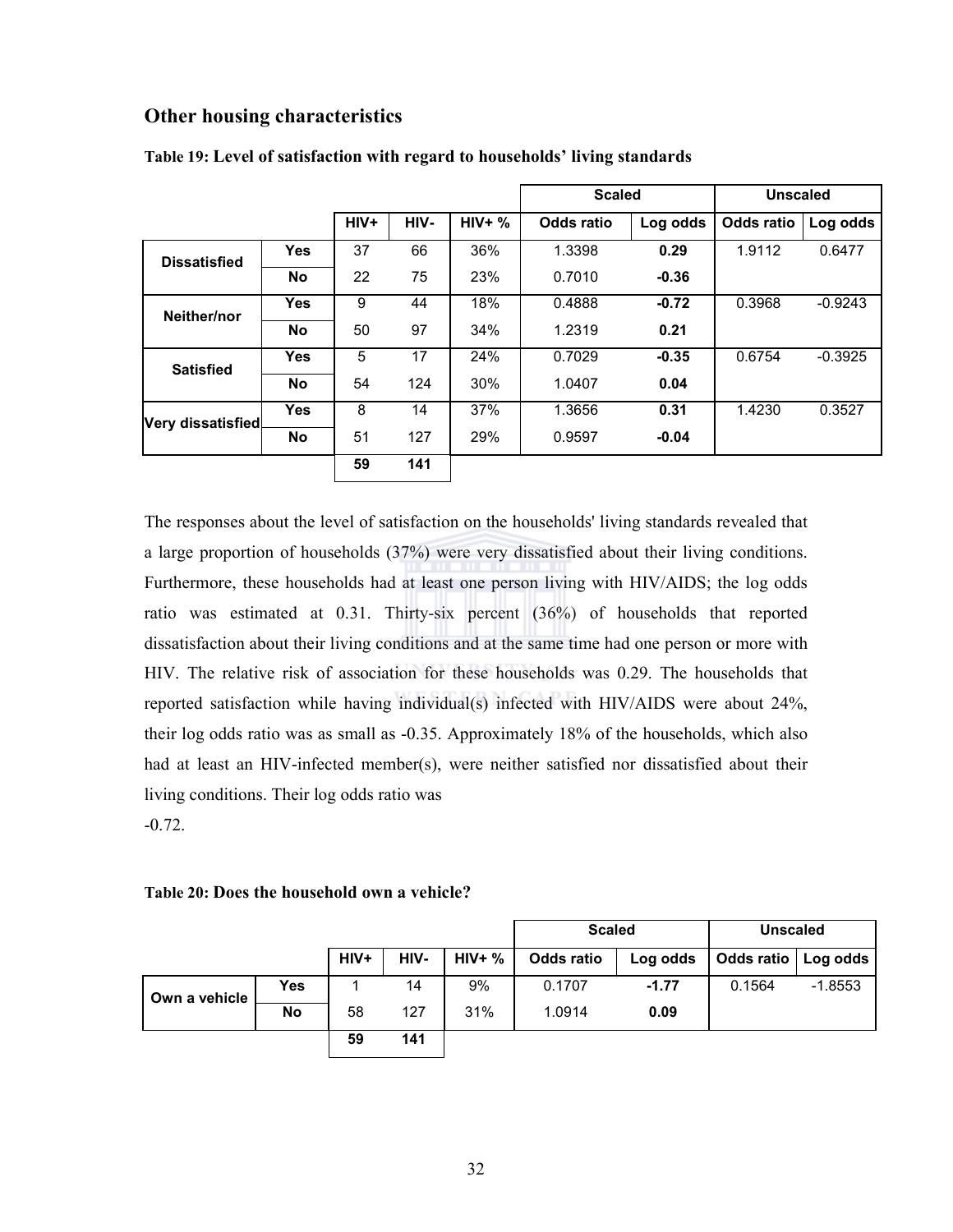Among the households that did not own any vehicle, 31% of those also had household member(s) living with the HI-virus and the log odds ratio is 0.09; whereas the proportion of those households that owned at least one vehicle and had an HIV-positive member was 7% and the log odds ratio for this group was as small as -1.77.

#### Table 21: Does the household own a television?

|                  |     |        |      |          | <b>Scaled</b> |          | <b>Unscaled</b>       |           |
|------------------|-----|--------|------|----------|---------------|----------|-----------------------|-----------|
|                  |     | $HIV+$ | HIV- | $HIV+$ % | Odds ratio    | Log odds | Odds ratio   Log odds |           |
| Own a television | Yes | 10     | 46   | 18%      | 0.5195        | $-0.65$  | 0.4215                | $-0.8640$ |
|                  | No  | 49     | 95   | 34%      | 1.2326        | 0.21     |                       |           |
|                  |     | 59     | 141  |          |               |          |                       |           |

Among a large number of households that did not own television sets, 34% of them had HIVinfected member(s) and the log odds ratio for this category was quite high (0.21) compared to the -0.65 of the 18% of households that had television sets and had HIV-infected individual(s).

#### Table 22: Does the household own a refrigerator?

|                    |           |      |      |          | <b>Scaled</b>     |          | <b>Unscaled</b> |           |
|--------------------|-----------|------|------|----------|-------------------|----------|-----------------|-----------|
|                    |           | HIV+ | HIV- | $HIV+$ % | <b>Odds ratio</b> | Log odds | Odds ratio      | Log odds  |
| Own a refrigerator | Yes       | 5    | 32   | 14%      | 0.3734            | $-0.99$  | 0.3154          | $-1.1539$ |
|                    | <b>No</b> | 54   | 109  | 33%      | 1.1840            | 0.17     |                 |           |
|                    |           | 59   | 141  |          |                   |          |                 |           |

Out of a large number of households that did not own refrigerators, 33% of them also had HIV-infected members and the risk relative to this group was 0.17. The proportion of households with refrigerators and at least an HIV-infected individual was 14%, the log odds ratio was -0.99.

Table 23: Does the household own a telephone and cell phone?

|                  |           |      |      |               | <b>Scaled</b>     |          | <b>Unscaled</b> |           |  |
|------------------|-----------|------|------|---------------|-------------------|----------|-----------------|-----------|--|
|                  |           | HIV+ | HIV- | <b>HIV+ %</b> | <b>Odds ratio</b> | Log odds | Odds ratio      | Log odds  |  |
| <b>Telephone</b> | Yes       | 31   | 96   | 25%           | 0.7717            | $-0.26$  | 0.5190          | $-0.6559$ |  |
|                  | <b>No</b> | 28   | 45   | 39%           | 1.4870            | 0.40     |                 |           |  |
|                  |           | 59   | 141  |               |                   |          |                 |           |  |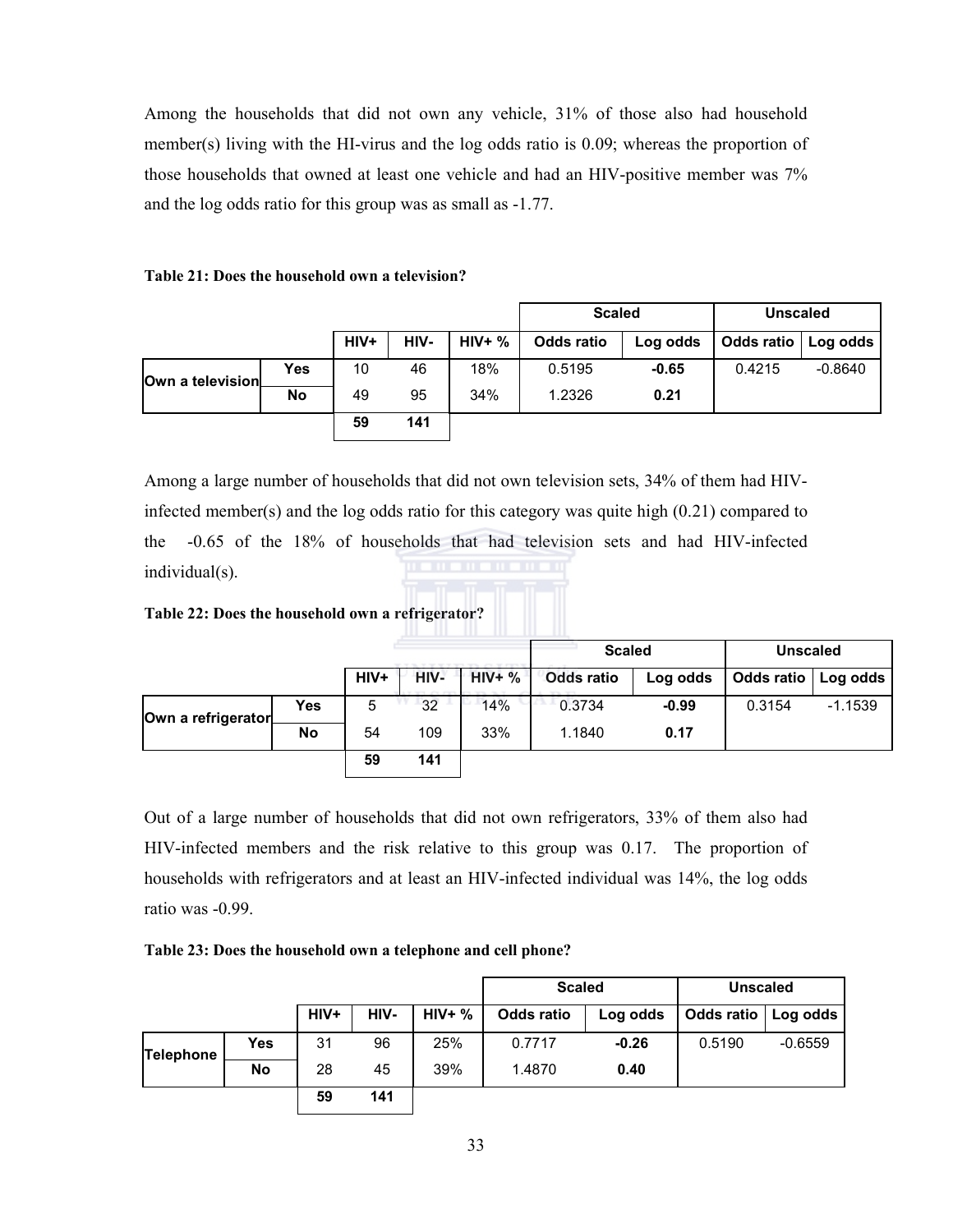The percentage of households that were without a telephone or a cellular phone and had at least one person infected with HIV was 39% and the log odds ratio was 0.40; whereas the proportion of the households that had either a telephone or cellular phone and someone with HIV was 25% with the log odds ratio of -0.26.

| Table 24: Does the household have access to land for farming and growing crops? |  |
|---------------------------------------------------------------------------------|--|
|---------------------------------------------------------------------------------|--|

|                       |           |      |      |               | <b>Scaled</b> |          | <b>Unscaled</b>       |        |
|-----------------------|-----------|------|------|---------------|---------------|----------|-----------------------|--------|
|                       |           | HIV+ | HIV- | <b>HIV+ %</b> | Odds ratio    | Log odds | Odds ratio   Log odds |        |
| <b>Access to land</b> | Yes       | 51   | 50   | 51%           | 2.4376        | 0.89     | 11.6025               | 2.4512 |
|                       | <b>No</b> | 8    | 91   | 9%            | 0.2101        | $-1.56$  |                       |        |
|                       |           | 59   | 141  |               |               |          |                       |        |

A small percentage (9%) of households that did not have access to land for farming also had members(s) affected by HIV/AIDS. The risk (log odds ratio) associated with this group was -1.56. The log odds ratio for the households that had at least one member living with HIV and had access to land for farming was huge (0.89), and the percentage of these households was 51%.

#### **UNIVERSITY** of the

Table 25: Does the household grow maize and other crops on the available land?

|                   |           |      |      |          | <b>Scaled</b>     |          | <b>Unscaled</b> |          |
|-------------------|-----------|------|------|----------|-------------------|----------|-----------------|----------|
|                   |           | HIV+ | HIV- | $HIV+$ % | <b>Odds ratio</b> | Log odds | Odds ratio      | Log odds |
| <b>Grow maize</b> | Yes       | 49   | 46   | 52%      | 2.5457            | 0.93     | 2.6630          | 0.9795   |
| & other crops     | <b>No</b> | 2    | 5    | 31%      | 0.9559            | $-0.05$  |                 |          |
|                   | <b>NA</b> | 8    | 90   | 9%       | 0.2124            | $-1.55$  |                 |          |
|                   |           | 59   | 141  |          |                   |          |                 |          |

When households that had one or more member(s) living with the HI-virus were asked if they produced maize and other crops on the land they had access to, 52 % of them responded that they did. The log odds ratio relative to this response was 0.93. Meanwhile, 31% of the households mentioned that they did not plant maize and other crops, the log odds ratio being -0.05. The remaining 9% represented the households that did not have any land for growing maize and other crops. The log odds ratio corresponding to this category was  $-1.55$ .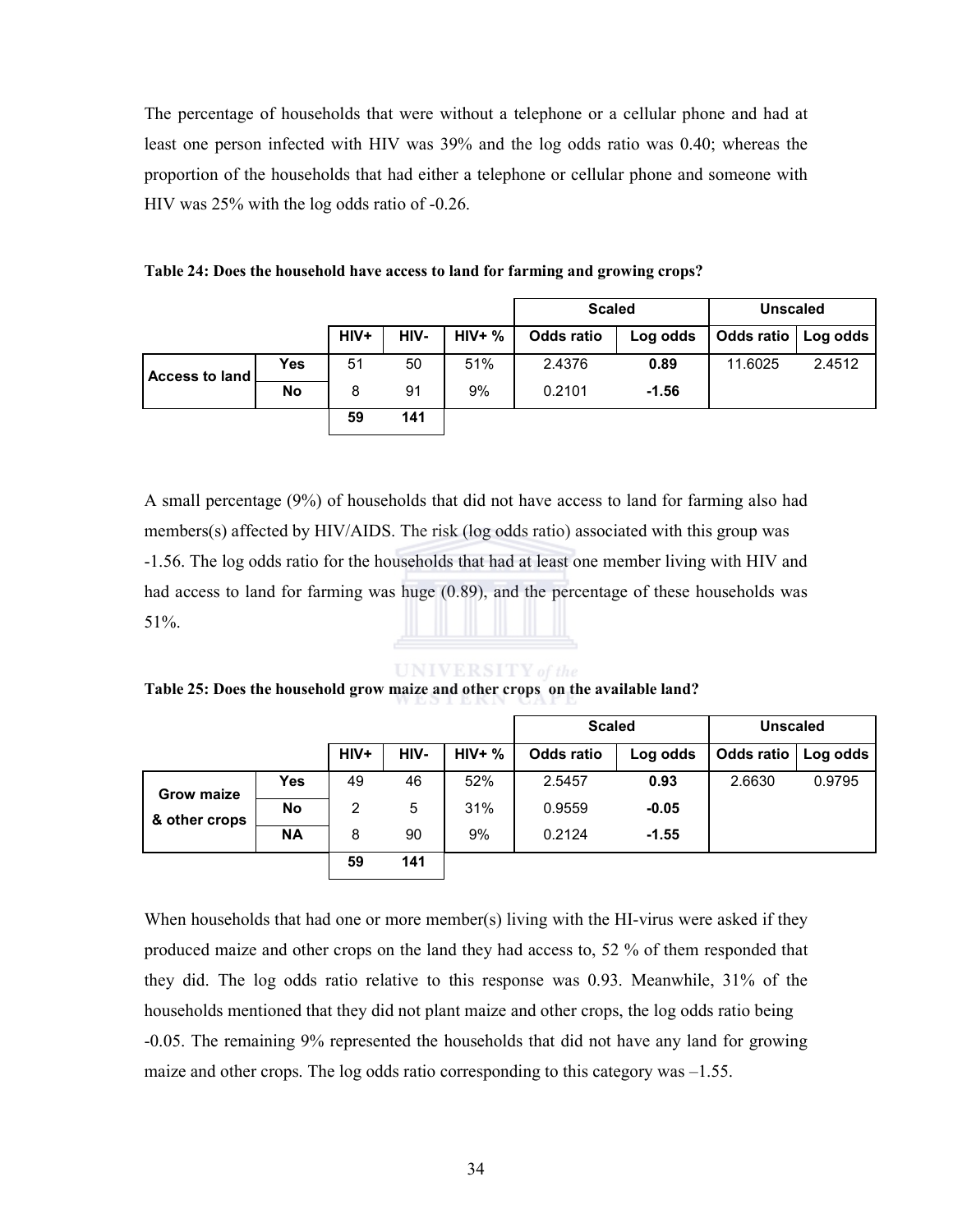|  |  | Table 26: Do the households grow vegetables? |
|--|--|----------------------------------------------|
|--|--|----------------------------------------------|

|                 |           |      |      |          | <b>Scaled</b>     |          | <b>Unscaled</b>       |           |
|-----------------|-----------|------|------|----------|-------------------|----------|-----------------------|-----------|
|                 |           | HIV+ | HIV- | $HIV+$ % | <b>Odds ratio</b> | Log odds | Odds ratio   Log odds |           |
|                 | Yes       | 42   | 44   | 49%      | 2.2812            | 0.82     | 0.5303                | $-0.6343$ |
| Grow vegetables | <b>No</b> | 9    | 5    | 63%      | 4.3017            | 1.46     |                       |           |
|                 | <b>NA</b> | 8    | 92   | 8%       | 0.2078            | $-1.57$  |                       |           |
|                 |           | 59   | 141  |          |                   |          |                       |           |

Among the households that don't grow vegetables, 63% have at least an individual with HIV. Meanwhile, among the households that grow vegetables, 49% have at least an individual living with HIV. The log odds ratio for this group was 0.82. The households that did not have access to land for agricultural activities and had HIV-positive member(s) constituted 8% and their log odd was -1.57.

Table 27: Does anyone in the household receive any income from Old age pension fund?

|                  |            |      | <b>.</b>                  |          | <b>Scaled</b>     |          | <b>Unscaled</b> |          |
|------------------|------------|------|---------------------------|----------|-------------------|----------|-----------------|----------|
|                  |            | HIV+ | HIV-                      | $HIV+$ % | <b>Odds ratio</b> | Log odds | Odds ratio      | Log odds |
| Old pension fund | <b>Yes</b> | 16   | 16                        | 50%      | 2.3898            | 0.87     | 2.9070          | 1.0671   |
|                  | <b>No</b>  | 43   | 125                       | 26%      | 0.8221            | $-0.20$  |                 |          |
|                  |            | 59   | 141<br><b>WAY TO COPY</b> |          | <b>LILO</b>       |          |                 |          |

Fifty percent of the households that received an old age pension grant as one or other income source had at least one household member living with HIV and the risk as measured by the log odds ratio was 0.87. Among the households that did not receive an old age pension grant as a source of income, 26% represented the proportion of households that also had individual(s) infected with HIV and the risk was reduced to approximately -0.20.

|  | Table 28: Does anyone in the household receive any income from disability grant? |
|--|----------------------------------------------------------------------------------|
|  |                                                                                  |

|                  |            |      |      |          | <b>Scaled</b> |          | <b>Unscaled</b>       |        |  |
|------------------|------------|------|------|----------|---------------|----------|-----------------------|--------|--|
|                  |            | HIV+ | HIV- | $HIV+$ % | Odds ratio    | Log odds | Odds ratio   Log odds |        |  |
| Disability grant | <b>Yes</b> | 20   | 9    | 68%      | 5.3107        | 1.67     | 7.5214                | 2.0177 |  |
|                  | <b>No</b>  | 39   | 132  | 23%      | 0.7061        | $-0.35$  |                       |        |  |
|                  |            | 59   | 141  |          |               |          |                       |        |  |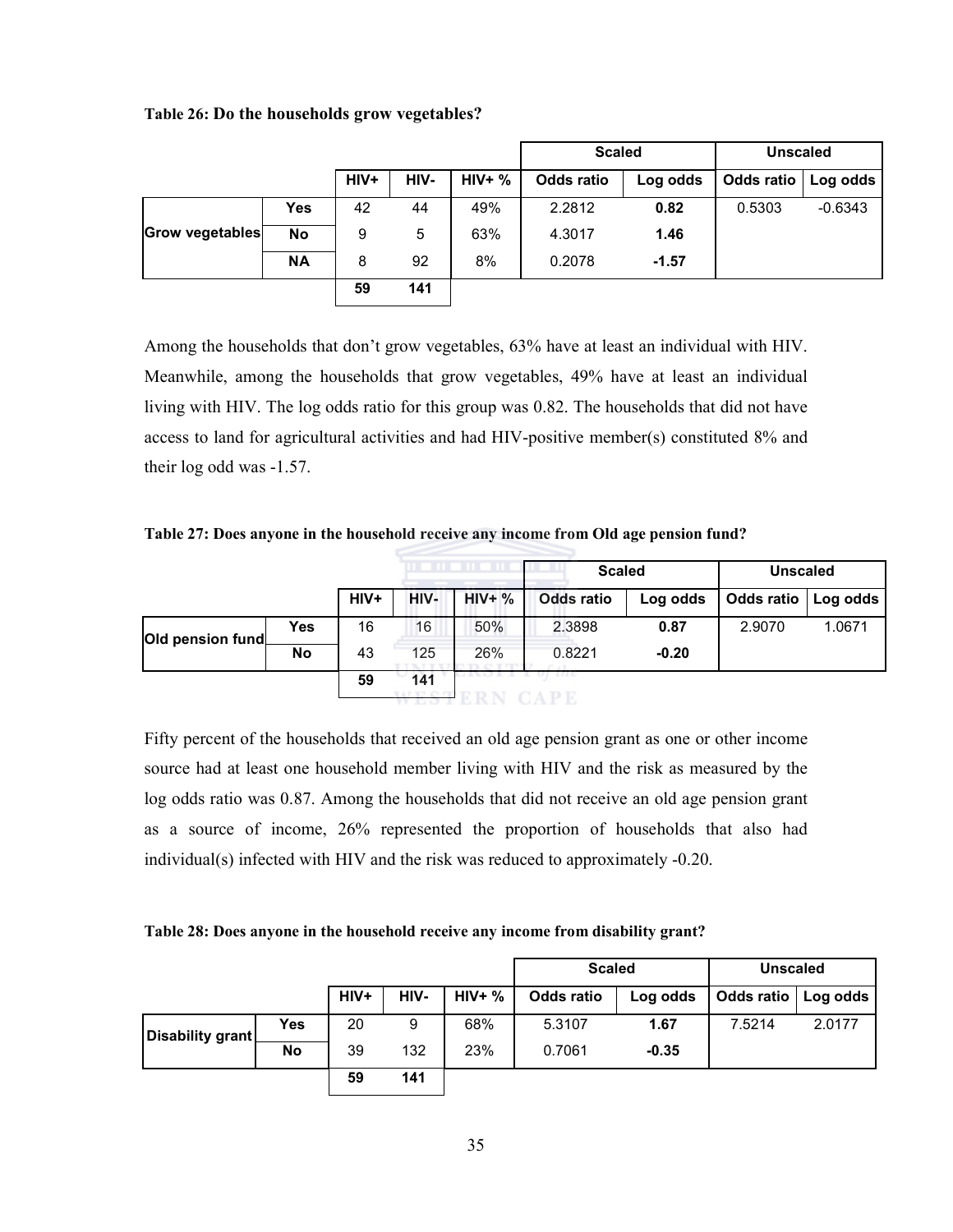Among the households which reported that they did not receive a disability grant as a source of income, 23% of them also had one or more member(s) infected with HIV and the risk derived from the log odds ratio was -0.35; while the proportion of the households which received the disability grant and had individuals infected with HIV was 68%, the risk for these households was 1.67.

Table 29: Does anyone in the household receive any income from child support grant?

|                     |           |      |      |           | <b>Scaled</b>     |          | <b>Unscaled</b> |          |
|---------------------|-----------|------|------|-----------|-------------------|----------|-----------------|----------|
|                     |           | HIV+ | HIV- | $HIV+ \%$ | <b>Odds ratio</b> | Log odds | Odds ratio      | Log odds |
| Child support grant | Yes       | 33   | 71   | 32%       | 1.1108            | 0.11     | 1.2514          | 0.2242   |
|                     | <b>No</b> | 26   | 70   | 27%       | 0.8877            | $-0.12$  |                 |          |
|                     |           | 59   | 141  |           |                   |          |                 |          |

An observed percentage of households which did not receive a child support grant as one or other source of income and had at least an HIV-positive person, was 27% and the corresponding log odds ratio was -0.12. Thirty-two percent of households indicated that they received child support grant as one or the other income source and those households had one or more members infected with HIV. The risk associated with these households was 0.11.

### **UNIVERSITY** of the

#### Table 30: Is there any person in the household who is self-employed?

|               |            |        |      |          | <b>Scaled</b> |          | <b>Unscaled</b>       |           |
|---------------|------------|--------|------|----------|---------------|----------|-----------------------|-----------|
|               |            | $HIV+$ | HIV- | $HIV+$ % | Odds ratio    | Log odds | Odds ratio   Log odds |           |
| Self-employed | <b>Yes</b> | 4      | 11   | 28%      | 0.8690        | $-0.14$  | 0.8595                | $-0.1514$ |
|               | <b>No</b>  | 55     | 130  | 30%      | 1.0111        | 0.01     |                       |           |
|               |            | 59     | 141  |          |               |          |                       |           |

Among a group of households that received money from self-employment, 27% of those had at least a household member with HIV and the risk derived from the log odds ratio was reduced to -0.14. While the proportion of those households that did not receive income from self-employment was 30% and the corresponding log odds ratio was 0.01.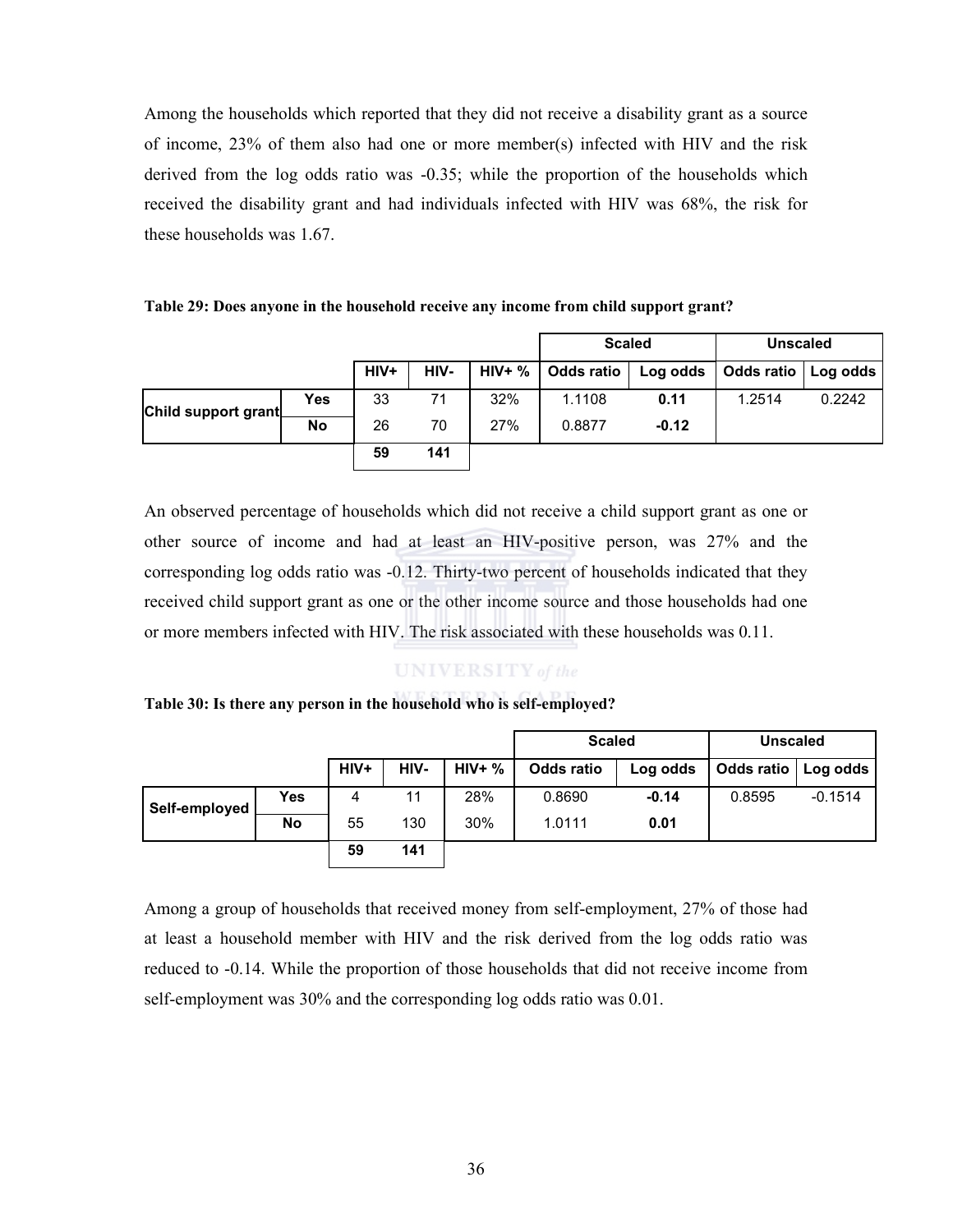|                      |            |        |      |     | <b>Scaled</b>     |          | <b>Unscaled</b>       |           |
|----------------------|------------|--------|------|-----|-------------------|----------|-----------------------|-----------|
|                      |            | $HIV+$ | HIV- |     | HIV+ % Odds ratio | Log odds | Odds ratio   Log odds |           |
| Other income sources | <b>Yes</b> | 25     | 96   | 21% | 0.6224            | $-0.47$  | 0.3447                | $-1.0652$ |
|                      | <b>No</b>  | 34     | 45   | 43% | 1.8056            | 0.59     |                       |           |
|                      |            | 59     | 141  |     |                   |          |                       |           |

Table 31: Is there any other source (i.e. from employer, child maintenance, etc) except the sources mentioned above?

The households that responded that they received income from other sources (employer or maintenance), constituted 21% and their log odds ratio was -0.47. The percentage of the households that did not have any member getting income from the above-mentioned sources and had one or more member(s) living with HIV was estimated at 43%. The risk for these households was as large as 0.59.

Table 32: Did the household experience any deaths in the past 10 years?

|                |           | .    |                         |            | <b>Scaled</b> |          | <b>Unscaled</b>   |          |
|----------------|-----------|------|-------------------------|------------|---------------|----------|-------------------|----------|
|                |           | HIV+ | HIV-                    | $HIV+$ %   | Odds ratio    | Log odds | <b>Odds ratio</b> | Log odds |
| Deaths in past | Yes       | 31   | 44                      | 41%        | 1.6837        | 0.52     | 2.4407            | 0.8923   |
| 10 years       | <b>No</b> | 28   | 97                      | 23%        | 0.6898        | $-0.37$  |                   |          |
|                |           | 59   | 141<br><b>WAY THEFT</b> | 4 IN 17 J. | une           |          |                   |          |

When households were asked if any deaths have occurred in the past ten years, 41% of those households that responded that they did and these households had a member(s) infected with HIV. The log odds ratio for these households showed an increase in the risk of about 0.52. The proportion of households that did not experience deaths in the past ten years was 23%, these households also had at least a member infected HIV and the score as estimated by the log odds ratio decreased the risk to -0.37.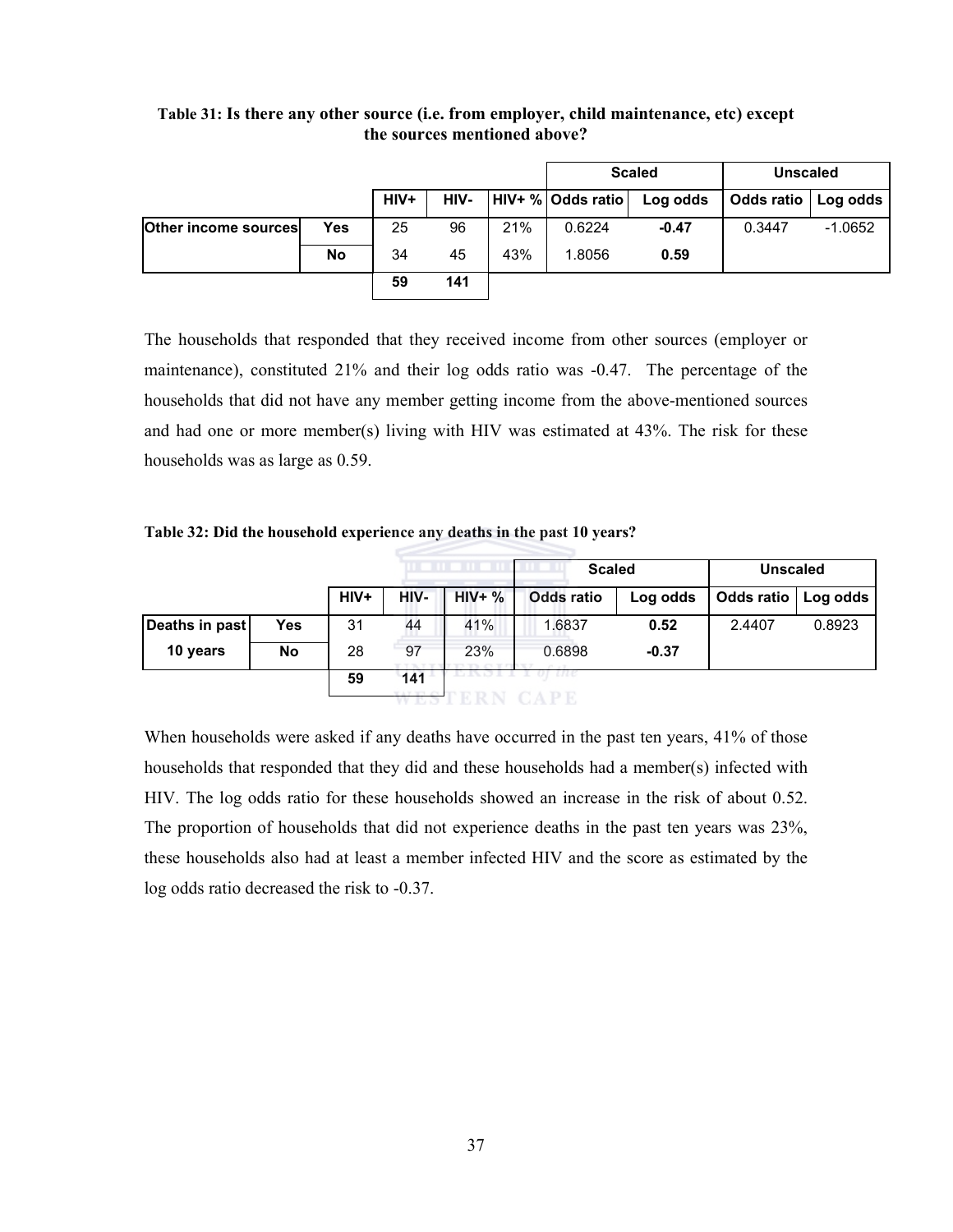|                                              |            |      |      |     | <b>Scaled</b>                                        |         | <b>Unscaled</b> |        |
|----------------------------------------------|------------|------|------|-----|------------------------------------------------------|---------|-----------------|--------|
|                                              |            | HIV+ | HIV- |     | HIV+ %   Odds ratio Log odds   Odds ratio   Log odds |         |                 |        |
| <b>AIDS-related</b><br>deaths in past 10 yrs | Yes        | 11   | 9    | 55% | 2.9209                                               | 1.07    | 3.5245          | 1.2598 |
|                                              | <b>No</b>  | 43   | 124  | 26% | 0.8287                                               | $-0.19$ |                 |        |
|                                              | Don't know | 5    | 8    | 39% | 1.4936                                               | 0.40    |                 |        |
|                                              |            | 59   | 141  |     |                                                      |         |                 |        |

Table 33: Did the households experience any AIDS-related deaths in the past 10 yrs?

The proportion of households that responded to have experienced AIDS-related death(s) and had a household member(s) infected with HIV was 55% with the corresponding log odds ratio as high as 1.07. The proportion of those households that had not experienced any AIDS deaths while having an individual(s) infected with HIV was 26% and the log odds ratio was -0.19. The proportion of households that were not sure if any AIDS death(s) had occurred was 39% with a positively skewed log odds ratio (high risk) of 0.40.

Table 34: In your own opinion: Do you think HIV/AIDS has an impact on poverty?

|                             |            |    |     |     | <b>Scaled</b>                                                |         | <b>Unscaled</b> |        |
|-----------------------------|------------|----|-----|-----|--------------------------------------------------------------|---------|-----------------|--------|
|                             |            |    |     |     | HIV+ HIV- HIV+ % Odds ratio Log odds   Odds ratio   Log odds |         |                 |        |
| Impact of HIV<br>on poverty | <b>Yes</b> | 56 | 122 | 28% | 1.0970                                                       | 0.09    | 2.2951          | 0.8308 |
|                             | No         | 3  | 15  | 2%  | 0.4780                                                       | $-0.74$ |                 |        |
|                             | Don't know | 0  | 4   | 0%  | 0.0000                                                       |         |                 |        |
|                             |            | 59 | 141 |     |                                                              |         |                 |        |

When the respondents were asked if they thought HIV/AIDS had an impact in increasing poverty levels within the households affected by the pandemic, 32% of the respondents within the households with at least a person infected with HIV responded 'yes'. The log odds ratio was close to zero (0.09). Those that had an opposite opinion constituted about 18% of the sample and the corresponding log odds ratio was -0.74.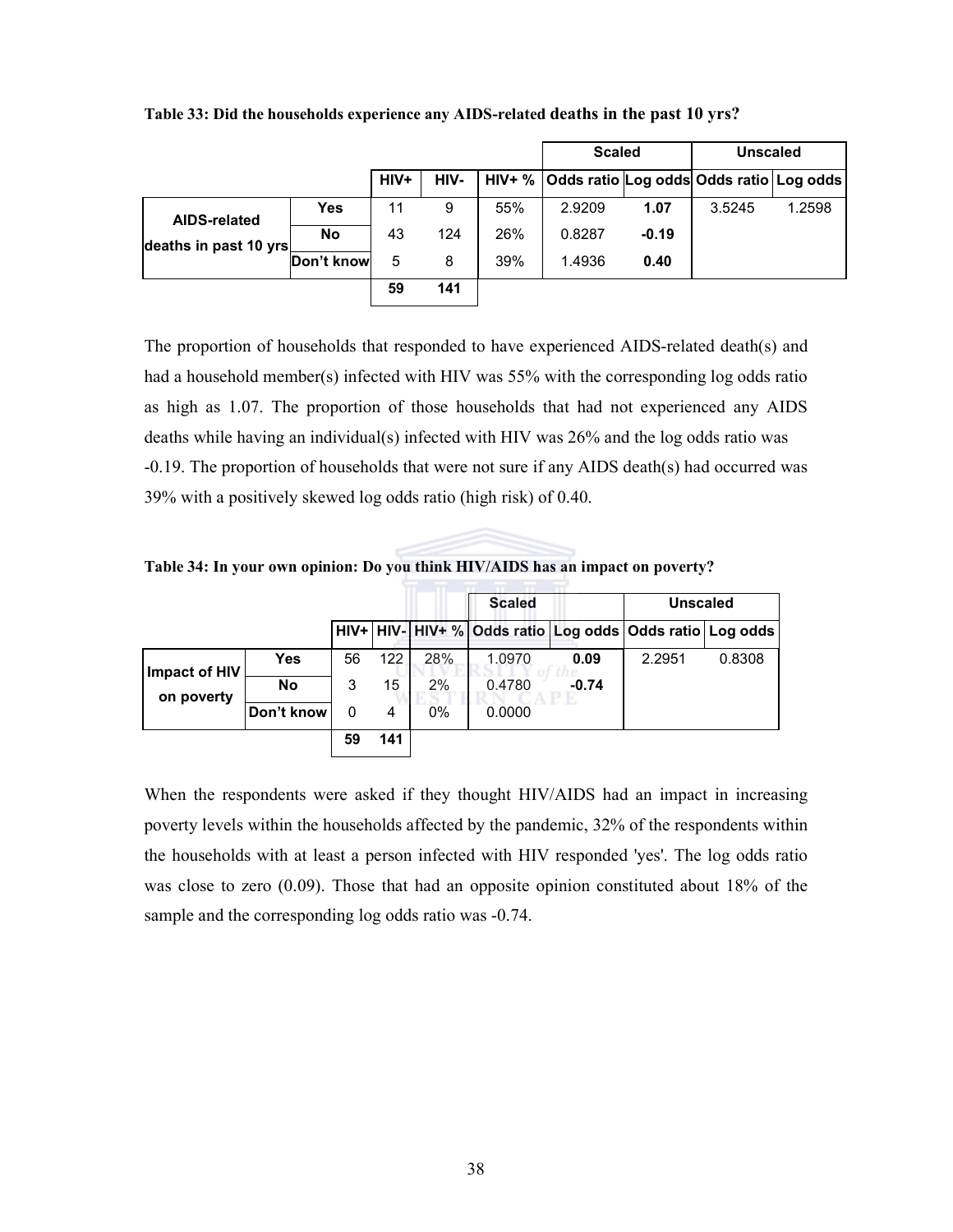|                                          |            |        |      |          | <b>Scaled</b> |          | <b>Unscaled</b>     |        |
|------------------------------------------|------------|--------|------|----------|---------------|----------|---------------------|--------|
|                                          |            | $HIV+$ | HIV- | $HIV+$ % | Odds ratio    | Log odds | Odds ratio Log odds |        |
| Influence of poverty<br>on spread of HIV | Yes        | 54     | 113  | 27%      | 1.1420        | 0.13     | 2.3894              | 0.8710 |
|                                          | <b>No</b>  | 5      | 25   | 3%       | 0.4780        | $-0.74$  |                     |        |
|                                          | Don't know | 0      | 3    | 0%       | 0.0000        |          |                     |        |
|                                          |            | 59     | 141  |          |               |          |                     |        |

Table 35: What do you think about the impact of Poverty on HIV/AIDS; does poverty increase the rate of spread of HIV?

An overwhelming majority of respondents felt that poverty increases the rate of the spreading of HIV. Most of the respondents who felt this way mentioned commercial sex work as the leading factor in spreading the Human Immune Virus. Many of them referred to young girls being at risk as they are usually the ones who get involved in unprotected sex so as to get money in return to feed their families.

| Diagram 1: Log odds scores of the households without any person living with HI virus |  |  |
|--------------------------------------------------------------------------------------|--|--|
|--------------------------------------------------------------------------------------|--|--|

| <b>Stem</b>  | Leaves                                                           | Freq           | % Freq |
|--------------|------------------------------------------------------------------|----------------|--------|
| $-15$        | 77665 55555                                                      | 10             | 7%     |
| $-10$        | 44444 33333 33322 22222 22211 11111 11111 11100 00000 00000 0000 | 54             | 38%    |
| $-5$         | 99999 99998 88888 88777 77666 66665                              | 30             | 21%    |
| $-0$         | WESTERN<br>ua fil<br>44433 33222 11111                           | 15             | 11%    |
| $\theta$     | 0 <sub>0</sub>                                                   | $\overline{2}$ | $1\%$  |
| $\Omega$     | 11222 33333 44444 4                                              | 15             | $11\%$ |
| 5            | 55555 56677 7889                                                 | 15             | $11\%$ |
| <b>Total</b> |                                                                  | 141            | 100%   |

The above diagram represents the data observed when log odds ratio scores were formulated. The results on the above diagram showed that most of the data points (which add up to 77% households where no HIV case was reported) are skewed to the left, which indicates that the risk associated with these households is minimal. However, approximately 22% of the households where at least an HIV case was not known were associated with some risk due to high poverty levels.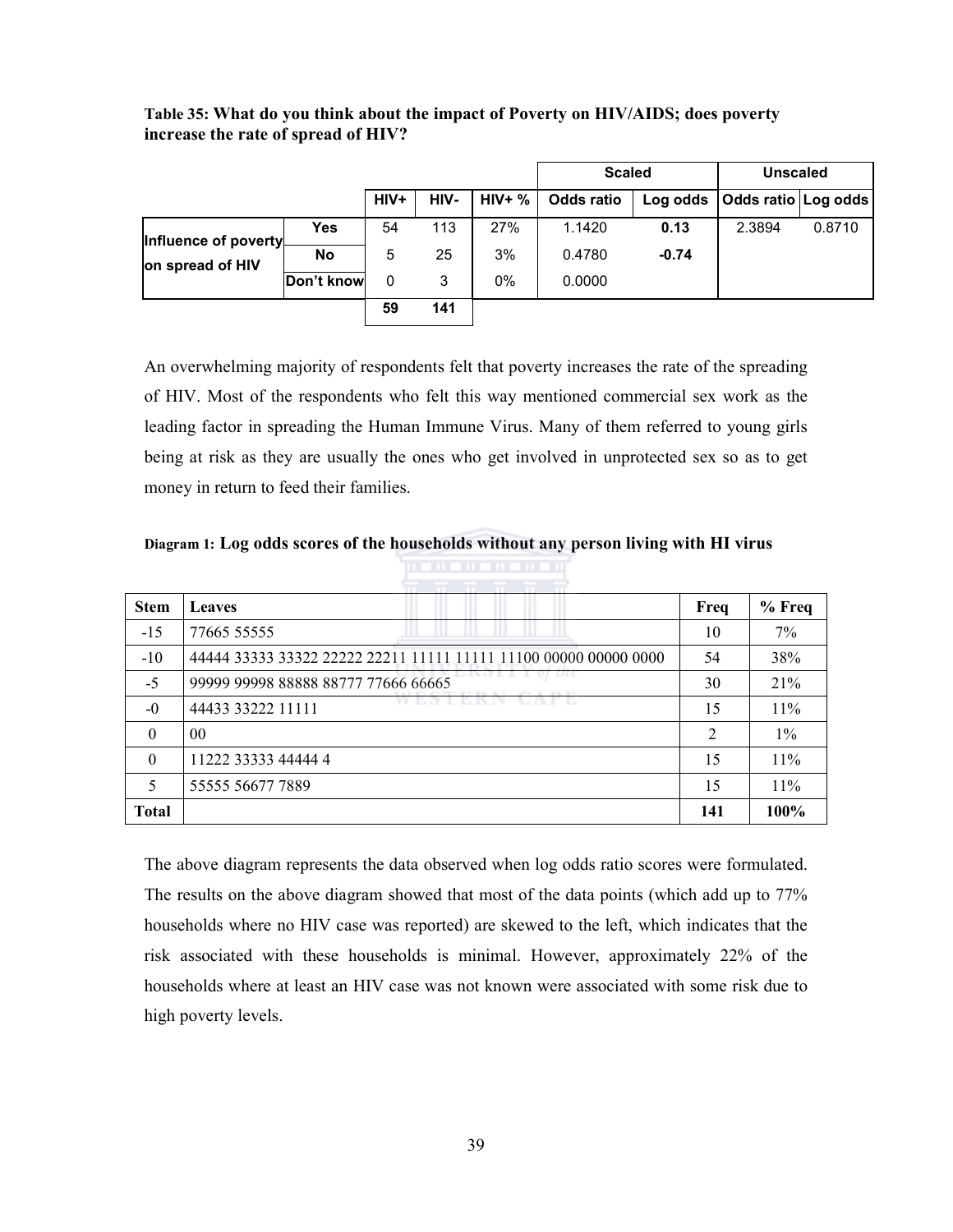| <b>Stem</b> | <b>Leaves</b>       | Freq           | % Freq |
|-------------|---------------------|----------------|--------|
| $-15$       |                     | $\theta$       | $0\%$  |
| $-10$       | $\overline{2}$      | 1              | $2\%$  |
| $-5$        | 866                 | 3              | 5%     |
| $-0$        | 22111               | 5              | 8%     |
| 0           | 00                  | $\overline{2}$ | 3%     |
| $\theta$    | 112224              | 6              | 10%    |
| 5           | 55567 77788 88889 9 | 16             | 27%    |
| 10          | 03333 33344 444     | 13             | 22%    |
| 15          | 55556 66677         | 10             | 17%    |
| 20          | 000                 | 3              | 5%     |
|             |                     | 59             | 100%   |

Diagram 2: Log odds scores for the households with at least one person living with HIV

Within households that were found to have at least one person infected with HIV, the log odds scores (data points) were skewed to the right. This in essence means that the risk associated with the variables that were used to measure poverty and standard of living in the sampled households and in relation to HIV infection, was relatively high. Only a few households had lower risks in association with HIV since only fewer data points scattered leftwards.**UNIVERSITY** of the

**WESTERN CAPE**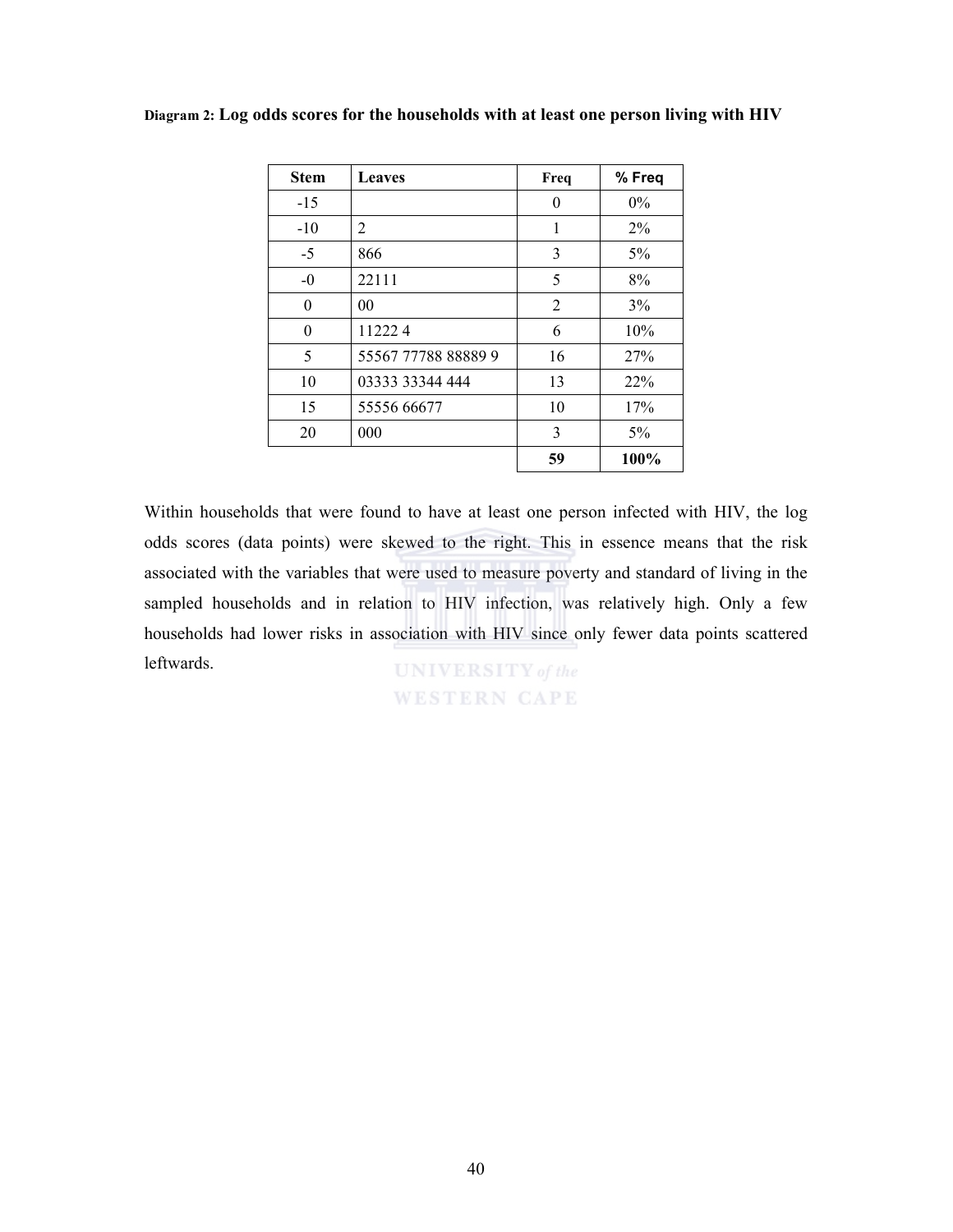Graph 1: Histogram of the Households with one or more members with HIV and the score of the households with no one living with HIV.



The above graphical representation of the log odds scores shows the same findings for the two sets of households, i.e. those households affected by HIV and AIDS and those that did not report any cases of HIV-infection within their households. The same distribution as observed on the stem and leaf diagrams above is observed in this graph.

#### **UNIVERSITY** of the

The results show that although HIV is known to infect any human being through blood transfusion, sexual intercourse, sharing of needles and poverty have an indirect impact on the spread of the virus, which could eventually lead to AIDS and death. The majority of households, which formed part of the sample, and could be considered poor, reported HIV cases. Not much could be said about the non-poor households. HIV and AIDS have a reputation of infecting and affecting the most poor people, households, communities, and countries throughout the world.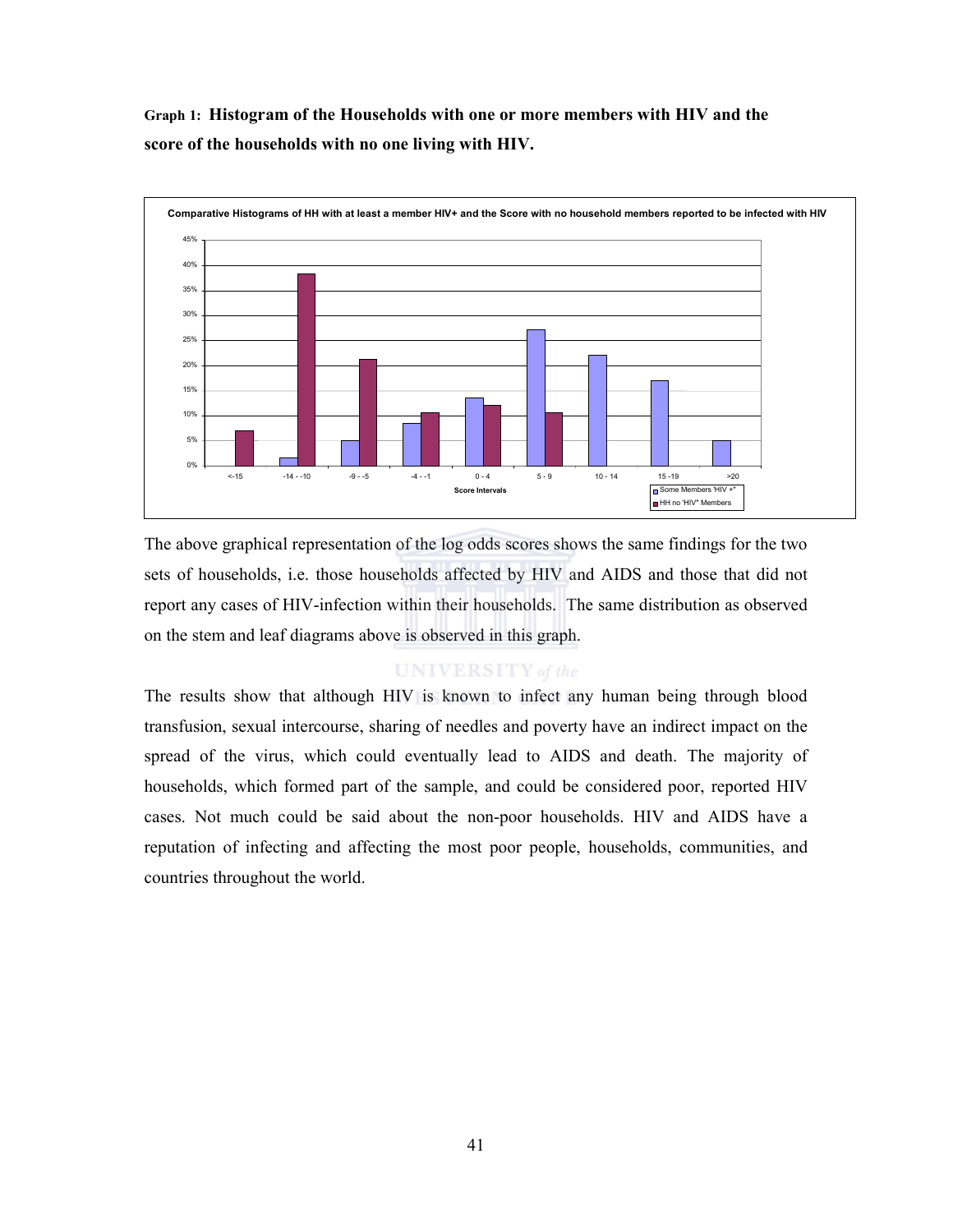## CONCLUSION AND RECOMMENDATIONS

This chapter gives an overall outline of the study and a discussion of the most important points. A relationship between HIV/AIDS and poverty will be stated based on the findings. Conclusions will be drawn from the findings and the reviewed literature while suggestions will also be made.

It can be concluded that Lusikisiki is one of the areas that have high poverty levels. To support this claim, it was established that there is a large number of individuals in the households aged 15 to 34 who are unemployed, unskilled, and dependent on social grants. These grants include children's support and parents' old age pension grants. Therefore, there is a high dependency ratio within this community. The literacy rate was also found to be relatively low. As a result of the lack of skills, the employed minority earn low wages. As it was earlier mentioned in the literature review, low skilled workers often earn low wages and work away from home. Without exception, Lusikisiki was proven not to be an exception as most household heads (fathers) were reported to be working far away from their families. The unemployment rate was far higher among women than it was in men as most women remain at home taking care of kids. Therefore, women-headed households tend to be poorer than those headed by men.

The majority of households reported that they did not have land for agricultural production to secure food and income. The small piece of land that some households owned was not used optimally due to the lack of equipment and technical knowledge. Escaping poverty depends on improving personal capacities and increasing access to resources, institutions and support but unfortunately for poor communities that is a challenge on its own.

During the time of the interviews, most of them that revealed that the household had someone infected with HIV or household members who died of AIDS had migrated for work at some point in their lives. Most of these people believed that these members got infected while away for work purposes. The literature stated that the people who often migrate from rural to urban areas are often low skilled and cannot easily find employment in industrial cities. As a result many of them resort to high-risk behaviours such as commercial sex work and unprotected sex, drug dealing, selling and abuse thereof and sharing of needles. Ezekiel Kalipeni mentions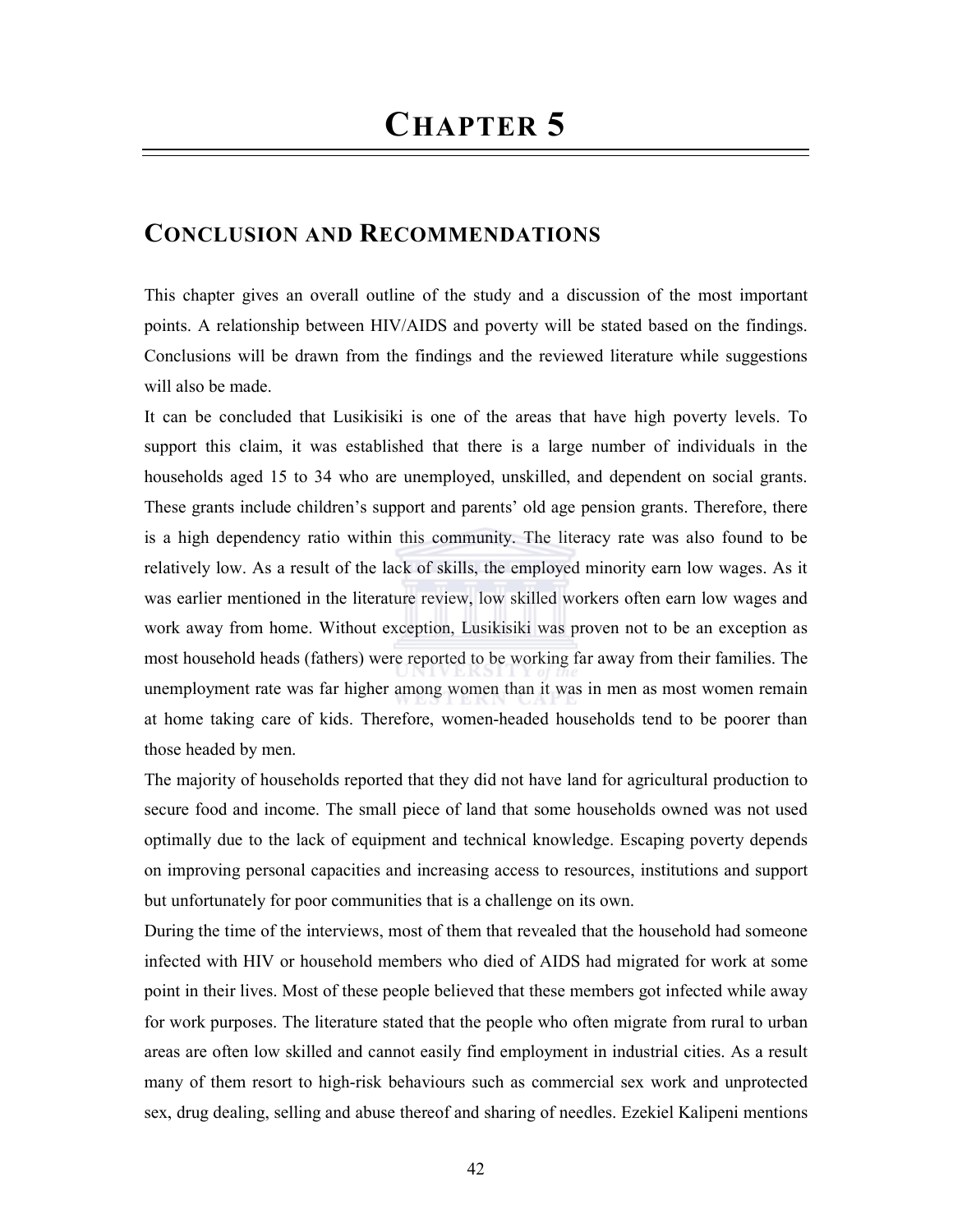in his book (HIV/AIDS in Africa beyond Epidemiology: 2004) that, while urban areas lead in rates of infection, the diseases are spreading rapidly in the rural areas. Rural- urban linkages, lower levels of knowledge of HIV (for instance) and disrupted sexual economies are the causes for the rapid spreading. Furthermore, the two-way flow of people facilitates the HIV/AIDS exchange.

As it was stated earlier, education is also one of the significant determinants of human welfare, economic growth and opportunity. As a result of low literacy and skills, people partly have low earnings. These results showed that there were many individuals who had informal education while only a few could be considered literate or had tertiary qualifications. However, it must be noted that the majority of the individuals in the sample were children and most of them were still in lower grades. Generally, the skills level of the majority of people that constituted the sample was low.

There was an overwhelming agreement among the respondents that HIV/AIDS and poverty were closely related. Most people stated that poverty in particular, forces young girls to engage in unprotected sex so as to support children and families and that put them at risk of HIV infection. This is what a girl aged 23 had to say about the impact of poverty on HIV/AIDS:

'Well, I think poverty has an impact on the spread of HIV because when you are poor you sometimes struggle even to have food and it is even worse if you have a kid. How do you take care of him? You must definitely do something and finding a job is impossible for a person like me who left school so early. The situation makes it easy for a person like me to meet a truck driver and get it going in exchange for money'.

The older people who shared the same sentiments about the impact of poverty on HIV/AIDS mentioned that younger girls tend to get involved with older men so as to get money and these older men tend to be in multiple relationships resulting in many girls getting infected. Nevertheless, there were fewer people who felt that poverty does not accelerate the spreading of HIV as they believed that the virus might possibly infect anyone irrespective of their well being. The only thing they seemed to uniformly agree on was that HIV/AIDS has a greater potential of causing poverty especially those who are already living in poverty. To support this view, several people stated that the disease attacks mothers and fathers leaving children orphans and vulnerable. Since there is also a high demand on children to be sent to school and receive better education, the situation of loosing parents makes it difficult for children to receive such education. Therefore the cycle of poverty goes on for ages.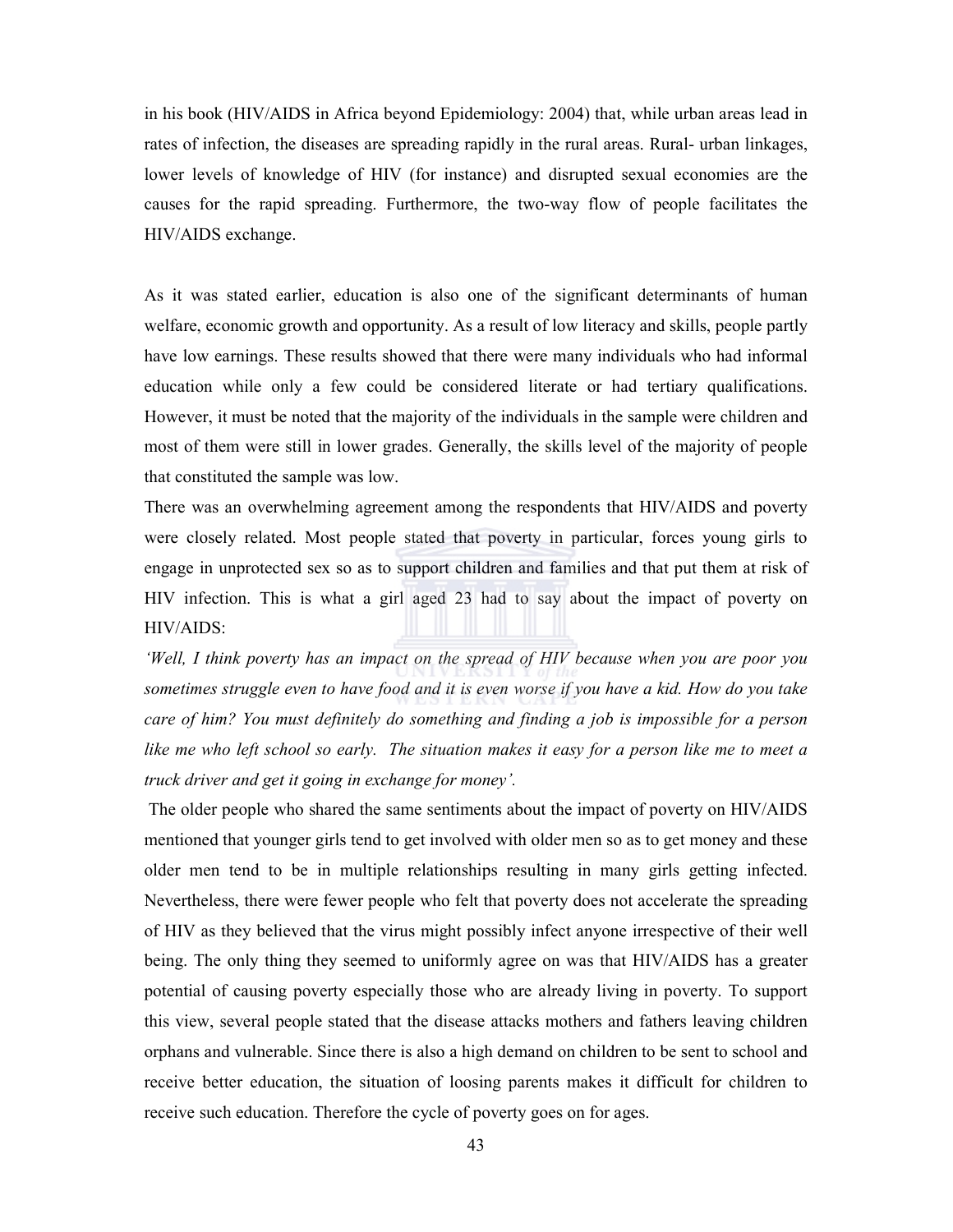Currently, the situation of the households affected by HIV/AIDS is not satisfactory as many of these households are poverty stricken, and have no access to basic services like water, electricity and sanitation. Most of the economically active individuals are unemployed and the skills level is low. Among other things, these households do not own land and the pieces of land owned by a few are not used optimally and therefore do not generate income.

Generally, one can deduce that the rate of infection in Lusikisiki is high. This conclusion is based on the number of support groups at clinics and large numbers of people who attend these groups. In the current report published on October 31, 2005 by Kerry Cullinan, approximately 1 100 patients are on ARV treatment which has become the biggest rural treatment programme in the country. According to the Activity report compiled by MSF and Nelson Mandela Foundation, the rate of infection in pregnant women (testing during antenatal care) is approximately 33%. The antenatal HIV prevalence is among the highest in the rural areas of the country.

As it was mentioned earlier, NGOs such as MSF and Nelson Mandela Foundation are playing a major role in funding, support provision and education to the HIV-infected and affected households and the entire community. It is therefore recommended that such organisations should continue their hard work in overcoming the devastating impact that HIV/AIDS have in the community of Lusikisiki. **WESTERN CAPE** 

Programmes that would look at supporting orphans and children that have been made vulnerable by HIV and AIDS should be established by collaboration of different government departments such as Health, Social Development, Education and Housing among others.

The community needs to be capacitated and educated more on issues related to HIV/AIDS and sexual behaviours. Above all, the importance of investing in children's education needs to be emphasised to rural communities such as this one (Lusikisiki).

Finally, the Department of Local Government and Housing (Qaukeni Municipality) needs to ensure that basic services such as water (in particular), electricity and sanitation are provided to all the rural areas. Currently there are areas without water and people travel for more than 3 kilometres to access water from sources like dams; the water is sometimes not suitable for human consumption. There are still a large number of households without sanitation facilities and as a result an unhealthy environment is being created around such communities.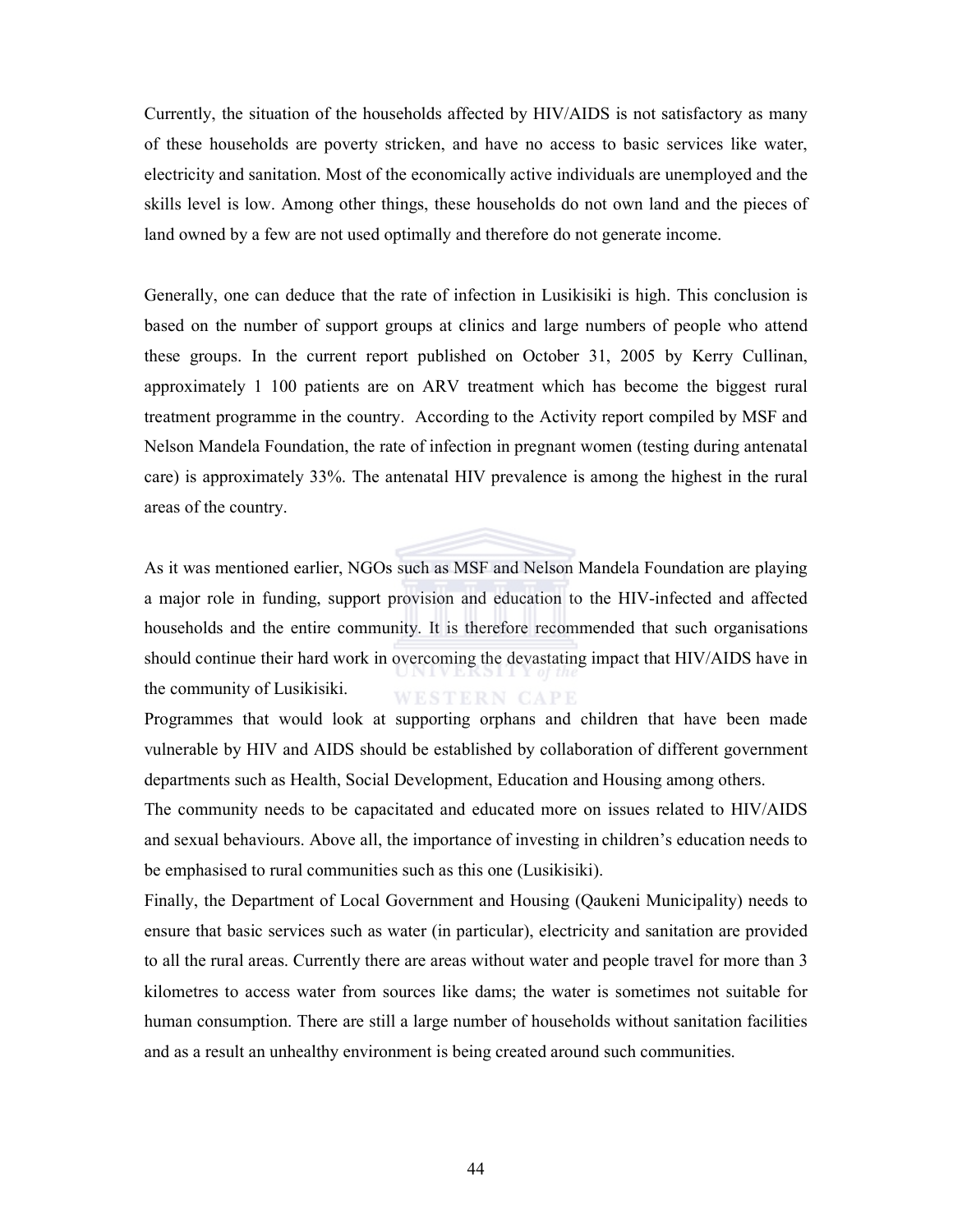## BIBLIOGRAPHY

- 1. Aids Foundation South Africa (2003), Trends and challenges. http://www.aids.org.za/hiv.htm#1
- 2. Belinda Dodson and Neil Dewar (1993). Dimensions of poverty in the Western Cape region, (ed. Neil Beder), Cape Town: SALDRU (pp.1, 5, 12, 20, 24)
- 3. Catholic Agency for Overseas countries (CAFOD). HIV and Aids http://www.cafod.org.uk/about\_cafod/what\_we\_do/hiv\_and\_aids
- 4. David Philip (2000). Poverty and inequality in South Africa: Meeting the challenge, edited by Julian May. Cape Town; London; New York: Zed Books; New York: Distributed in the USA exclusively by St. Martin's Press (pp. 7, 9, 10)
- 5. Eastern Cape Department of Health (2001), Epidemiological Notes of the Eastern Cape http://population.pwv.gov.za/research/hcbs/Echcbc2001.htm
- 6. Ezekiel Kalipeni (2004). Malden HIV and AIDS in Africa: Beyond epidemiology: Blackwell Pub (pp. 5-10, 50).
- 7. IFAD (2003). Gender issues in the spread and Impact of HIV/AIDS. www.ifad.org/gender/learning /challenges/hiv
- 8. Greyling, Christo (2001), HIV/AIDS and poverty: a challenge to the church in the new millennium. Christo Greyling pp.7- 9.
- 9. USAID (2001). Health, Wealth and poverty. www.ausaid.gov.au/publications/ pdf/health\_wealth\_poverty.pdf
- 10. The World Bank Institute of Research on Poverty (2004). Poverty www.worldbank.org/poverty/mission
- 11. International Aids Economics Network (2002). HIV and AIDS in Sub-Saharan Africa www.iaen.org/files.cgi/7039\_wells.pdf
- 12. Isaksen Jan; Songstad, N.; Spissoy, A. and Chr. Michelsen Institute (CMI) (2002). ) Socio-economic effects of HIV/AIDS in African Countries. Norway. pp. 2-3, 75.
- 13. Kevin Watkins (1996). The Oxfam poverty report, Oxford: Oxfam (pp. 23-27, 35)
- 14. Leibbrandt, M and Ingrid Woolard (1999). Household incomes, poverty and inequality in a multivariate framework Cape Town: Development Policy Research Unit, University of Cape Town (pp.5-6)
- 15. Louw, Gideon (1992). Rural Poverty Alert: Challenging science and technology: position paper FRD; Pretoria: Foundation for Research Development (pp.2, 3, 12 15).